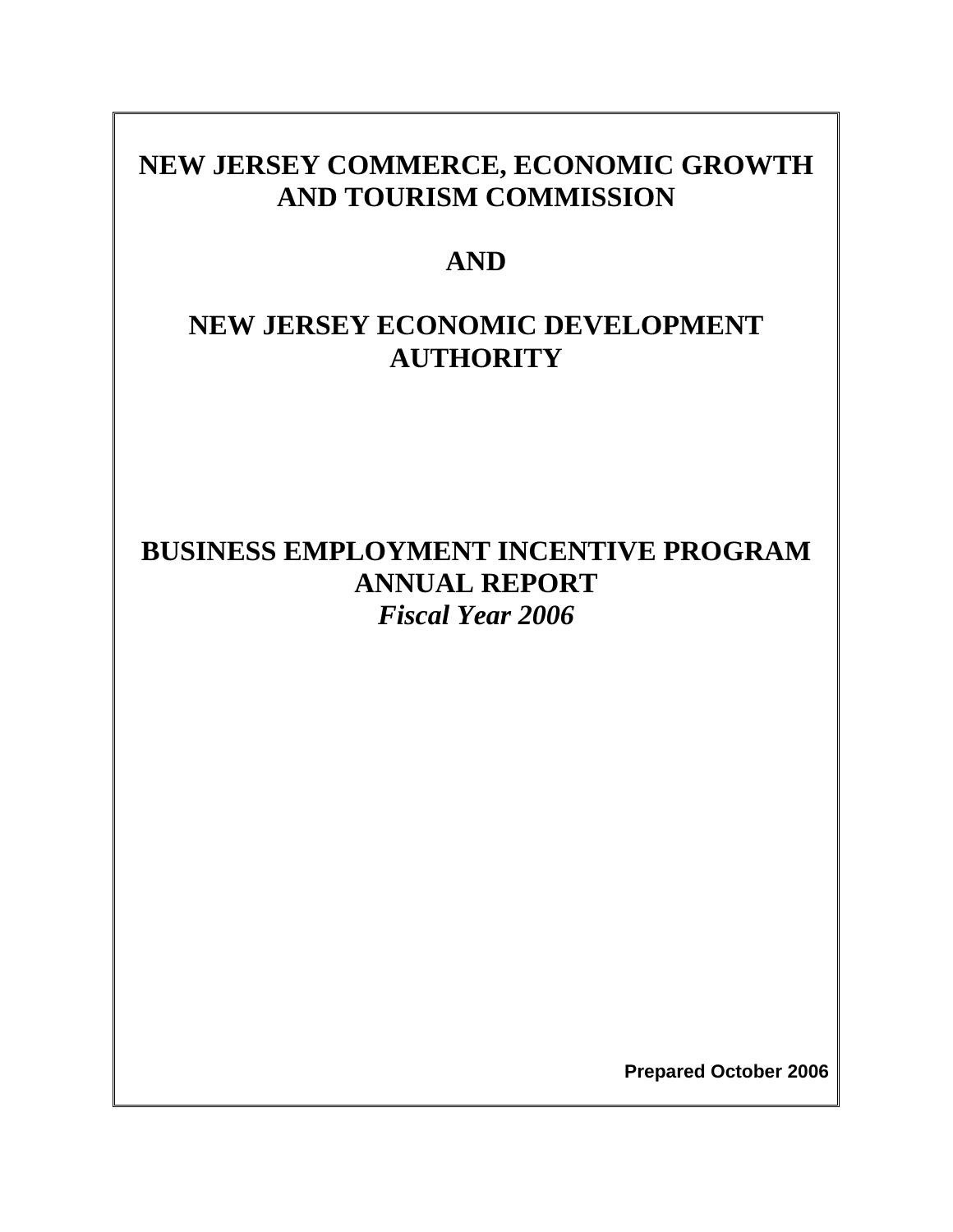# **Business Employment Incentive Program (BEIP) Annual Report FY 2006**

In accordance with P.L. 2003, c.166, the New Jersey Commerce, Economic Growth and Tourism Commission, in consultation with the New Jersey Economic Development Authority (EDA), submits this report on Fiscal Year 2006 activity for the Business Employment Incentive Program (BEIP). As indicated by statute, the report includes the following: the number of BEIP agreements entered into by the state during FY 2005, and a description of each; the number of jobs created under each project; the new income tax revenue received from withholdings; the amounts awarded to each project as grants, and an update on the status of projects under each agreement.

# **Program Description**

BEIP grants, administered by the EDA and marketed aggressively by Commerce, may be granted for up to 10 years and can equal 10% to 80% of the total amount of state income taxes generated by the grantees' newly created jobs during the calendar year. To qualify, a business must demonstrate that the BEIP grant is a "material" factor for expanding or relocating jobs in New Jersey, that it is financially viable, and that it will create a minimum number of jobs. New Jersey retains the balance of new income tax revenue generated by the new jobs and is the beneficiary of growth from other ancillary revenues, such as Sales and Corporation Business Taxes, which spin off from economic development.

The EDA gives greater consideration to positions that average 1.5 times the minimum wage during the grant agreement. Qualifying businesses must maintain the project in New Jersey for at least 1.5 times the number of years of the grant. The State Treasurer must certify that the amount of the withholdings received from the business for the new employees at least equals the grant amount. Point of final purchase retail facilities are not eligible for BEIP grants.

# **Overall BEIP Activity**

From BEIP's inception in 1996 through October 2006, the EDA has executed 319 BEIP grants worth approximately \$940 million, supporting the creation of an estimated 63,284 new jobs and leveraging nearly \$10.8 billion in total public/private investment. To date, these BEIP grants have created 67,395 actual jobs.

# **FY2006 BEIP Activity**

During FY 2006, the EDA executed BEIP 71grant agreements worth \$245.5 million over the term of the grant. *(Note that executed projects are those in which the projects have been approved by the EDA Board, and a signed agreement between the company and the EDA has been finalized.)*

# **Economic Impact**

The 71 projects are expected to create approximately 11,531 new jobs in the next decade. As of October 2006, businesses representing these 71 projects have reported the actual creation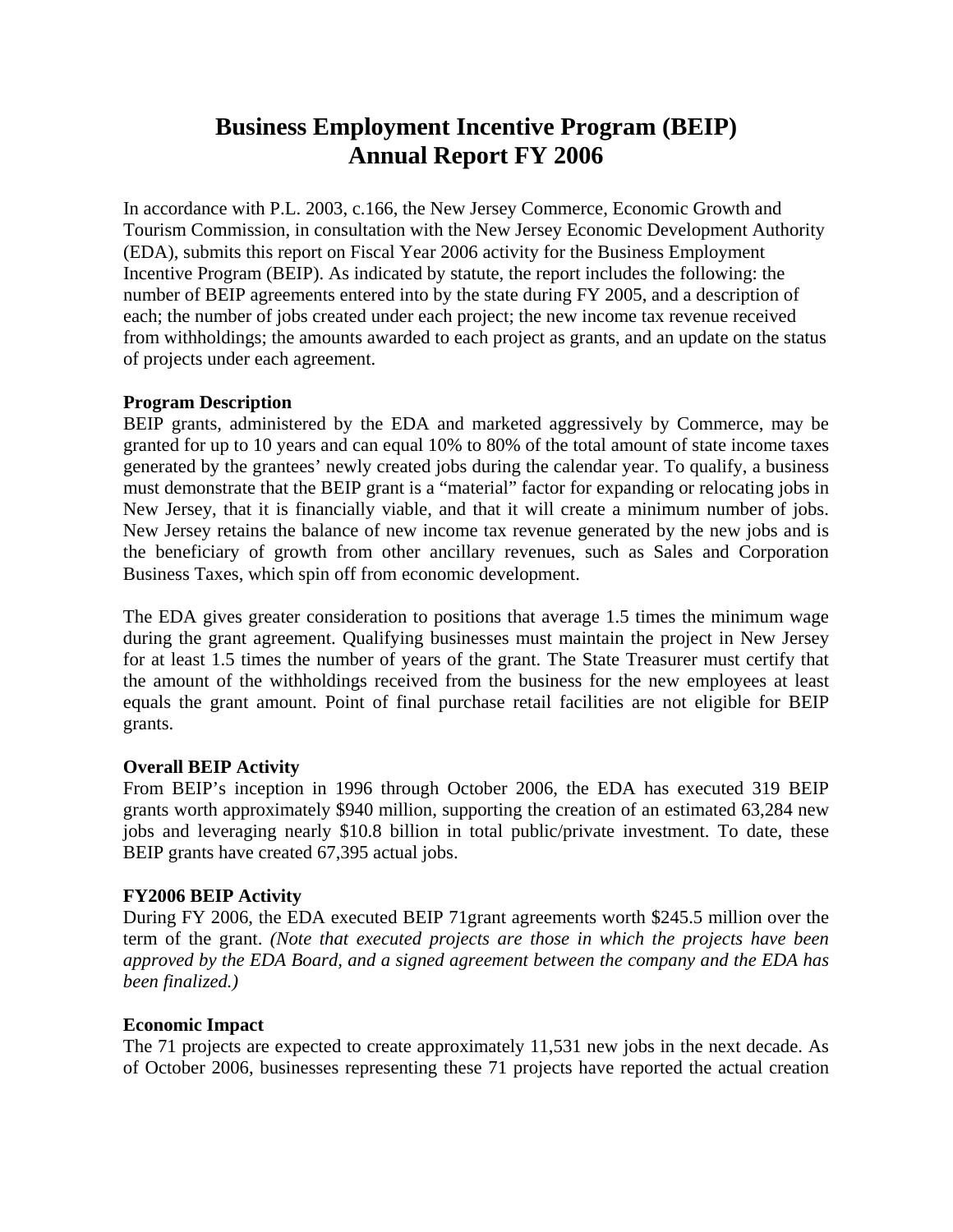of over 3,000 new jobs. These projects are also anticipated to invest a total of nearly \$892 million in private funds in New Jersey.

Attached is a list of all the above projects which executed a BEIP grant agreement in FY 2006, *(Exhibit A)*, which includes the date of approval and execution, award percentage, grant term, estimated job creation total, jobs created to date, estimated grant award total, total project costs, project location, cities/states of origin, and new Gross Income Tax. To date, no funds have been disbursed in relation to these projects. *Note: In many cases, no new gross income tax has yet been reported to the EDA by the company, as the recipient companies are not required to do so until they have reached their minimum job creation threshold.* 

Also attached is a chart *(Exhibit B)* reflecting all BEIP grants executed to date since the inception of the program, including the FY 2006 projects.

# **Proposed Modifications to BEIP**

As of the writing of this report, new regulations concerning the BEIP program are pending comment/review period under the New Jersey Register. EDA staff, with the assistance of the Office of the Attorney General and the Division of Taxation in the Department of Treasury, has recently completed a review of existing rules governing BEIP and has made several suggestions for amendatory language to ensure clarity and a transparent process for application of the rules.

A review of all the State's incentive programs is currently being led by the Office of Economic Growth in the Office of the Governor and the outcome of this review may result in recommendations to enhance New Jersey's portfolio of business retention and attraction incentives. In the interim, and as part of the EDA's consistent approach to making all of its programs more user friendly, the proposed amendments are to add clarity to the interpretation of several existing rules and to introduce several new policies. The proposed amendments include: new and amended definitions; new rules defining eligibility for smart growth bonus scoring; new rules to illustrate how the 20% cap will be calculated when a company expands beyond its Board-approved new employment commitment number; how the requirement that no BEIP grant may exceed \$50,000 per employee for all new employees over the life of the grant will be calculated and applied; how benefits will be calculated for eligible non-resident residents employed in New Jersey, when the payment of prevailing wages will be required; and the imposition of a new commitment letter fee of \$500.00.

For monthly updates on executed BEIP projects, visit: www.njeda.com/beip\_activity.asp

In addition, a history of the program is also attached as *Exhibit C.*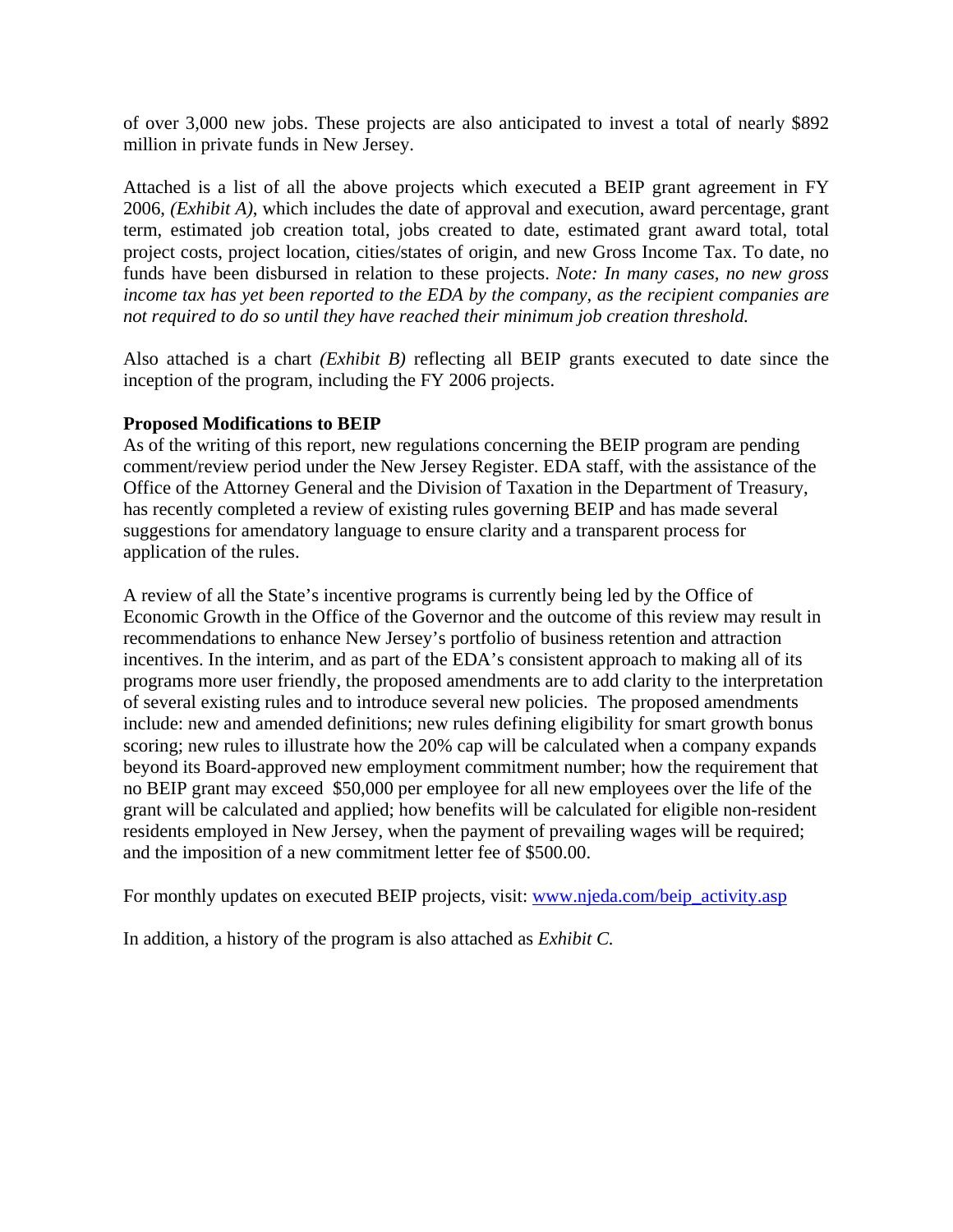# **Exhibit C**

# **Program History**

# **2004 Program Modifications**

In 2004, the New Jersey Policy Perspective, a non-profit and nonpartisan research and educational organization, published the report "Taking Care of Business - Does it Cost Too Much?" The report analyzed BEIP to determine the program's effectiveness and to make recommendations for improvements. In response to the report, State Treasurer John McCormac asked Rutgers University's Edward Bloustein School of Policy and Planning to study the program and determine if the recommendations made by the report are valid and to make any other recommendations necessary to more effectively manage the program.

Based on the Rutgers' study, the EDA Board of Directors adopted a number of modifications to the program in October 2004, including requiring BEIP recipients to maintain 80% of their statewide employment (documented at the time of their application) for the grant commitment period, and the institution of new guidelines governing additional incentives for jobs created in excess of the employment commitment.

In addition, at the recommendation of the study, the EDA will move forward with commissioning a periodic BEIP impact study, scheduled for early 2007. And, in order to increase public access to information, in 2004, EDA began posting regularly updated reports of BEIP activity on the EDA website (www.njeda.com).

In October 2004, the EDA Board of Directors also adopted additional modifications to enhance the program based on internal program review, including regulations allowing the Authority to: seek full repayment of funds if a company moves out of state; withhold, reduce or terminate payment of a grant or any portion thereof should a BEIP company default on the grant agreement, such as moving out of state, and recapture grant monies already paid to the company in the event of default.

# **2003 Enhancements to BEIP**

In September 2003, amendments were made to the BEIP Act to enhance the program, making it available to a larger range of businesses, with more targeted focus on technology-based industries.

# The changes include the following:

# *Accelerating Business Growth and Job Creation*

The program now has a lower overall job growth threshold for all applicants. Originally, a business had to create 75 new jobs to be eligible (unless they were located in a targeted municipality, in which case the threshold was 25). This threshold is now 25, regardless of location.

## *Fostering High Tech/Biotech Industry Growth by Lowering Job Threshold to 10*

The new BEIP aims to target job growth in the high tech/biotech industries by lowering the job creation threshold to 10.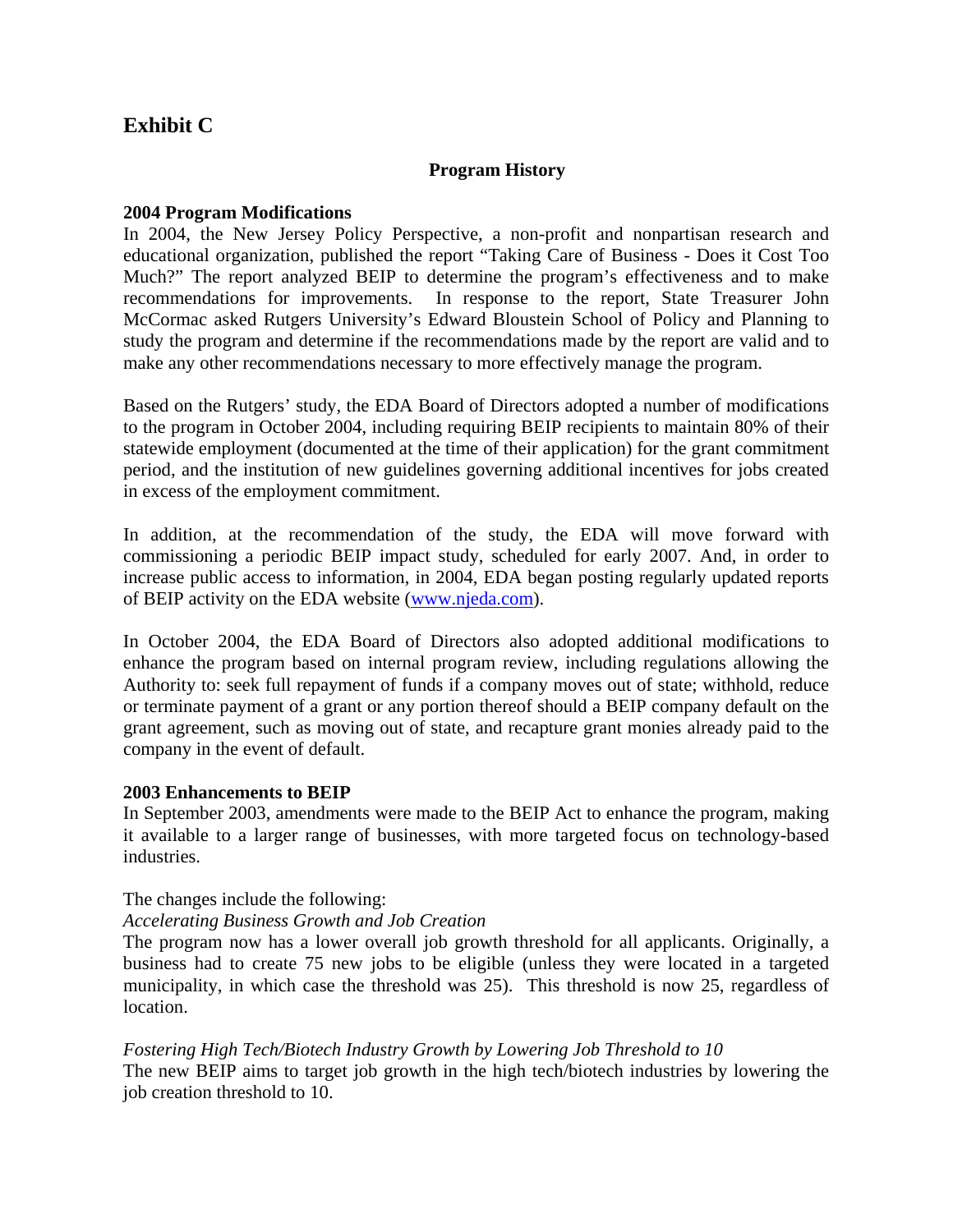# *Targeting Specific Industries by Increasing Grant Formula Score by 5%*

An additional 5% has been added to the score for industries identified by the New Jersey Council of Economic Advisors as the cornerstone of New Jersey's economy. These industries include high tech/biotech, pharmaceuticals, financial services, transportation and logistics.

## *Encouraging Smart Growth by Increasing Grant Award by up to 30%*

BEIP applicants may be eligible for a grant award of up to 50%, equivalent to the total amount of the State income taxes withheld by the business during the calendar year for the new employees hired. The new BEIP allows an increase of up to 80% if the company utilizes Smart Growth principles. These include: locating in State Planning areas 1 and 2, an Urban Coordinating Council Municipality, "distressed" municipalities, brownfield sites, near mass transit, in a center designated by the State Planning Commission, or in an area designated by a locality as an "area in need of redevelopment;" linking with some housing production or renovation; or locating in close proximity to and working cooperatively with a public or nonprofit university on research and development.

## *Streamlining Reporting Process*

Under the old BEIP, companies were required to submit a full payroll report each year, up to 10 reports for a 10- year grant. Under the enhanced BEIP, they are required to submit only three full reports, unless a company's payroll report raises questions or contains inconsistencies. The EDA will allow existing BEIP recipients the option of converting to the revised streamlined reporting process.

## *Providing a Stable Source of BEIP Fundin*g

The 2003 amendments gave the EDA the power to issue bonds, backed by a State contract, to fund the payment of BEIP grants in any year in which a state appropriation is not available for the grants. This change provides a more stable and flexible funding mechanism for the program and reflects the Administration's commitment to ensuring that BEIP recipients receive the funding upon which they rely. In 2003, the EDA issued bonds for a total of \$59 million for BEIP disbursal payments for FY 2004. *(Note: in FY2006, Governor Jon Corzine directed that for FY2006 and in the future, payments of BEIP disbursements be made from the General Fund, not via bond issuance.)* 

The amendments also authorized the EDA to use residual BEIP withholdings to support Designated Industries Economic Growth and Development projects. In 2003, the Joint Budget Oversight Committee approved an EDA bond resolution totaling \$60 million to fund such projects. To date, the EDA had committed \$35 million of these bonds funds for the following programs: \$10 million for Springboard II Fund, providing recoverable grants to start-up life sciences and high tech companies; \$10 million for investment in the new Garden State Life Sciences Venture Fund, and \$15 million for the expansion/construction of technology commercialization centers within the newly established Innovation Zones in Camden, Newark and the greater New Brunswick area.

## *Allowing for New Recipients*

The new law also expands BEIP benefits to companies that could not take advantage of the program due to New Jersey's reciprocal agreement with Pennsylvania. Under this agreement,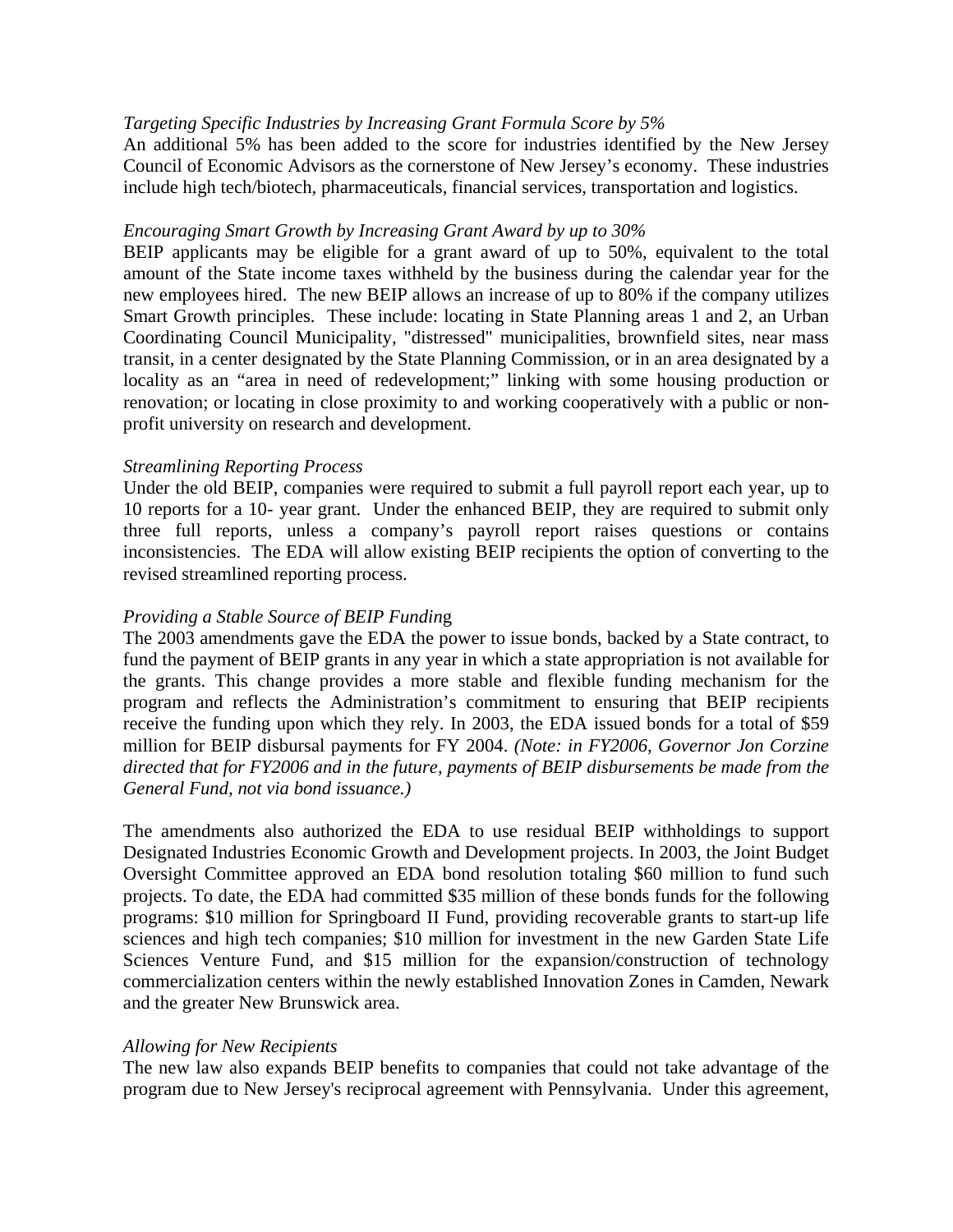New Jersey employers pay no withholding taxes in New Jersey on employees who reside in Pennsylvania. The new law allows BEIP awards to be made to companies that meet all the criteria, but would otherwise be hindered by the reciprocity agreement. This initiative allows new jobs brought by a company to the state with the BEIP incentive -- but held by a Pennsylvania resident -- to be factored into the BEIP grant to the employer. Grants for this initiative are generated by the residual income from the BEIP program statewide.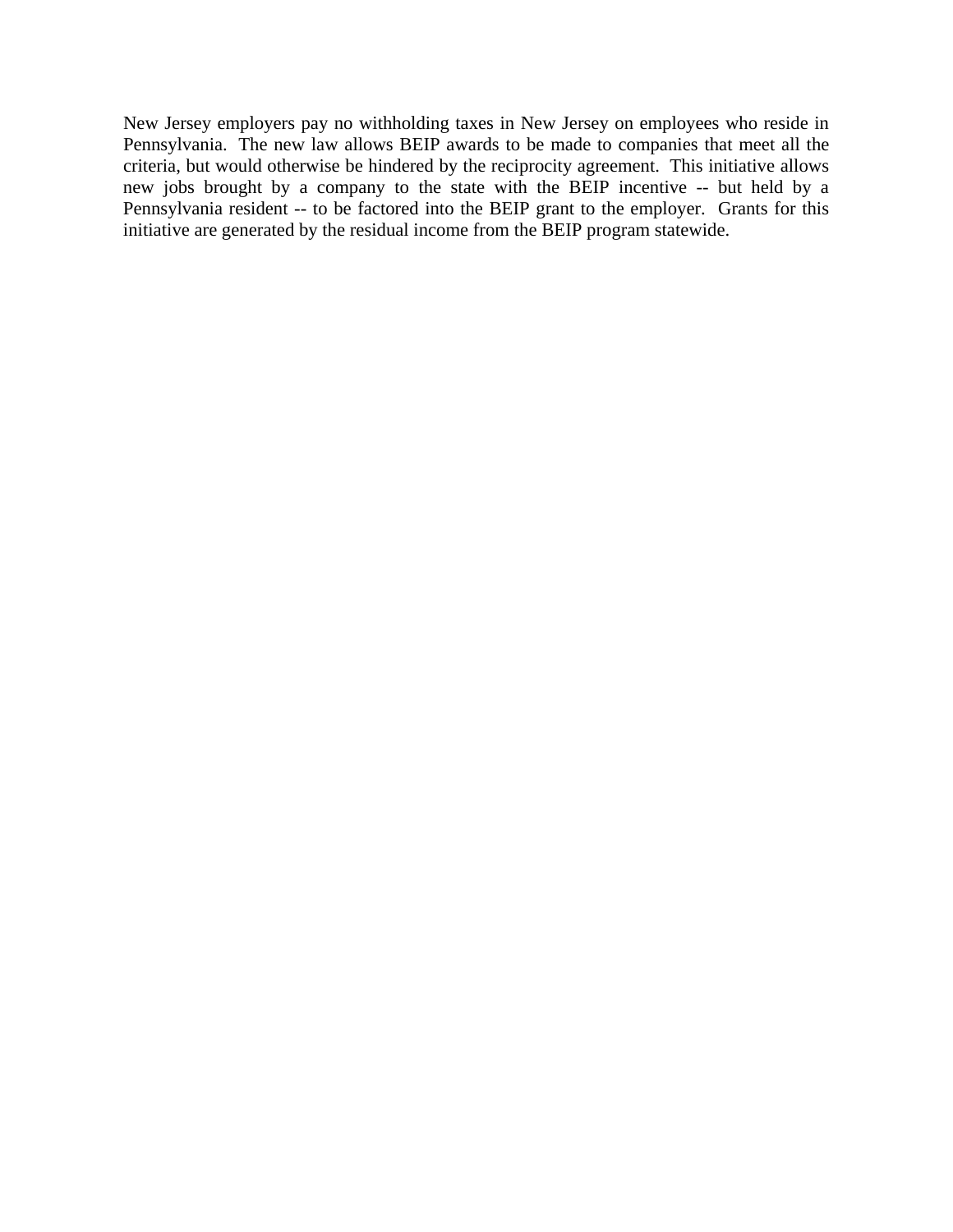# Exhibit AFY2006 Executed BEIP Grants

| <b>Name of Business</b>                                | Approval    | <b>Closing</b> |    | $%$ Term       |                 | Est. Jobs to | <b>Est. Grant</b>      | <b>Total</b>      | <b>New GITILocation</b>                                              | Originating            | L.D.            |
|--------------------------------------------------------|-------------|----------------|----|----------------|-----------------|--------------|------------------------|-------------------|----------------------------------------------------------------------|------------------------|-----------------|
|                                                        | <b>Date</b> | <b>Date</b>    |    |                | Jobsl           | <b>Date</b>  | <b>Amount</b>          | <b>Investment</b> |                                                                      | Location               |                 |
|                                                        |             |                |    |                |                 |              |                        |                   |                                                                      |                        |                 |
| Tracy Evans, Ltd.                                      | 5/10/2005   | 4/13/2006 75   |    | 10             | 63              |              | \$308,436              | \$250,000         | Bayonne City, Hudson                                                 | New York               | 31              |
| Chugai Pharma USA                                      | 11/9/2004   | 3/24/2006 70   |    | 10             | 50              | 31           | \$582,225              | \$1,000,000       | \$160,307 Bedminster Twp., Somerset                                  | Bedminster Twp.        | 16              |
| Magnolia Broadband, Inc.                               | 12/13/2004  | 3/28/2006 45   |    | 10             | $\overline{24}$ |              | \$218,124              | \$730,000         | Bedminster Twp., Somerset                                            | Clifton, NJ            | 16              |
| Verizon Communications Inc., et                        | 2/8/2005    | 10/3/2005      | 80 | 10             | 1,755           |              | \$87,750,000           | \$180,000,000     | Bernards Twp., Somerset                                              | PA, NY, CT             | 16              |
| GMP Manufacturing Company,                             | 11/9/2004   | 5/31/2006 75   |    | 10             | 60              |              | \$32,725               | \$763,020         | Bridgeton City, Cumberland                                           | <b>Bridgeton City</b>  | 3               |
| King Pharmaceuticals, Inc.                             | 6/14/2005   | 5/25/2006 75   |    | 10             | 91              |              | \$8,253,750            | \$5,900,000       | Bridgewater Twp., Somerset                                           | Bridgewater Twp.       | 16              |
| Gestalt. LLC                                           | 5/10/2005   | 3/23/2006 80   |    | 10             | 60              |              | \$1,477,920            | \$400.000         | Camden City, Camden                                                  | <b>Camden City</b>     | 5               |
| ExxonMobil Research and<br><b>Engineering Company</b>  | 1/10/2006   | 6/26/2006 80   |    | 10             | 140             |              | \$5,139,428            | \$36,000,000      | Clinton Town, Hunterdon                                              | Baton Rouge, LA        | 23              |
| Valera Pharmaceuticals, Inc.                           | 12/13/2004  | 3/28/2006 60   |    | 10             | 20              | 22           | \$86,295               | \$3,000,000       | \$25,865 Cranbury Twp., Middlesex                                    | Cranbury Twp.          | 14              |
| <b>LEHMAN BROTHERS INC</b>                             | 11/9/2004   | 7/21/2005 60   |    | 10             | 50              |              | \$665,550              | \$52,925,000      | Cranford Twp., Union                                                 | Cranford Twp.          | 21              |
| Novartis Pharmaceuticals<br>Corporation ("NPC")        | 5/11/2004   | 5/9/2006 70    |    | 10             | 250             |              | \$5,822,250            | \$60,000,000      | East Hanover Twp.,<br>Morris, Florham Park Borough,<br><b>Morris</b> | East Hanover Twp.      | 26              |
| Infragistics, Inc.                                     | 5/10/2005   | 7/25/2005 50   |    | 10             | 12              | 20           | \$69,150               | \$609,456         | \$9,138 East Windsor Twp., Mercer                                    | East Windsor Twp.      | 12              |
| Phyton Biotech, Inc.                                   | 2/8/2005    | 11/9/2005 55   |    | 10             | 118             | 32           | $\overline{1,204,868}$ | \$2,730,170       | \$19,460 East Windsor Twp., Mercer                                   | New York               | 12              |
| Carl F. Ewig, Incorporated dba<br>Martec International | 6/14/2005   | 6/13/2006 80   |    | 7              | 40              |              | \$374,461              | \$3,660,000       | Elizabeth City, Union                                                | South Plainfield, NJ   | 20              |
| Alpine Trading Company, Inc.                           | 9/14/2004   | 3/15/2006 40   |    | 10             | 70              | 36           | $\overline{$}97,440$   | \$1,909,000       | \$10,750 Englewood City, Bergen                                      | <b>New York</b>        | 37              |
| Enterprise Press, Inc.                                 | 8/9/2005    | 4/5/2006       | 65 | 10             | 44              |              | \$389,053              | \$4,150,000       | Englewood City, Bergen                                               | <b>New York City</b>   | 37              |
| Linguagen Corp                                         | 3/7/2005    | 2/8/2006       | 60 | 10             | 36              |              | \$441,018              | \$4,251,000       | Ewing Twp., Mercer                                                   | Cranbury               | 15              |
| Aurora Loan Services, Inc. and<br>Lehman Brothers,     | 11/9/2004   | 7/20/2005      | 65 | 10             | 210             |              | \$1,273,390            | \$7,910,000       | Florham Park Boro, Morris                                            | Florham Park Boro      | 26              |
| Wicked Fashions, Inc.                                  | 3/7/2005    | 4/18/2006 65   |    | 10             | 50              |              | \$474,662              | \$15,500,000      | Fort Lee Boro, Bergen                                                | Carlstadt              | 38              |
| Appliedinfo Partners, Inc.                             | 3/7/2005    | 3/23/2006 60   |    | 10             | 25              |              | \$258,899              | \$4,550,000       | Franklin Twp., Somerset                                              | Franklin Twp.          | 16              |
| DOV Pharmaceutical, Inc.                               | 12/13/2005  | 5/5/2006 70    |    | 10             | 105             |              | \$2,906,085            | \$20,000,000      | Franklin Twp., Somerset                                              | Hackensack, NJ         | 16              |
| Juvent, Inc.                                           | 1/11/2005   | 11/16/2005     | 45 | $\overline{7}$ | 20              | 5            | \$108,290              | \$350,000         | Franklin Twp., Somerset                                              | Franklin Twp.          | 17              |
| Metrologic Instruments, Inc.                           | 8/9/2005    | 9/12/2005      | 45 | 10             | 42              | 74           | \$75,600               | \$62,500          | \$11,111 Gloucester Twp., Camden                                     | Gloucester Twp.        | $\overline{4}$  |
| Galacy, Inc.                                           | 5/10/2005   | 7/26/2005 70   |    | $\overline{7}$ | 150             |              | \$503,164              | \$500,000         | Hackensack City, Bergen                                              | <b>Hackensack City</b> | 37              |
| Sweet Lips Brownie Company,<br>Inc.                    | 3/7/2005    | 5/16/2006      | 75 | 10             | $\overline{30}$ |              | \$42,620               | \$2,500,000       | Hackensack City, Bergen                                              | Clinton, NJ            | $\overline{37}$ |
| ACS State Healthcare, LLC and<br><b>ACS Enterprise</b> | 12/13/2004  | 7/26/2005 80   |    |                | 278             | 224          | \$1,089,760            | \$8,515,000       | \$86,482 Hamilton Twp., Mercer                                       | Hamilton Twp.          | 14              |
| Vonage Holdings Corporation                            | 11/9/2004   | 6/20/2006 55   |    | 10             | 1,657           | 46           | \$9,864,033            | \$8,700,000       | \$1,889,647 Holmdel Twp., Monmouth                                   | Holmdel Twp.           | 12              |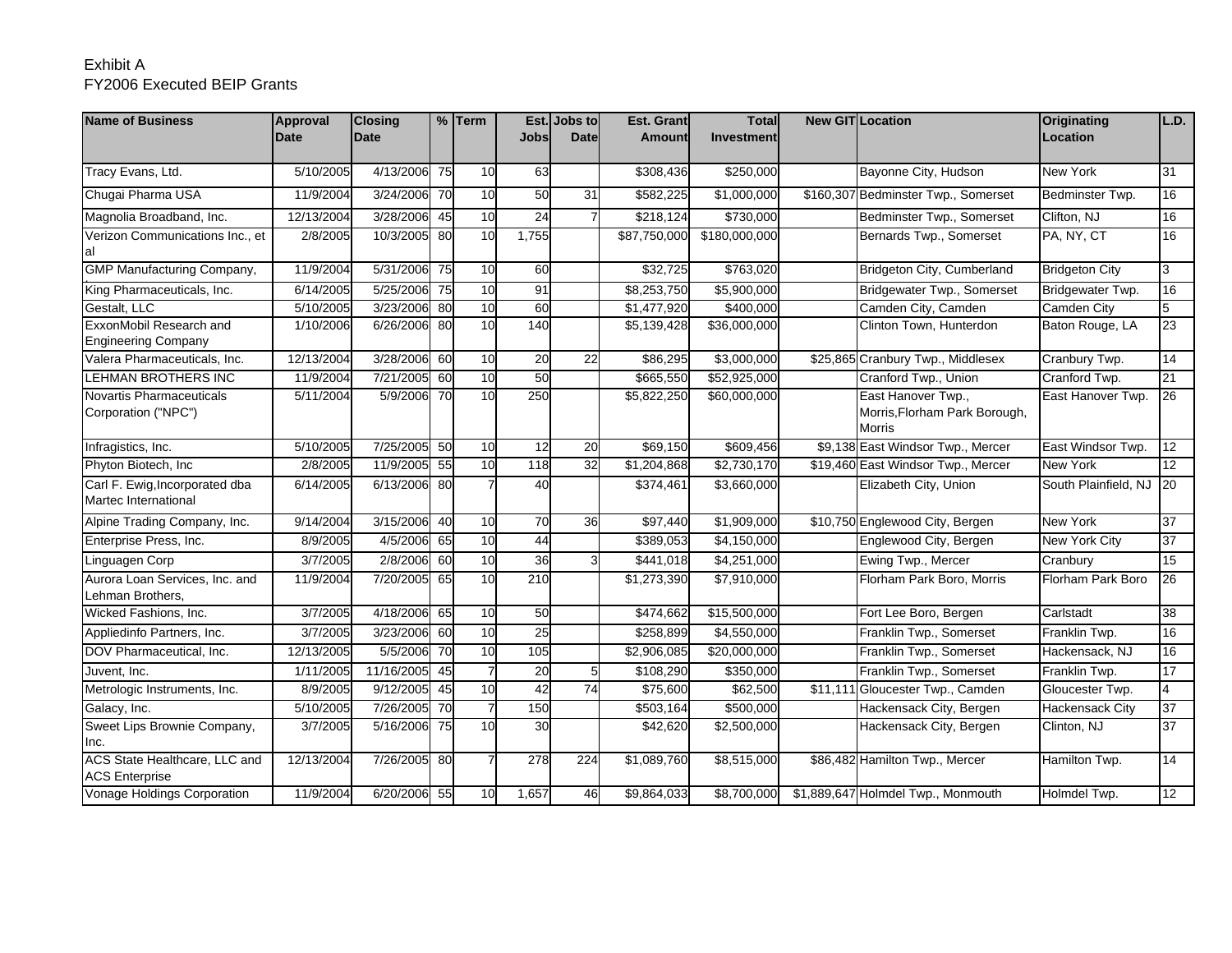| INCLUDES GRANTS WHICH HAVE BEEN FULLY PAID AND ARE NO LONGER ACTIVE. |                            |                       |                                  |                 |                                   | <b>JOBS</b> |                                                 |                                    |                      |                                    |                                  |                                       |
|----------------------------------------------------------------------|----------------------------|-----------------------|----------------------------------|-----------------|-----------------------------------|-------------|-------------------------------------------------|------------------------------------|----------------------|------------------------------------|----------------------------------|---------------------------------------|
| <b>COMPANY NAME</b>                                                  | <b>APPR</b><br><b>DATE</b> | EXEC.<br><b>DATE</b>  | <b>AWARD GRANT</b><br><b>PCT</b> | <b>TERM</b>     | EST.<br><b>NEW</b><br><b>JOBS</b> |             | <b>CREATED ESTIMATED</b><br>TO DATE GRANT TOTAL | <b>DISBURSED</b><br><b>TO DATE</b> | <b>PROJECT COSTS</b> | <b>PROJECT</b><br><b>LOCATION</b>  | <b>ORIGINATING CITIES/STATES</b> | <b>LEGISLATIVE</b><br><b>DISTRICT</b> |
| <b>ACTIVE</b>                                                        |                            |                       |                                  |                 |                                   |             |                                                 |                                    |                      |                                    |                                  |                                       |
| A.C. Moore Arts, Inc/ A.C. Moore Arts &                              |                            | 12/11/2001 12/28/2001 | 50%                              | 10              | 76                                | 76          | 153,140                                         | 34,497.39                          | 35,615,000           | Berlin Boro, Camden                | Berlin Boro                      | 6                                     |
| AAA Mid-Atlantic, Inc.                                               |                            | 02/10/2004 12/27/2004 | 50%                              | 10              | 90                                | 98          | 785,925                                         | 0.00                               | 10,500,000           | Mount Laurel Twp., Burlington      | Pennsylvania                     | 8                                     |
| <b>ABN AMRO Incorporated</b>                                         |                            | 06/11/2002 06/26/2002 | 70%                              | 8               | 443                               | 445         | 1,211,800                                       | 2,491,257.63                       | 20,000,000           | Jersey City, Hudson                | New York                         | 31-32-33                              |
| Accurum, Inc.                                                        |                            | 06/08/2004 08/18/2004 | 80%                              | $\overline{4}$  | 70                                | 9           | 381,360                                         | $0.00\,$                           | 250,000              | Jersey City, Hudson                | Jersey City                      | 31-32-33                              |
| ACS State Healthcare, LLC and ACS                                    |                            | 12/13/2004 07/26/2005 | 80%                              | $7\overline{ }$ | 278                               | 224         | 1,089,760                                       | $0.00\,$                           | 8,515,000            | Hamilton Twp., Mercer              | Hamilton Twp.                    | 14                                    |
| Adams Respiratory Therapeutics, Inc.                                 |                            | 03/09/2004 08/03/2006 | 35%                              | 8               | 30                                |             | 310,254                                         | 0.00                               | 3,400,000            | Chester Boro, Morris               | Texas                            | 24                                    |
| Advanced Drainage Systems, Inc.                                      |                            | 11/09/2005 04/10/2006 | 55%                              | 10              | 60                                |             | 198,000                                         | $0.00\,$                           | 9,300,000            | Logan Twp., Gloucester             | Ohio                             | $\mathfrak{Z}$                        |
| AIG SunAmerica Asset Management Corp.                                |                            | 06/12/2001 06/26/2001 | 75%                              | 10              | 147                               | 151         | 1,928,640                                       | 1,210,497.50                       | 11,400,000           | Jersey City, Hudson                | New York                         | 31-32-33                              |
| Alpine Trading Company, Inc.                                         |                            | 09/14/2004 03/15/2006 | 40%                              | 10              | 70                                | 36          | 97,440                                          | $0.00\,$                           | 1,909,000            | Englewood City, Bergen             | New York                         | 37                                    |
| Altana, Inc.                                                         |                            | 01/09/2001 01/25/2001 | 55%                              | 10              | 75                                | 80          | 882,431                                         | 488,553.58                         | 465,000              | Parsippany-Troy Hills Twp., Morris | New York                         | 26                                    |
| Altana, Inc.                                                         |                            | 08/12/2003 12/29/2003 | 65%                              | 10              | 174                               | 53          | 3,426,364                                       | $0.00\,$                           | 8,100,000            | Florham Park Boro, Morris          | Florham Park Boro                | 26                                    |
| Amdocs, Inc.                                                         |                            | 10/12/2004 06/09/2005 | 80%                              | 10              | 60                                | 24          | 933,900                                         | $0.00\,$                           | 1,500,000            | Jersey City, Hudson                | CA, MA, NY & Ontario             | 31-32-33                              |
| American Bank Note Holographics, Inc.                                |                            | 11/09/2004 04/22/2005 | 55%                              | 10              | 110                               | 113         | 863,940                                         | 0.00                               | 10,000,000           | Washington Twp., Mercer            | New York, Pennsylvania & Mass.   | $30\,$                                |
| American Home Assurance Company and                                  |                            | 07/09/2002 12/11/2002 | 70%                              | 10              | 281                               | 289         | 8,563,500                                       | 1,891,579.46                       | 12,000,000           | Jersey City, Hudson                | New York                         | 31-32-33                              |
| American Home Assurance Company and                                  |                            | 06/08/2004 05/25/2006 | 80%                              | 10              | 300                               |             | 4,669,200                                       | 0.00                               | 10,000,000           | Jersey City, Hudson                | New York                         | $31 - 32 - 33$                        |
| American Home Assurance Company and                                  |                            | 07/11/2000 12/27/2001 | 80%                              | 10              | 589                               | 802         | 4,638,000                                       | 2,578,340.12                       | 24,730,000           | Berkeley Heights Twp., Union       | New York, Pennsylvania           | 21                                    |
| American Mortgage Express Corp.                                      |                            | 05/16/2003 10/06/2003 | 60%                              | 10              | 150                               | 82          | 869,850                                         | 34,255.58                          | 2,482,000            | Mount Laurel Twp., Burlington      | Cherry Hill, New Jersey          | 8                                     |
| Ansell Healthcare Products, LLC                                      |                            | 09/10/2002 11/04/2002 | 55%                              | 10              | 75                                | 91          | 720,480                                         | 129,863.55                         | 825,000              | Red Bank Boro, Monmouth            | Ohio                             | 12                                    |
| Antenna Software, Inc.                                               |                            | 05/11/2004 03/31/2005 | 80%                              | 10              | 20                                | 27          | 437,120                                         | 54,914.12                          | 850,000              | Jersey City, Hudson                | New York City                    | $31 - 32 - 33$                        |
| Apex Xpress, Inc.                                                    |                            | 01/13/2004 03/08/2004 | 80%                              | 10              | 76                                | 60          | 476,976                                         | 29,487.38                          | 550,000              | Jersey City, Hudson                | New York                         | 31-32-33                              |
| Appliedinfo Partners, Inc.                                           |                            | 03/07/2005 03/23/2006 | 60%                              | 10              | 25                                |             | 258,899                                         | 0.00                               | 4,550,000            | Franklin Twp., Somerset            | Franklin Twp.                    | 16                                    |
| Associated/ACC International, Ltd                                    |                            | 03/07/2005 03/23/2006 | 45%                              | 10              | 31                                |             | 179,587                                         | 0.00                               | 165,000              |                                    | New York, NY                     | 20                                    |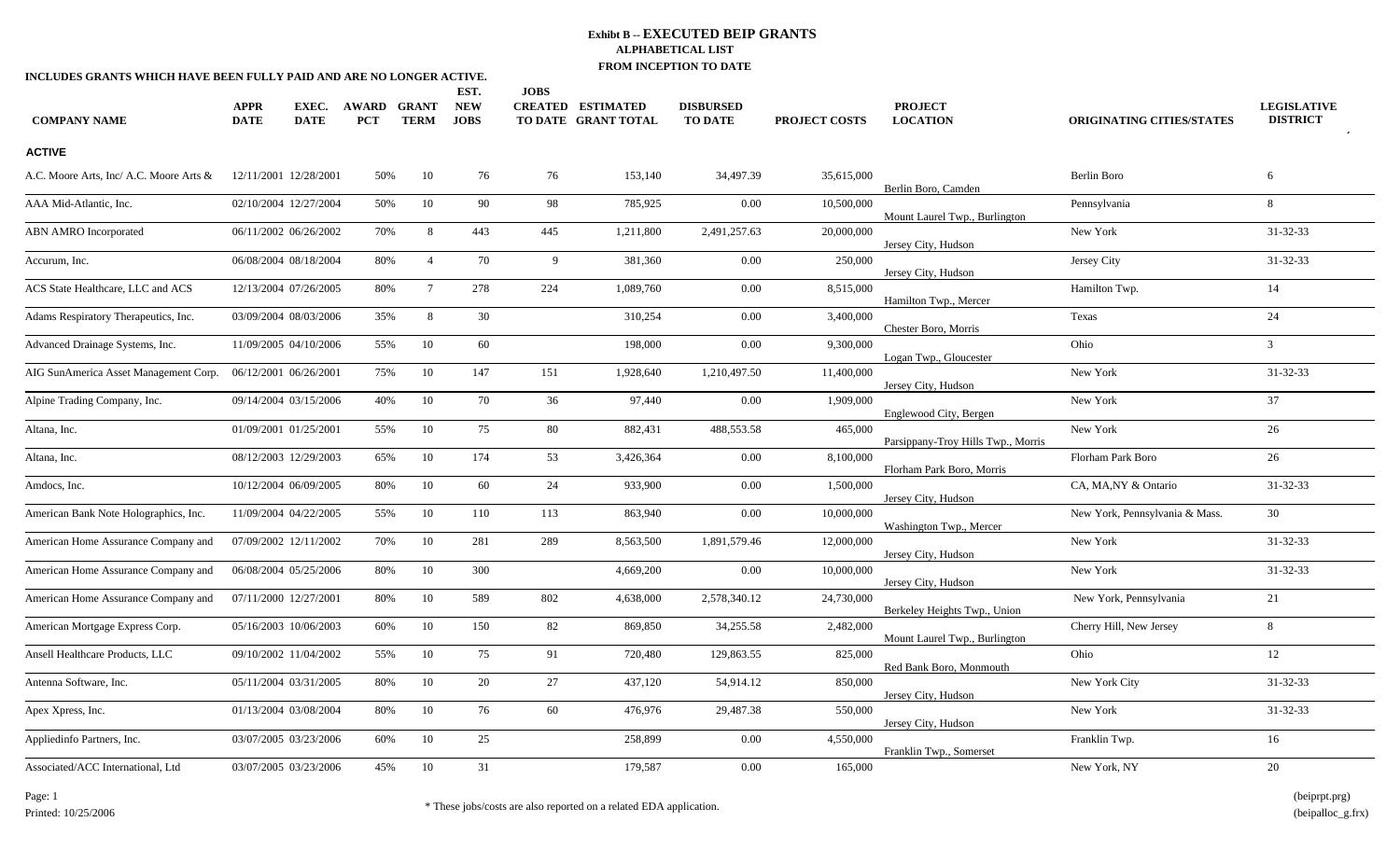|                                                                   |                            |                      |                            |                             | EST.                      | <b>JOBS</b> |                                                 |                                    |                      |                                   |                                  |                                       |
|-------------------------------------------------------------------|----------------------------|----------------------|----------------------------|-----------------------------|---------------------------|-------------|-------------------------------------------------|------------------------------------|----------------------|-----------------------------------|----------------------------------|---------------------------------------|
| <b>COMPANY NAME</b>                                               | <b>APPR</b><br><b>DATE</b> | EXEC.<br><b>DATE</b> | <b>AWARD</b><br><b>PCT</b> | <b>GRANT</b><br><b>TERM</b> | <b>NEW</b><br><b>JOBS</b> |             | <b>CREATED ESTIMATED</b><br>TO DATE GRANT TOTAL | <b>DISBURSED</b><br><b>TO DATE</b> | <b>PROJECT COSTS</b> | <b>PROJECT</b><br><b>LOCATION</b> | <b>ORIGINATING CITIES/STATES</b> | <b>LEGISLATIVE</b><br><b>DISTRICT</b> |
|                                                                   |                            |                      |                            |                             |                           |             |                                                 |                                    |                      | Kenilworth Boro, Union            |                                  |                                       |
| Astor Chocolate Corp.                                             | 11/10/1998 12/01/1998      |                      | 50%                        | 10                          | 47                        | 94          | 98,000                                          | 77,284.70                          | 100,000              | Lakewood Twp., Ocean              | Lakewood Twp.                    | 30                                    |
| AT Systems Atlantic, Inc.                                         | 09/11/2001 09/27/2001      |                      | 40%                        | 10                          | 80                        | 77          | 100,800                                         | 17,952.25                          | 3,175,000            | Edison Twp., Middlesex            | Edison Twp.                      | 18                                    |
| AT&T Corp.                                                        | 09/09/1997 12/02/1997      |                      | 60%                        | 10                          | 185                       | 323         | 1,313,940                                       | 804,107.90                         | 302,000,000          | Middletown Twp., Monmouth         | Middletown Twp.                  | 13                                    |
| Atco Rubber Products, Inc.                                        | 10/08/2002 12/17/2002      |                      | 55%                        | 10                          | 30                        | 42          | 100,555                                         | 10,919.68                          | 2,425,000            | Vineland City, Cumberland         | Baltimore, Maryland              |                                       |
| Audible, Inc.                                                     | 06/14/2005 06/19/2006      |                      | 60%                        | $5\overline{)}$             | 60                        |             | 286,650                                         | 0.00                               | 300,000              | Wayne Twp., Passaic               | Wayne Twp.                       | 40                                    |
| Aurobindo Pharma LTD, Inc.                                        | 03/09/2004 09/14/2004      |                      | 60%                        | 10                          | 150                       | 12          | 441,000                                         | 0.00                               | 26,500,000           | South Brunswick Twp., Middlesex   | South Brunswick Twp.             | 14                                    |
| Aurora Loan Services, Inc. and Lehman                             | 11/09/2004 07/20/2005      |                      | 65%                        | 10                          | 210                       |             | 1,273,390                                       | 0.00                               | 7,910,000            | Florham Park Boro, Morris         | Florham Park Boro                | 26                                    |
| Aventis Pharmaceuticals, Inc.                                     | 02/11/1997 06/24/1997      |                      | 60%                        | 10                          | 440                       | 651         | 2,784,000                                       | 5,255,153.28                       | 98,000,000           | Bridgewater Twp., Somerset        | MI, OH, France, Germany          | 16                                    |
| Aventis Pharmaceuticals, Inc.                                     | 10/12/1999 10/29/1999      |                      | 80%                        | 10                          | 1,400                     | 1,829       | 21,795,200                                      | 8,977,590.15                       | 59,000,000           | Bridgewater Twp., Somerset        | Bridgewater Twp.                 | 16                                    |
| <b>Ball Plastic Container Corp.</b>                               | 12/10/1996 06/19/1997      |                      | 80%                        | 10                          | 115                       | 186         | 315,560                                         | 556,807.91                         | 57,676,000           | Delran Twp., Burlington           | Delran Twp.                      | $7^{\circ}$                           |
| Bamboo Abbott Inc. d/b/a Prestige Window 08/09/2005 09/23/2005    |                            |                      | 50%                        | 10                          | 250                       |             | 257,813                                         | 0.00                               | 692,000              | Perth Amboy City, Middlesex       | Edison, NJ                       | 19                                    |
| Bank of New York, The                                             | 03/11/1997 03/06/1998      |                      | 80%                        | 10                          | 241                       | 465         | 1,245,488                                       | 3,191,386.05                       | 5,368,000            | Maywood Boro, Bergen              | Harrison, NY                     | 37                                    |
| Bank of New York, The                                             | 01/12/1999 01/10/2000      |                      | 70%                        | 10                          | 130                       | 125         | 274,780                                         | 405,727.69                         | 6,816,989            | Lodi Boro, Bergen                 | New York                         | 38                                    |
| Bank of Tokyo-Mitsubishi, Ltd                                     | 06/14/2005 10/21/2005      |                      | 80%                        | 10                          | 124                       | 44          | 4,353,888                                       | 0.00                               | 580,000              | Jersey City, Hudson               | New York City                    | $31 - 32 - 33$                        |
| Barclays Capital Services, LLC                                    | 11/12/2003 07/14/2004      |                      | 65%                        | 10                          | 205                       | 432         | 3,185,416                                       | 74,913.73                          | 40,500,000           | Hanover Twp., Morris              | New York                         | 26                                    |
| Barnes & Noble College Booksellers, Inc and 01/14/2003 03/12/2004 |                            |                      | 65%                        | 10                          | 180                       | 234         | 1,342,800                                       | 491,812.55                         | 2,100,000            | Bernards Twp., Somerset           | New York                         | 16                                    |
| Barnes & Noble, Inc.                                              | 08/12/1997 10/07/1997      |                      | 40%                        | 10                          | 402                       | 998         | 337,680                                         | 968,129.52                         | 11.000.000           | Jamesburg Boro, Middlesex         | Jamesburg Boro                   | 14                                    |
| Barr Laboratories, Inc. and Subsidiaries                          | 12/10/2002 08/11/2003      |                      | 60%                        | 10                          | 150                       | 235         | 1,969,200                                       | 713,312.12                         | 7,600,000            | Woodcliff Lake Boro, Bergen       | New York                         | 39                                    |
| Berg East Imports, Inc.                                           | 02/10/2004 06/14/2004      |                      | 45%                        | 10                          | 35                        | 47          | 49,613                                          | 3,232.04                           | 3,650,000            | Barrington Boro, Camden           | <b>Barrington Boro</b>           | 5 <sup>5</sup>                        |
| Berlex, Inc. and it's divisions Berlex                            | 10/10/2000 10/27/2000      |                      | 60%                        | 10                          | 85                        | 215         | 1,115,880                                       | 2,052,778.34                       | 11,320,000           | Montville Twp., Morris            | Montville Twp.                   | 26                                    |
|                                                                   |                            |                      |                            |                             |                           |             |                                                 |                                    |                      | Wayne Twp., Passaic               |                                  |                                       |
| Best Manufacturing Group LLC and affiliates 03/09/2004 05/08/2004 |                            |                      | 80%                        | 10                          | 57                        | 82          | 705,432                                         | 80,496.77                          | 1,000,000            | Jersey City, Hudson               | New York                         | $31 - 32 - 33$                        |
| <b>Bind Rite/Union Graphics LLC</b>                               | 07/14/1998 07/29/1998      |                      | 40%                        | 10                          | 100                       | 184         | 199,600                                         | 509,368.99                         | 9,000,000            |                                   | Linden, NJ                       | 36                                    |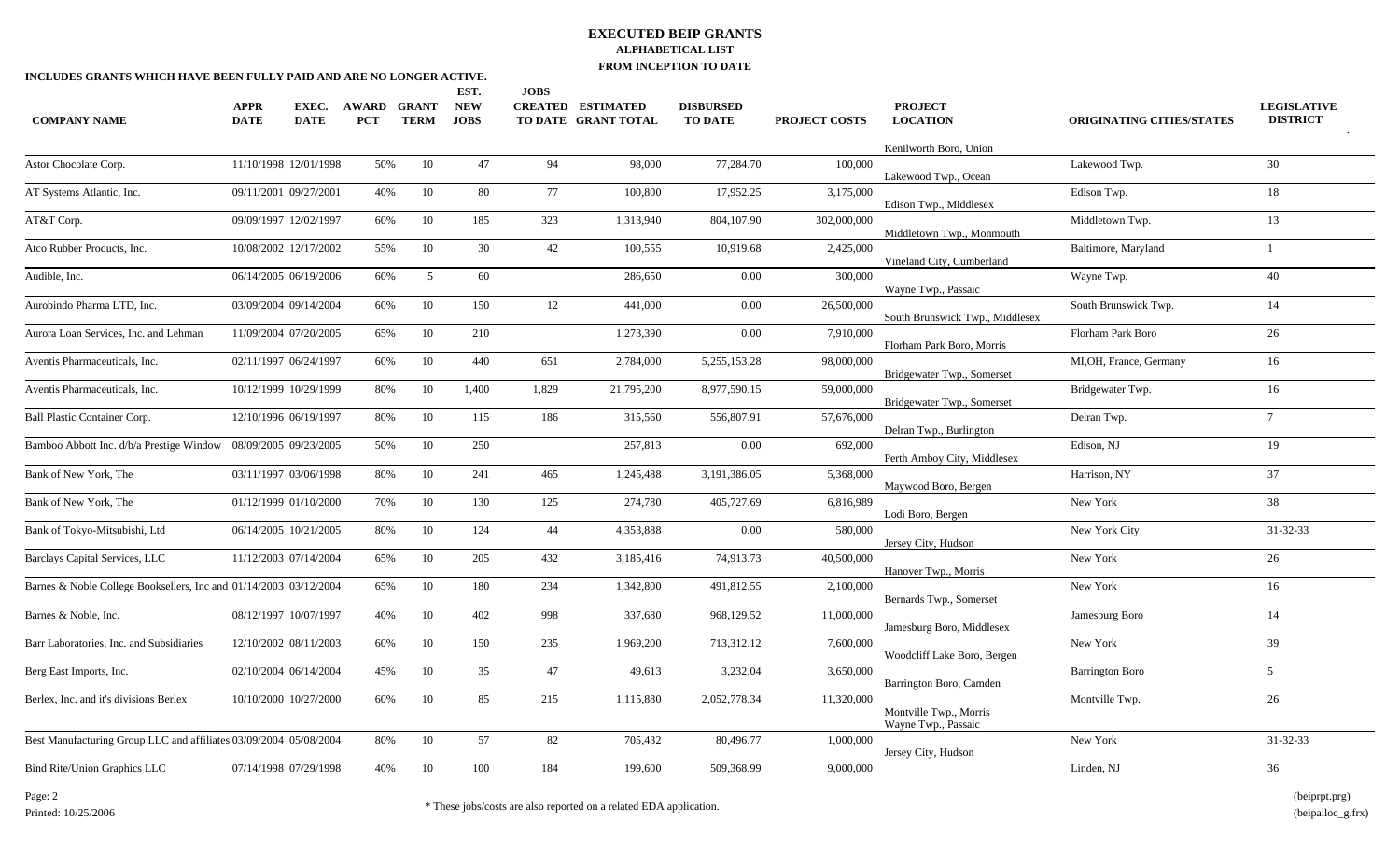| INCLUDES GRANTS WHICH HAVE BEEN FULLY PAID AND ARE NO LONGER ACTIVE. |             |                       |            |                 |                    |                |                          | <b>FROM EVEL HOW TO DATE</b> |                      |                                                                                 |                                  |                    |
|----------------------------------------------------------------------|-------------|-----------------------|------------|-----------------|--------------------|----------------|--------------------------|------------------------------|----------------------|---------------------------------------------------------------------------------|----------------------------------|--------------------|
|                                                                      | <b>APPR</b> | EXEC.                 | AWARD      | <b>GRANT</b>    | EST.<br><b>NEW</b> | <b>JOBS</b>    | <b>CREATED ESTIMATED</b> | <b>DISBURSED</b>             |                      | <b>PROJECT</b>                                                                  |                                  | <b>LEGISLATIVE</b> |
| <b>COMPANY NAME</b>                                                  | <b>DATE</b> | <b>DATE</b>           | <b>PCT</b> | <b>TERM</b>     | <b>JOBS</b>        |                | TO DATE GRANT TOTAL      | <b>TO DATE</b>               | <b>PROJECT COSTS</b> | <b>LOCATION</b>                                                                 | <b>ORIGINATING CITIES/STATES</b> | <b>DISTRICT</b>    |
|                                                                      |             |                       |            |                 |                    |                |                          |                              |                      | Carlstadt Boro, Bergen                                                          |                                  |                    |
| Biovail Pharmaceuticals, Inc.                                        |             | 04/08/2003 09/08/2003 | 65%        | 10              | 200                | 139            | 4,325,100                | 347,511.82                   | 12,750,000           | Bridgewater Twp., Somerset                                                      | North Carolina                   | 16                 |
| BJ's Wholesale Club, Inc.                                            |             | 07/13/1999 02/28/2000 | 50%        | 10              | 225                | 256            | 453,550                  | 57,703.31                    | 27,562,500           | Burlington Twp., Burlington                                                     | Pennsylvania                     | $\tau$             |
| Blinds to Go, Inc.                                                   |             | 07/08/1997 08/25/1997 | 60%        | 10              | 198                | 271            | 872,000                  | 402,100.84                   | 21,000,000           | Lakewood Twp., Ocean                                                            | Lakewood Twp.                    | 30                 |
| Brandywine Senior Care, Inc.                                         |             | 10/14/2003 12/29/2003 | 60%        | 10              | 50                 | 32             | 480,000                  | 0.00                         | 150,000              | Mount Laurel Twp., Burlington                                                   | Pennsylvania                     | 8                  |
| <b>BRIDOR USA</b>                                                    |             | 04/12/2005 09/13/2005 | 75%        | 10              | 82                 |                | 190,650                  | 0.00                         | 17,500,000           | Vineland City, Cumberland                                                       | Vineland City                    |                    |
| Bristol-Myers Squibb Company                                         |             | 06/10/1997 08/22/1997 | 80%        | 10              | 500                | 2,052          | 4,200,000                | 17,301,076.46                | 197,200,000          | Hopewell Boro, Mercer<br>New Brunswick City, Middlesex<br>Lawrence Twp., Mercer | Seattle, Washington              | 15                 |
| <b>Burlington Coat Factory Warehouse</b>                             |             | 06/13/2000 11/07/2002 | 50%        | 10              | 425                | 194            | 669,550                  | 11,775.46                    | 24,050,000           | Edgewater Park Twp., Burlington                                                 | Edgewater Park Twp.              | $\overline{7}$     |
| Butterfly Press, LLC.                                                |             | 10/11/2005 09/11/2006 | 50%        | 10              | 56                 |                | 196,059                  | 0.00                         | 6,050,000            | To be determined,<br>Moonachie Borough, Bergen                                  | New York                         | 38                 |
| CACI Technologies, Inc.                                              |             | 12/10/1996 06/19/1997 | 50%        | 10              | 75                 | 305            | 496,080                  | 821,384.88                   | 2,296,000            | Oceanport Boro, Monmouth<br>Eatontown Boro, Monmouth                            | Virginia                         | 11                 |
| Cadbury Adams USA LLC                                                |             | 08/09/2004 05/02/2006 | 60%        | 10              | 85                 | 31             | 510,825                  | 0.00                         | 6,300,000            | Parsippany-Troy Hills Twp., Morris                                              | Texas                            | 26                 |
| Cadent, Inc.                                                         |             | 12/11/2001 12/28/2001 | 50%        | 10              | 100                | 119            | 142,500                  | 0.00                         | 6,700,000            | Carlstadt Borough, Bergen                                                       | To be determined                 |                    |
| Calyon                                                               |             | 07/09/2002 07/24/2002 | 65%        | 8               | 71                 | 65             | 721,760                  | 272,965.65                   | 6,600,000            | Woodbridge Twp., Middlesex                                                      | New York                         | 19                 |
| Cape May Foods, Inc.                                                 |             | 08/08/2000 08/23/2000 | 55%        | 10              | 28                 | 48             | 152,796                  | 30,910.96                    | 7,737,500            | Millville City, Cumberland                                                      | Nanticoke, Maryland              |                    |
| Capture Resource, Inc.                                               |             | 08/13/2002 08/28/2002 | 70%        | $7\overline{ }$ | 200                | 36             | 233,240                  | 1,462.48                     | 365,000              | Millville City, Cumberland                                                      | Millville City                   |                    |
| Cardinal Health 110, Inc.                                            |             | 08/10/1999 02/08/2000 | 70%        | 10              | 125                | 240            | 320,250                  | 454,972.28                   | 15,752,571           | Logan Twp., Gloucester                                                          | Allentown, PA                    | $\mathfrak{Z}$     |
| Cardinal Health PTS, LLC                                             |             | 01/11/2000 02/08/2000 | 60%        | 10              | 189                | 256            | 2,219,950                | 1,047,836.81                 | 57,735,000           | Franklin Twp., Somerset                                                         | Franklin Twp.                    | 17                 |
| CareGain, Inc.                                                       |             | 04/13/2004 05/25/2004 | 55%        | 10              | 80                 | $\mathfrak{Z}$ | 856,020                  | 0.00                         | 1,665,000            | East Windsor Twp., Mercer                                                       | Monroe Twp, NJ                   | 12                 |
| Carl F. Ewig, Incorporated dba Martec                                |             | 06/14/2005 06/13/2006 | 80%        | $7\overline{ }$ | 40                 |                | 374,461                  | 0.00                         | 3,660,000            | Elizabeth City, Union                                                           | South Plainfield, NJ             | 20                 |
| Celgene Corporation                                                  |             | 02/10/2004 05/26/2005 | $80\%$     | 10              | 600                | 188            | 6,086,250                | 97,819.20                    | 35,000,000           | Summit City, Union                                                              | Summit City                      | 21                 |
| Cendant Car Rental Group                                             |             | 02/13/2001 03/01/2001 | 70%        | 10              | 300                | 652            | 2,029,650                | 709,810.40                   | 1,500,000            | Parsippany-Troy Hills Twp., Morris                                              | Garden City NY                   | 26                 |
|                                                                      |             |                       |            |                 |                    |                |                          |                              |                      |                                                                                 |                                  |                    |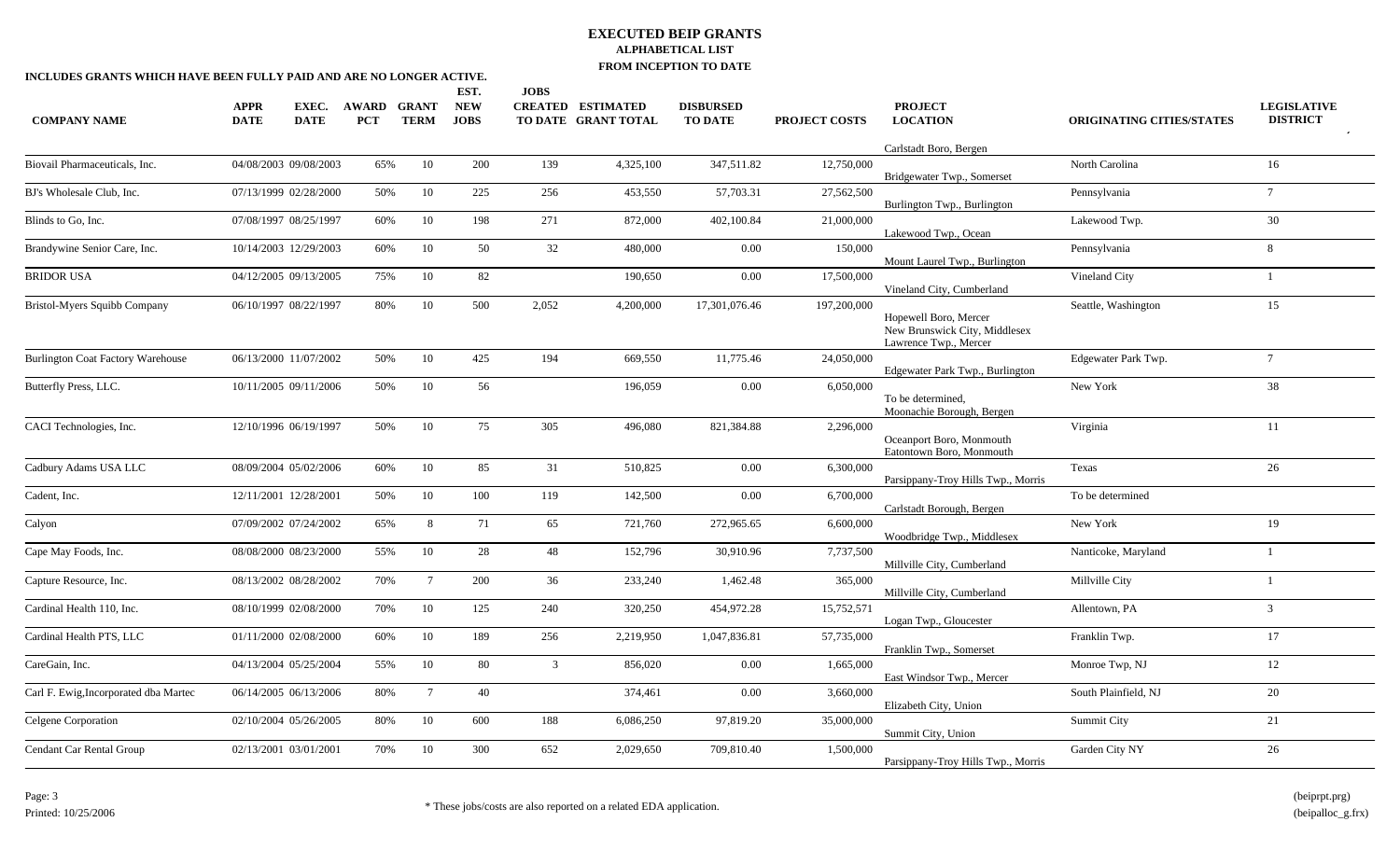| INCLUDES GRANTS WHICH HAVE BEEN FULLY PAID AND ARE NO LONGER ACTIVE. |                            |                      |                                  |                 |                                   |                |                                                 |                                    |                      |                                                              |                                  |                                       |
|----------------------------------------------------------------------|----------------------------|----------------------|----------------------------------|-----------------|-----------------------------------|----------------|-------------------------------------------------|------------------------------------|----------------------|--------------------------------------------------------------|----------------------------------|---------------------------------------|
| <b>COMPANY NAME</b>                                                  | <b>APPR</b><br><b>DATE</b> | EXEC.<br><b>DATE</b> | <b>AWARD GRANT</b><br><b>PCT</b> | <b>TERM</b>     | EST.<br><b>NEW</b><br><b>JOBS</b> | <b>JOBS</b>    | <b>CREATED ESTIMATED</b><br>TO DATE GRANT TOTAL | <b>DISBURSED</b><br><b>TO DATE</b> | <b>PROJECT COSTS</b> | <b>PROJECT</b><br><b>LOCATION</b>                            | <b>ORIGINATING CITIES/STATES</b> | <b>LEGISLATIVE</b><br><b>DISTRICT</b> |
| <b>Cendant Corporation</b>                                           | 11/13/2001 03/20/2002      |                      | 60%                              | 8               | 200                               | 163            | 1,360,000                                       | 500,773.58                         | 200,000              | Parsippany-Troy Hills Twp., Morris                           | Phoenix, Arizona                 | 26                                    |
| Children's Place Retail Stores, Inc.,                                | 12/13/2004 12/08/2005      |                      | 70%                              | 10              | 60                                | 53             | 565,950                                         | 0.00                               | 3,000,000            | Secaucus Town, Hudson                                        | Secaucus Town                    | 32                                    |
| Chubb Corporation, The                                               | 02/08/2000 03/08/2002      |                      | 65%                              | 10              | 250                               | 987            | 1,569,750                                       | 1,236,467.05                       | 398,092,000          | Readington Twp., Hunterdon<br>Warren Twp., Somerset          | Readington Twp.                  | 23                                    |
| Chugai Pharma USA                                                    | 11/09/2004 03/24/2006      |                      | 70%                              | 10              | 50                                | 31             | 582,225                                         | 0.00                               | 1,000,000            | Bedminster Twp., Somerset                                    | Bedminster Twp.                  | 16                                    |
| Citco Fund Services (USA), Inc.; Et Al                               | 12/13/2005 05/12/2006      |                      | 80%                              | 10              | 244                               |                | 12,200,000                                      | $0.00\,$                           | 1,500,000            | Jersey City, Hudson                                          | New York                         | 31-32-33                              |
| Citigroup Global Markets, Inc. and Citibank, 07/13/2004 09/14/2005   |                            |                      | 80%                              | 10              | 2,150                             | 1,356          | 57,224,400                                      | 0.00                               | 80,000,000           | Warren Twp., Somerset                                        | New York                         | 21                                    |
| ClinPhone, Inc.                                                      | 03/07/2005 07/10/2006      |                      | 55%                              | 10              | 108                               |                | 685,125                                         | 0.00                               | 1,405,000            | East Windsor Twp., Mercer                                    | Princeton, NJ                    | 14                                    |
| Colgate-Palmolive Company                                            | 03/14/2000 03/31/2000      |                      | 60%                              | 10              | 126                               | 129            | 1,471,176                                       | 677,707.38                         | 44,221,000           | Morristown Town, Morris                                      | Morristown Town                  | 25                                    |
| Comag Marketing Group, LLC                                           | 01/11/2005 10/28/2005      |                      | 60%                              | 10              | 90                                | 59             | 1,796,580                                       | 0.00                               | 524,000              | Princeton Boro, Mercer                                       | New York, Georgia & Pennsylvan   | 15                                    |
| Comcast of New Jersey II, LLC                                        | 02/13/2001 07/25/2001      |                      | 65%                              | 10              | 250                               | 358            | 511,875                                         | 0.00                               | 6,600,000            | Voorhees Twp., Camden                                        | Several NJ Locations             | 6                                     |
| Comcast Telecommunications, Inc. et. al.                             | 09/14/2000 10/10/2000      |                      | 80%                              | 10              | 528                               | 367            | 6,534,530                                       | $0.00\,$                           | 40,125,000           | Moorestown Twp., Burlington<br>Mount Laurel Twp., Burlington | Philadelphia, PA                 | 8                                     |
| CommonHealth, LLC                                                    | 03/07/2005 03/08/2006      |                      | 75%                              | 10              | 71                                | 15             | 1,302,495                                       | $0.00\,$                           | 21,800,000           | Parsippany-Troy Hills Twp., Morris                           | Parsippany, Wayne, MorristownJ   | 26                                    |
| Component Technology, Inc.                                           | 11/12/2002 08/24/2004      |                      | 55%                              | $7\phantom{.0}$ | 50                                | 87             | 60,637                                          | 21,638.84                          | 1,400,000            | Millville City, Cumberland                                   | Millville City                   | $\overline{1}$                        |
| Connecticut General Life Insurance/CIGNA 12/08/1998 05/28/1999       |                            |                      | 70%                              | 10              | 225                               | 218            | 2,676,704                                       | 3,532,209.94                       | 13,177,000           | Jersey City, Hudson                                          | New York City, NY                | 31-32-33                              |
| ConocoPhillips Services, Inc.                                        | 10/13/1998 10/29/1998      |                      | 60%                              | 10              | 75                                | 77             | 417,600                                         | 0.00                               | 250,000,000          | Linden City, Union                                           | Linden City                      | 22                                    |
| Continental Airlines Inc.                                            | 07/08/1997 11/19/1997      |                      | 50%                              | 10              | $45*$                             | 176            | 753,900                                         | 217,723.96                         | 30,870,500*          | Newark City, Essex                                           | Newark City                      | 27-28-29                              |
| Continental Airlines, Inc.                                           | 05/09/2000 05/26/2000      |                      | 60%                              | 10              | 45                                | 60             | 1,339,190                                       | 99,712.66                          | 825,000,000          | Newark City, Essex                                           | Newark City                      | 27-28-29                              |
| Corporate Synergies Group, Inc.                                      | 10/12/2004 12/29/2004      |                      | 80%                              | 10              | 256                               | 77             | 3,984,640                                       | 0.00                               | 3,500,929            | Mount Laurel Twp., Burlington                                | Mt. Laurel                       | 8                                     |
| Cuisine Innovations, LLC & Bon Appetizers, 12/13/2004 10/26/2005     |                            |                      | $80\%$                           | 10              | 106                               | 25             | 320,385                                         | $0.00\,$                           | 2,150,000            | Lakewood Twp., Ocean                                         | Illinois                         | 30                                    |
| Daiichi Pharmaceutical Corporation                                   | 09/14/2004 03/14/2006      |                      | 65%                              | 10              | 76                                |                | 1,330,304                                       | 0.00                               | 76,000,000           | Madison Boro, Morris                                         | <b>Madison Boro</b>              | 21                                    |
| Daniel F. Young, Inc.                                                | 10/10/2000 10/27/2000      |                      | 50%                              | 10              | 36                                | 41             | 366,754                                         | 70,310.92                          | 600,000              | Jersey City, Hudson                                          | New York                         | 31-32-33                              |
| Dava Pharmaceuticals, Inc.                                           | 12/13/2004 04/25/2005      |                      | 70%                              | 10              | 40                                | $\overline{7}$ | 931,560                                         | 0.00                               | 170,000              |                                                              | New York                         | 38                                    |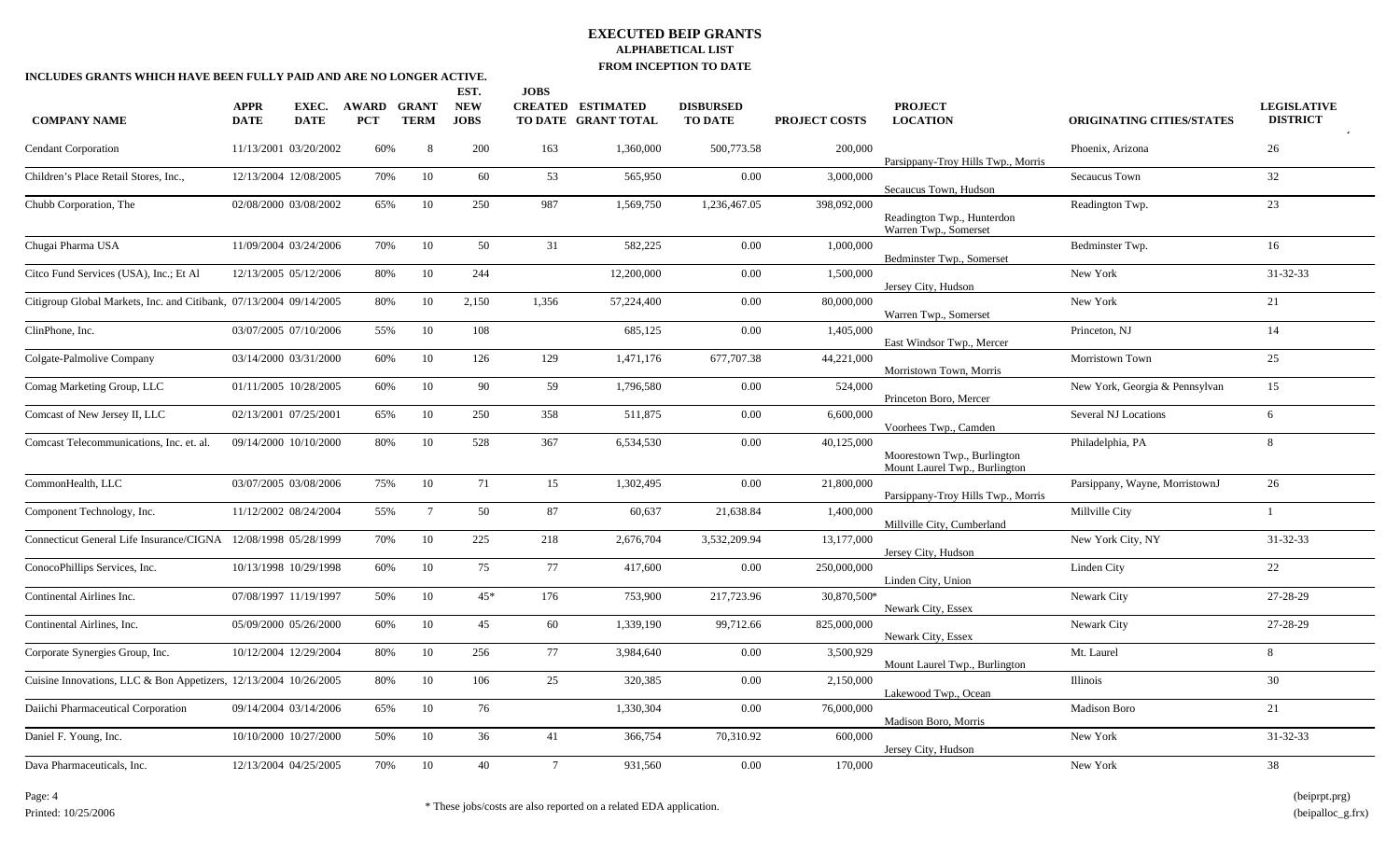|                                                                   |                            |                      |                            |                             | EST.                      | <b>JOBS</b> |                                                 |                                    |                      | <b>PROJECT</b>                     |                                  |                                       |
|-------------------------------------------------------------------|----------------------------|----------------------|----------------------------|-----------------------------|---------------------------|-------------|-------------------------------------------------|------------------------------------|----------------------|------------------------------------|----------------------------------|---------------------------------------|
| <b>COMPANY NAME</b>                                               | <b>APPR</b><br><b>DATE</b> | EXEC.<br><b>DATE</b> | <b>AWARD</b><br><b>PCT</b> | <b>GRANT</b><br><b>TERM</b> | <b>NEW</b><br><b>JOBS</b> |             | <b>CREATED ESTIMATED</b><br>TO DATE GRANT TOTAL | <b>DISBURSED</b><br><b>TO DATE</b> | <b>PROJECT COSTS</b> | <b>LOCATION</b>                    | <b>ORIGINATING CITIES/STATES</b> | <b>LEGISLATIVE</b><br><b>DISTRICT</b> |
|                                                                   |                            |                      |                            |                             |                           |             |                                                 |                                    |                      | Fort Lee Boro, Bergen              |                                  |                                       |
| DB Services New Jersey, Inc.                                      | 11/13/2001 11/30/2001      |                      | 55%                        | 10                          | 80                        | 81          | 1,464,000                                       | 1,764,011.44                       | 20,015,000           | Summit City, Union                 | Summit City                      | 21                                    |
| <b>Dendreon Corporation</b>                                       | 11/09/2004 08/18/2006      |                      | 60%                        | 10                          | 150                       |             | 579,990                                         | $0.00\,$                           | 22,000,000           | Lyndhurst Twp., Bergen             | Washington                       | 25                                    |
| Dendrite International, Inc.                                      | 06/10/2003 12/29/2004      |                      | 75%                        | 10                          | 170                       |             | 2,481,150                                       | 0.00                               | 8,000,000            | Bedminster Twp., Somerset          | Morristown                       | 16                                    |
| Dialogic Corporation                                              | 09/09/1997 10/31/1997      |                      | 50%                        | 6                           | 400                       | 302         | 861,600                                         | 226,464.89                         | 12,000,000           | Parsippany-Troy Hills Twp., Morris | Parsippany-Troy Hills Twp.       | 26                                    |
| Direct Fulfillment, LP                                            | 01/11/2000 01/27/2000      |                      | 40%                        | 10                          | 120                       | 140         | 675,680                                         | 238,334.06                         | 5,500,000            | Washington Twp., Mercer            | Upper Freehold Twp.              | 30                                    |
| DIRECT GROUP, LLC and MCR DIRECT 07/13/2004 04/01/2005            |                            |                      | 75%                        | 10                          | 630                       | 322         | 1,904,175                                       | 0.00                               | 3,125,000            | Swedesboro Boro, Gloucester        | Logan Twp.                       | 3 <sup>7</sup>                        |
| DOV Pharmaceutical, Inc.                                          | 12/13/2005 05/05/2006      |                      | 70%                        | 10                          | 105                       |             | 2,906,085                                       | $0.00\,$                           | 20,000,000           | Franklin Twp., Somerset            | Hackensack, NJ                   | 16                                    |
| Dow Jones & Company, Inc.                                         | 10/19/2001 11/08/2001      |                      | 65%                        | 10                          | 155                       | 473         | 1,960,595                                       | 1,852,201.03                       | 3,750,000            | South Brunswick Twp., Middlesex    | New York                         | 14                                    |
| DPC Cirrus Inc.                                                   | 06/08/1999 06/25/1999      |                      | 50%                        | 10                          | 118                       | 212         | 362,260                                         | 250, 202.54                        | 10,195,000           | Mount Olive Twp., Morris           | Mount Olive Twp.                 | 24                                    |
| DS Distribution Inc., and DS Pharmacy, Inc. 08/10/1999 11/30/1999 |                            |                      | 60%                        | 10                          | 151                       | 444         | 1,370,480                                       | 423,027.89                         | 30,000,000           | Logan Twp., Gloucester             | Logan Twp.                       | $\overline{3}$                        |
| DuBell Lumber Company                                             | 06/14/2005 07/18/2006      |                      | 80%                        | 10                          | 80                        |             | 504,320                                         | 0.00                               | 4,415,800            | Millville City, Cumberland         | Millville City                   |                                       |
| Duro Bag Manufacturing Co., Inc.                                  | 03/12/2002 03/27/2002      |                      | 75%                        | $7\overline{ }$             | 180                       | 258         | 355,446                                         | 324,031.77                         | 3,000,000            | Elizabeth City, Union              | Elizabeth City                   | 20                                    |
| E. P. Henry Corporation                                           | 11/12/2002 12/30/2003      |                      | 55%                        | 10                          | 102                       | 53          | 274,890                                         | 0.00                               | 21,500,000           | Wrightstown Boro, Burlington       | Woodbury, NJ                     | $7\overline{ }$                       |
| Eastern Research, Inc.                                            | 03/09/2004 10/28/2005      |                      | 60%                        | 10                          | 68                        |             | 743,104                                         | 0.00                               | 14,312,500           | Moorestown Twp., Burlington        | Moorestown Twp.                  | 8                                     |
| <b>Echosphere Corporation</b>                                     | 06/12/2001 06/07/2002      |                      | 75%                        | 10                          | 525                       | 621         | 1,319,060                                       | 13,488.64                          | 4,868,093            | Montville Twp., Morris             | Montville Twp.                   | 26                                    |
| EduNeering Holdings Inc.                                          | 12/13/2005 04/06/2006      |                      | 50%                        | $7\overline{ }$             | 11                        |             | 171,089                                         | 0.00                               | 425,000              | Princeton Boro, Mercer             | Princeton, NJ                    | 15                                    |
| Eisai, Inc. and Eisai Corporation of North                        | 07/12/2005 04/07/2006      |                      | 60%                        | 10                          | 50                        |             | 1,203,750                                       | $0.00\,$                           | 30,000,000           | Woodcliff Lake Boro, Bergen        | Teaneck, North Carolina          | 39                                    |
| <b>Engineered Arresting Systems Corp</b>                          | 11/12/2003 02/17/2004      |                      | 50%                        | 10                          | 45                        | 69          | 413,280                                         | 0.00                               | 3,779,560            | Logan Twp., Gloucester             | Pennsylvania                     | $\mathbf{3}$                          |
| Enterprise Press, Inc.                                            | 08/09/2005 04/05/2006      |                      | 65%                        | 10                          | 44                        |             | 389,053                                         | 0.00                               | 4,150,000            | Englewood City, Bergen             | New York City                    | 37                                    |
| Equity One, Inc. and Popular Financial                            | 11/09/2004 06/07/2005      |                      | 80%                        | 10                          | 120                       | 9           | 470,400                                         | 0.00                               | 12,457,768           | Cherry Hill Twp., Camden           | Cherry Hill Twp.                 | 6                                     |
| Eurofins Product Safety Labs, Inc.                                | 07/11/2006 09/27/2006      |                      | 65%                        | 10                          | 25                        |             | 154,375                                         | 0.00                               | 2,750,000            | South Brunswick Twp., Middlesex    | South Brunswick Twp.             | 14                                    |
| Euromarket Designs, Inc. d/b/a Crate &                            | 11/12/2002 04/16/2003      |                      | 60%                        | 10                          | 127                       | 136         | 307,292                                         | 19,262.83                          | 8,400,000            | Cranbury Twp., Middlesex           | Illinois                         | 14                                    |
|                                                                   |                            |                      |                            |                             |                           |             |                                                 |                                    |                      |                                    |                                  |                                       |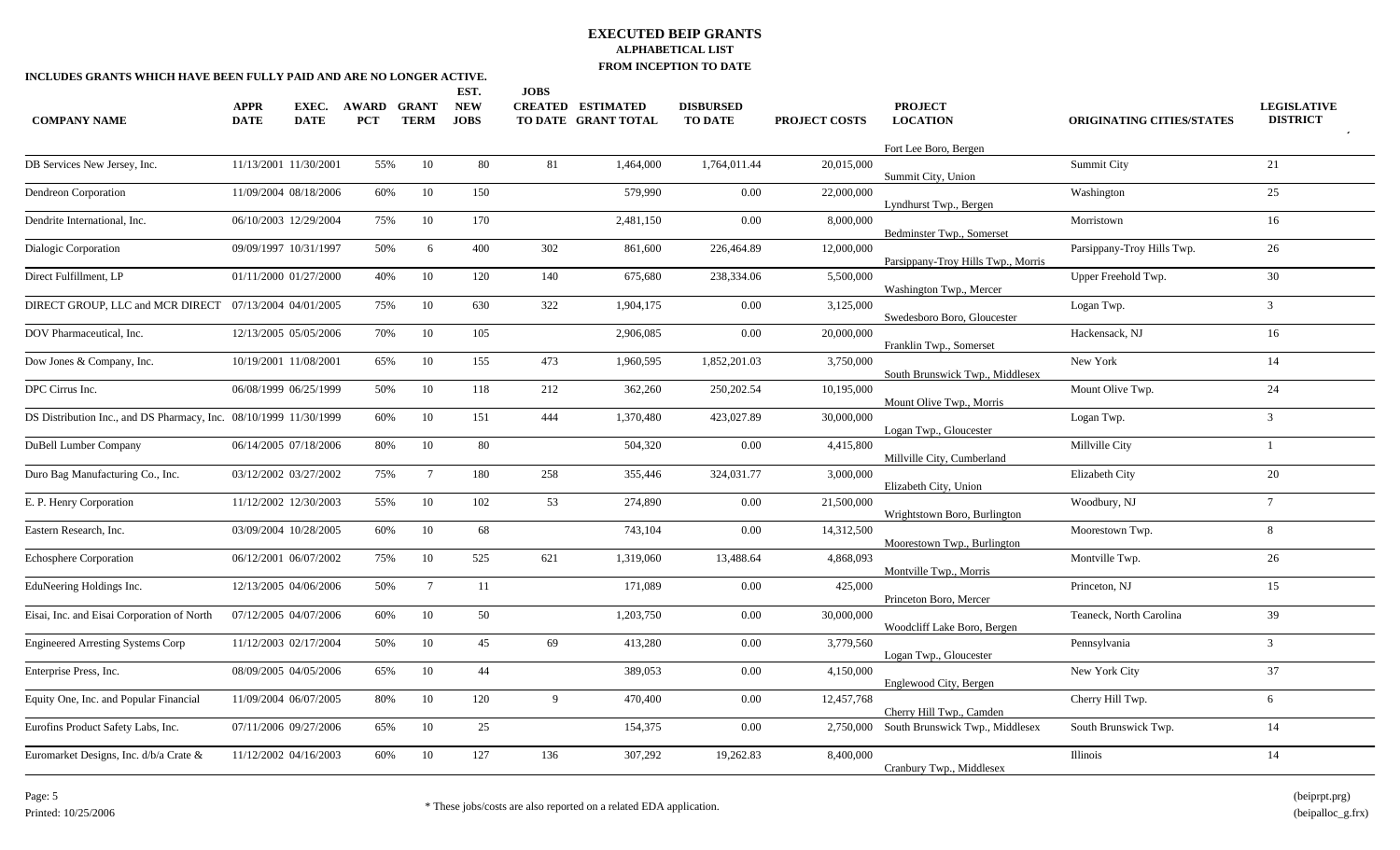| INCLUDES GRANTS WHICH HAVE BEEN FULLY PAID AND ARE NO LONGER ACTIVE. |                       |                       |                     |                             |                           |             |                                                 | <b>FROM INCEL 110N TO DATE</b>     |                      |                                    |                                  |                                       |
|----------------------------------------------------------------------|-----------------------|-----------------------|---------------------|-----------------------------|---------------------------|-------------|-------------------------------------------------|------------------------------------|----------------------|------------------------------------|----------------------------------|---------------------------------------|
|                                                                      |                       |                       |                     |                             | EST.                      | <b>JOBS</b> |                                                 |                                    |                      |                                    |                                  |                                       |
| <b>COMPANY NAME</b>                                                  | APPR<br><b>DATE</b>   | EXEC.<br><b>DATE</b>  | AWARD<br><b>PCT</b> | <b>GRANT</b><br><b>TERM</b> | <b>NEW</b><br><b>JOBS</b> |             | <b>CREATED ESTIMATED</b><br>TO DATE GRANT TOTAL | <b>DISBURSED</b><br><b>TO DATE</b> | <b>PROJECT COSTS</b> | <b>PROJECT</b><br><b>LOCATION</b>  | <b>ORIGINATING CITIES/STATES</b> | <b>LEGISLATIVE</b><br><b>DISTRICT</b> |
| ExxonMobil Research and Engineering                                  | 01/10/2006 06/26/2006 |                       | 80%                 | 10                          | 140                       |             | 5,139,428                                       | 0.00                               | 36,000,000           | Clinton Town, Hunterdon            | Baton Rouge, LA                  | 23                                    |
| Firmenich Incorporated                                               | 04/10/2001 07/26/2001 |                       | 50%                 | 10                          | 90                        | 146         | 353,025                                         | 193,144.49                         | 65,000,000           | Plainsboro Twp., Middlesex         | Plainsboro Twp.                  | 14                                    |
| First Brokers Holdings Inc.                                          |                       | 11/13/2001 08/28/2002 | 70%                 | 10                          | 80                        | 113         | 5,300,120                                       | 5,002,102.46                       | 2,500,000            | Hoboken City, Hudson               | New York                         | $31 - 32 - 33$                        |
| Forest Laboratories Inc.                                             | 02/09/1999 03/02/1999 |                       | 70%                 | 10                          | 35                        | 62          | 360,150                                         | 995,903.49                         | 1,350,000            | Jersey City, Hudson                | New York                         | 31-32-33                              |
| Forest Laboratories Inc.                                             |                       | 12/12/2000 12/27/2000 | 70%                 | 10                          | 105                       | 377         | 990,780                                         | 1,901,593.67                       | 10,608,000           | Jersey City, Hudson                | New York                         | 31-32-33                              |
| Fortis Financial Services LLC                                        | 03/09/2004 08/12/2004 |                       | 80%                 | 10                          | 60                        | 99          | 1,311,360                                       | 114,927.09                         | 19,100,000           | Jersey City, Hudson                | New York                         | 31-32-33                              |
| <b>Foxdale Properties LLC</b>                                        | 07/10/2001 07/24/2001 |                       | 75%                 | 10                          | 291                       | 430         | 537,070                                         | 92,844.44                          | 11,600,000           | Florence Twp., Burlington          | Florence Twp.                    | $7\overline{ }$                       |
| Franklin Credit Management Corporation                               | 02/08/2005 03/31/2006 |                       | 80%                 | 6                           | 110                       | 122         | 639,256                                         | 0.00                               | 12,984,000           | Jersey City, Hudson                | New York City, NY                | 31-32-33                              |
| Freedom Healthcare, LLC                                              | 03/07/2005 03/07/2006 |                       | $80\%$              | 10                          | 25                        | 72          | 78,400                                          | 0.00                               | 300,000              | Union City, Hudson                 | <b>Union City</b>                | 33                                    |
| Gain Capital Group, LLC                                              | 09/14/2004 08/24/2006 |                       | 50%                 | 10                          | 26                        |             | 164,200                                         | $0.00\,$                           | 900,000              | Bedminster Twp., Somerset          | $\mathbf{N}\mathbf{J}$           | 16                                    |
| Galacy, Inc.                                                         | 05/10/2005 07/26/2005 |                       | 70%                 | $7\overline{ }$             | 150                       |             | 503,164                                         | 0.00                               | 500,000              | Hackensack City, Bergen            | Hackensack City                  | 37                                    |
| Galileo International, Inc.                                          |                       | 10/11/2001 04/22/2002 | 55%                 | 10                          | 75                        | 209         | 528,000                                         | 635,094.35                         | 1,351,000            | Parsippany-Troy Hills Twp., Morris | <b>Illinois</b>                  | 26                                    |
| Garrison Printing Co. Inc.                                           | 08/12/1997 10/07/1997 |                       | 60%                 | 10                          | 28                        | 34          | 26,598                                          | 154,014.57                         | 1,518,000            | Pennsauken Twp., Camden            | Philadelphia, PA                 | $7\overline{ }$                       |
| Genta Incorporated                                                   | 01/08/2002 01/23/2002 |                       | 70%                 | 10                          | 87                        | 71          | 1,317,176                                       | $0.00\,$                           | 1,800,000            | Berkeley Heights Twp., Union       | Berkeley Heights Twp.            | 21                                    |
| Gestalt, LLC                                                         | 05/10/2005 03/23/2006 |                       | 80%                 | 10                          | 60                        |             | 1,477,920                                       | $0.00\,$                           | 400,000              | Camden City, Camden                | Camden City                      | $\mathfrak{S}$                        |
| GMP Manufacturing Company, Inc.                                      |                       | 11/09/2004 05/31/2006 | 75%                 | 10                          | 60                        |             | 32,725                                          | 0.00                               | 763,020              | Bridgeton City, Cumberland         | <b>Bridgeton City</b>            | $\mathcal{E}$                         |
| Goldman Sachs Execution & Clearing L.P.                              | 06/10/1997 08/22/1997 |                       | 80%                 | 10                          | 95                        | 377         | 917,320                                         | 17,534,270.19                      | 13,100,000           | Jersey City, Hudson                | New York City, NY                | 31-32-33                              |
| Goldman Sachs Group, Inc. or nominee                                 | 01/11/2000 06/14/2002 |                       | 80%                 | 10                          | 2,000                     | 2,041       | 164,336,000                                     | 2,135,682.68                       | 595,000,000          | Jersey City, Hudson                | New York                         | 31-32-33                              |
| Goldman Sachs Group, Inc. or nominee                                 | 05/08/2001 06/14/2002 |                       | 80%                 | 10                          | 300                       |             | 2,271,450                                       | 0.00                               | 306,000,000          | Jersey City, Hudson                | Jersey City                      | 31-32-33                              |
| Goldman Sachs Group, Inc. or nominee                                 | 11/13/2001 06/14/2002 |                       | 65%                 | 10                          | 75                        | -1          | 1,621,913                                       | $0.00\,$                           | 2,000,000            | Jersey City, Hudson                | Jersey City                      | 31-32-33                              |
| Government Employees Insurance Company 01/11/2005 05/25/2005         |                       |                       | 50%                 | $\mathbf{3}$                | 150                       | 129         | 706,050                                         | 0.00                               | 1,500,000            | Evesham Twp., Burlington           | New York                         | 8                                     |
| Harte-Hanks Teleservices                                             | 04/12/2005 09/23/2005 |                       | 75%                 | 10                          | 75                        | 149         | 164,531                                         | $0.00\,$                           | 1,050,000            | Pennsauken Twp., Camden            | Vineland, NJ                     | $7\overline{ }$                       |
| Home Care Industries, Inc.                                           | 07/13/2004 10/25/2004 |                       | 60%                 | 6                           | 30                        |             | 34,020                                          | 0.00                               | 30,000               |                                    | <b>Clifton City</b>              | 34                                    |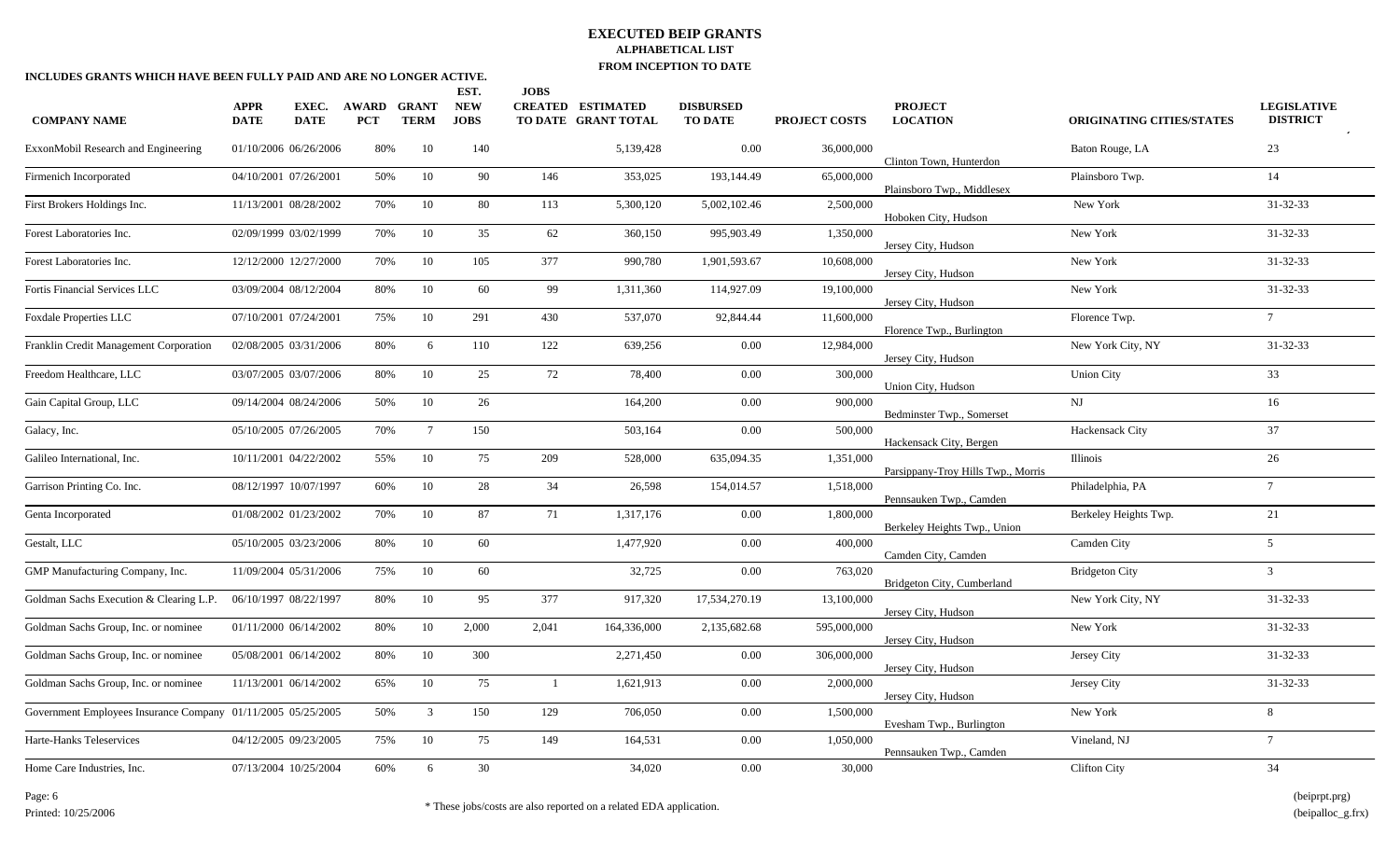|                            |                      |                                                                                                                                                                                                                                                                                                                                                                                                                                                                                                                                                                                                                                                           |                 | EST.                                                                                                                                                                   | <b>JOBS</b>     |            |                                                 |                      |                                   |                                                                                                                                                                          |                                       |
|----------------------------|----------------------|-----------------------------------------------------------------------------------------------------------------------------------------------------------------------------------------------------------------------------------------------------------------------------------------------------------------------------------------------------------------------------------------------------------------------------------------------------------------------------------------------------------------------------------------------------------------------------------------------------------------------------------------------------------|-----------------|------------------------------------------------------------------------------------------------------------------------------------------------------------------------|-----------------|------------|-------------------------------------------------|----------------------|-----------------------------------|--------------------------------------------------------------------------------------------------------------------------------------------------------------------------|---------------------------------------|
| <b>APPR</b><br><b>DATE</b> | EXEC.<br><b>DATE</b> | <b>PCT</b>                                                                                                                                                                                                                                                                                                                                                                                                                                                                                                                                                                                                                                                | <b>TERM</b>     | <b>NEW</b><br><b>JOBS</b>                                                                                                                                              |                 |            | <b>DISBURSED</b><br><b>TO DATE</b>              | <b>PROJECT COSTS</b> | <b>PROJECT</b><br><b>LOCATION</b> | <b>ORIGINATING CITIES/STATES</b>                                                                                                                                         | <b>LEGISLATIVE</b><br><b>DISTRICT</b> |
|                            |                      |                                                                                                                                                                                                                                                                                                                                                                                                                                                                                                                                                                                                                                                           |                 |                                                                                                                                                                        |                 |            |                                                 |                      | Clifton City, Passaic             |                                                                                                                                                                          |                                       |
|                            |                      |                                                                                                                                                                                                                                                                                                                                                                                                                                                                                                                                                                                                                                                           | 10              | 48                                                                                                                                                                     |                 | 150,624    | 0.00                                            | 1.600.000            | Sparta Twp., Sussex               | Edison, NJ                                                                                                                                                               | 24                                    |
|                            |                      |                                                                                                                                                                                                                                                                                                                                                                                                                                                                                                                                                                                                                                                           | 10              | 260                                                                                                                                                                    | 200             | 3,540,810  | 0.00                                            | 39,913,000           |                                   | Mahwah Twp.                                                                                                                                                              | 40                                    |
|                            |                      |                                                                                                                                                                                                                                                                                                                                                                                                                                                                                                                                                                                                                                                           | 10              | 22                                                                                                                                                                     |                 | 360,649    | 0.00                                            | 350,000              | To be determined,                 | Bernards Township                                                                                                                                                        | 16                                    |
|                            |                      |                                                                                                                                                                                                                                                                                                                                                                                                                                                                                                                                                                                                                                                           | 10              | 250                                                                                                                                                                    | 788             | 8,300,000  | 23, 194, 121. 48                                | 69,700,000           | Jersey City, Hudson               | New York City, NY                                                                                                                                                        | $31 - 32 - 33$                        |
|                            |                      |                                                                                                                                                                                                                                                                                                                                                                                                                                                                                                                                                                                                                                                           | 10              | 150                                                                                                                                                                    | 934             | 483,600    | 2,245,834.45                                    | 116,360,000          | Newark City, Essex                | Newark City                                                                                                                                                              | 27-28-29                              |
|                            |                      |                                                                                                                                                                                                                                                                                                                                                                                                                                                                                                                                                                                                                                                           | 10              | 300                                                                                                                                                                    | 193             | 2,755,200  | 0.00                                            | 226,805,648          | Somerville Boro, Somerset         | Somerville Boro                                                                                                                                                          | 16                                    |
|                            |                      |                                                                                                                                                                                                                                                                                                                                                                                                                                                                                                                                                                                                                                                           | 10              | 102                                                                                                                                                                    | 187             | 625,260    | 871,030.42                                      | 40,700,000           | Somerville Boro, Somerset         | Somerville Boro                                                                                                                                                          | 16                                    |
|                            |                      |                                                                                                                                                                                                                                                                                                                                                                                                                                                                                                                                                                                                                                                           | 10              | 76                                                                                                                                                                     | 90              | 750,000    | 756,680.03                                      | 4,900,000            | Bayonne City, Hudson              | Bronx, New York                                                                                                                                                          | 31                                    |
|                            |                      |                                                                                                                                                                                                                                                                                                                                                                                                                                                                                                                                                                                                                                                           | 10              | 53                                                                                                                                                                     | 46              | 263,319    | 0.00                                            | 2.080.000            |                                   | Pennsylvania                                                                                                                                                             | $\mathfrak{Z}$                        |
|                            |                      |                                                                                                                                                                                                                                                                                                                                                                                                                                                                                                                                                                                                                                                           | 10              | 101                                                                                                                                                                    | 152             | 425,250    | 568,201.71                                      | 14,600,000           | Leonia Boro, Bergen               | New York City, NY                                                                                                                                                        | 37                                    |
|                            |                      |                                                                                                                                                                                                                                                                                                                                                                                                                                                                                                                                                                                                                                                           | 10              | 12                                                                                                                                                                     | 20              | 69,150     | 0.00                                            | 609,456              |                                   | East Windsor Twp.                                                                                                                                                        | 12                                    |
|                            |                      |                                                                                                                                                                                                                                                                                                                                                                                                                                                                                                                                                                                                                                                           | 10              | 1,088                                                                                                                                                                  | 1,063           | 11,768,730 | 12,209,023.41                                   | 30,600,000           | Jersey City, Hudson               | New York                                                                                                                                                                 | $31 - 32 - 33$                        |
|                            |                      |                                                                                                                                                                                                                                                                                                                                                                                                                                                                                                                                                                                                                                                           | 10              | 160                                                                                                                                                                    | 64              | 436,800    | 102,017.91                                      | 885,000              |                                   | New York                                                                                                                                                                 | 32                                    |
|                            |                      |                                                                                                                                                                                                                                                                                                                                                                                                                                                                                                                                                                                                                                                           | 10              | 130                                                                                                                                                                    | 232             | 1,475,792  | 721,486.06                                      | 8,484,500            | Clifton City, Passaic             | <b>Clifton City</b>                                                                                                                                                      | 34                                    |
|                            |                      |                                                                                                                                                                                                                                                                                                                                                                                                                                                                                                                                                                                                                                                           | 10              | 150                                                                                                                                                                    |                 | 2,868,600  | 0.00                                            | 15,350,000           |                                   | New York                                                                                                                                                                 | $31 - 32 - 33$                        |
|                            |                      |                                                                                                                                                                                                                                                                                                                                                                                                                                                                                                                                                                                                                                                           | 10              | 75                                                                                                                                                                     | 124             | 294,960    | 748,308.81                                      | 1,303,875            |                                   | Virginia                                                                                                                                                                 | 26                                    |
|                            |                      |                                                                                                                                                                                                                                                                                                                                                                                                                                                                                                                                                                                                                                                           | 10              | 83                                                                                                                                                                     | 75              | 261,300    | 47,649.70                                       | 10,400,000           | Edison Twp., Middlesex            | Brooklyn, NY                                                                                                                                                             | 18                                    |
|                            |                      |                                                                                                                                                                                                                                                                                                                                                                                                                                                                                                                                                                                                                                                           | 10              | 800                                                                                                                                                                    | 1,060           | 7,347,200  | 5,415,178.31                                    | 46,017,000           | Hoboken City, Hudson              | New York                                                                                                                                                                 | 33                                    |
|                            |                      |                                                                                                                                                                                                                                                                                                                                                                                                                                                                                                                                                                                                                                                           | 10              | 433                                                                                                                                                                    | 273             | 2,209,865  | 1,255,042.55                                    | 71,850,000           | Carlstadt Boro, Bergen            | New York                                                                                                                                                                 | 36                                    |
|                            |                      |                                                                                                                                                                                                                                                                                                                                                                                                                                                                                                                                                                                                                                                           | 10              | 1,000                                                                                                                                                                  | 1,343           | 20,958,000 | 11,201,265.96                                   | 561,000,000          | Jersey City, Hudson               | New York City                                                                                                                                                            | $31 - 32 - 33$                        |
|                            |                      |                                                                                                                                                                                                                                                                                                                                                                                                                                                                                                                                                                                                                                                           | $7\phantom{.0}$ | 20                                                                                                                                                                     | $5\overline{)}$ | 108,290    | 0.00                                            | 350,000              | Franklin Twp., Somerset           | Franklin Twp.                                                                                                                                                            | 17                                    |
|                            |                      |                                                                                                                                                                                                                                                                                                                                                                                                                                                                                                                                                                                                                                                           | 10              | 91                                                                                                                                                                     |                 | 8,253,750  | 0.00                                            | 5,900,000            | Bridgewater Twp., Somerset        | Bridgewater Twp.                                                                                                                                                         | 16                                    |
|                            |                      | 12/13/2004 05/27/2005<br>01/11/2005 01/25/2006<br>08/09/2005 07/31/2006<br>10/19/2001 04/02/2002<br>IDT Corporation, Affiliates and Subsidiaries 11/04/1999 02/29/2000<br>10/11/2001 10/29/2001<br>06/08/1999 06/25/1999<br>03/09/1999 03/26/1999<br>Independence Press Inc./Independence Web, 06/14/2005 05/25/2006<br>06/10/1997 08/22/1997<br>05/10/2005 07/25/2005<br>07/13/1999 07/29/1999<br>02/09/1999 03/02/1999<br>05/08/2001 05/23/2001<br>01/11/2005 07/19/2006<br>09/14/1999 09/30/1999<br>12/11/2001 12/28/2001<br>04/11/2000 04/28/2000<br>03/14/2000 01/31/2002<br>06/13/2000 06/28/2000<br>01/11/2005 11/16/2005<br>06/14/2005 05/25/2006 | <b>AWARD</b>    | <b>GRANT</b><br>40%<br>70%<br>55%<br>80%<br>80%<br>80%<br>80%<br>60%<br>45%<br>40%<br>50%<br>80%<br>60%<br>65%<br>80%<br>50%<br>50%<br>80%<br>60%<br>80%<br>45%<br>75% |                 |            | <b>CREATED ESTIMATED</b><br>TO DATE GRANT TOTAL |                      |                                   | Mahwah Twp., Bergen<br>West Deptford Twp., Gloucester<br>East Windsor Twp., Mercer<br>Secaucus Town, Hudson<br>Jersey City, Hudson<br>Parsippany-Troy Hills Twp., Morris |                                       |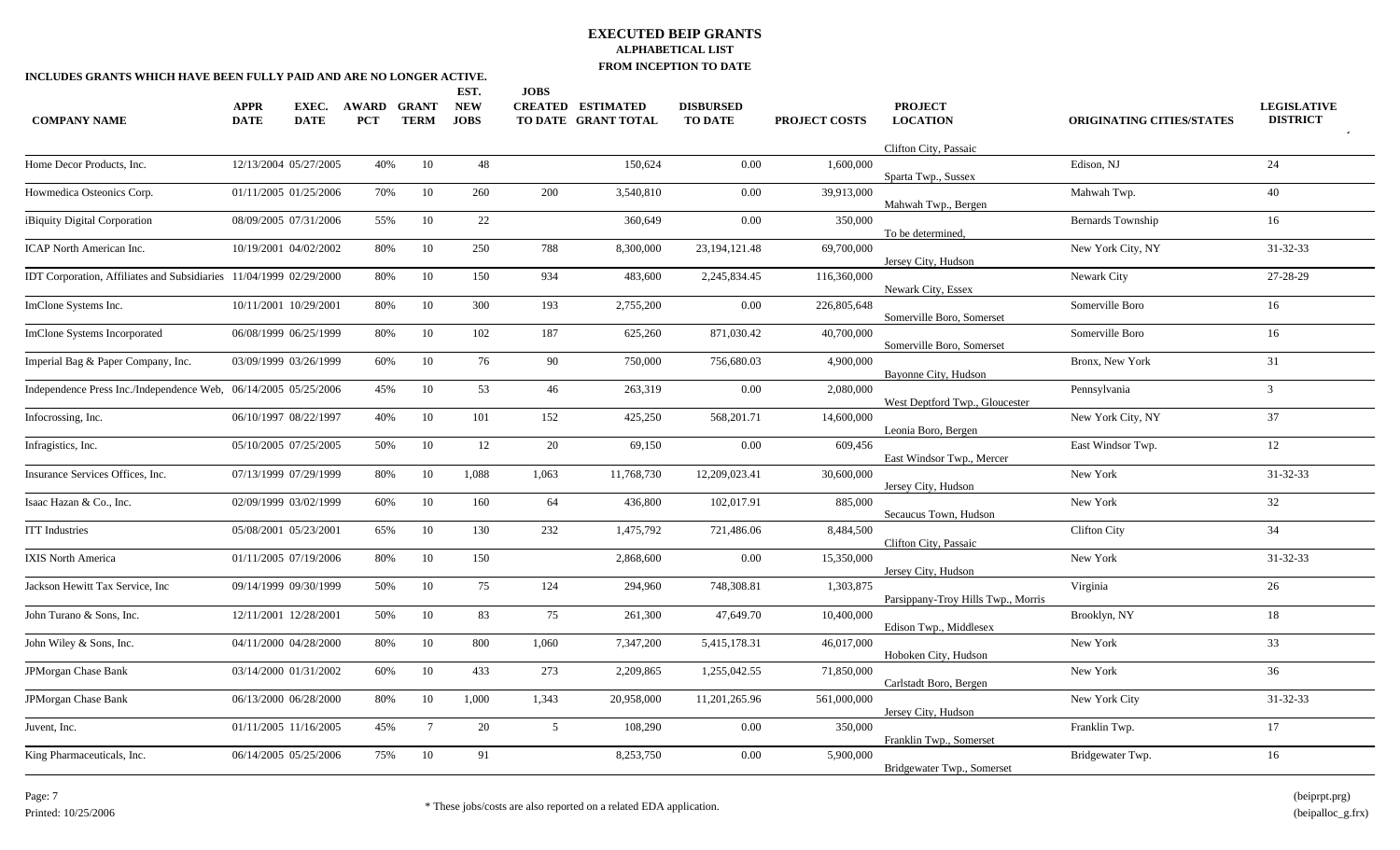| INCLUDES GRANTS WHICH HAVE BEEN FULLY PAID AND ARE NO LONGER ACTIVE. |                            |                       |                     |                      |                                   |                 |                                                 |                                    |               |                                   |                           |                                       |
|----------------------------------------------------------------------|----------------------------|-----------------------|---------------------|----------------------|-----------------------------------|-----------------|-------------------------------------------------|------------------------------------|---------------|-----------------------------------|---------------------------|---------------------------------------|
| <b>COMPANY NAME</b>                                                  | <b>APPR</b><br><b>DATE</b> | EXEC.<br><b>DATE</b>  | AWARD<br><b>PCT</b> | GRANT<br><b>TERM</b> | EST.<br><b>NEW</b><br><b>JOBS</b> | <b>JOBS</b>     | <b>CREATED ESTIMATED</b><br>TO DATE GRANT TOTAL | <b>DISBURSED</b><br><b>TO DATE</b> | PROJECT COSTS | <b>PROJECT</b><br><b>LOCATION</b> | ORIGINATING CITIES/STATES | <b>LEGISLATIVE</b><br><b>DISTRICT</b> |
| Kirusa Inc.                                                          | 02/14/2006 05/22/2006      |                       | 75%                 | 10                   | 41                                |                 | 475,395                                         | 0.00                               | 30,000        | New Providence Boro, Union        | New Providence Boro       | 22                                    |
| Knight Equity Markets, L.P.                                          | 02/09/1999 03/24/1999      |                       | 60%                 | 10                   | 32                                | 32              | 2,165,000                                       | 3,872,911.62                       | 21,000,000    | Jersey City, Hudson               | Jersey City               | 31-32-33                              |
| Knight Equity Markets, L.P.                                          | 05/09/2000 06/30/2000      |                       | 65%                 | 10                   | 69                                | 56              | 5,323,200                                       | 5,684,648.24                       | 100,000,000   | Jersey City, Hudson               | Jersey City               | 31-32-33                              |
| <b>KPMG LLP</b>                                                      | 03/11/1997 12/23/1997      |                       | 80%                 | 10                   | 275                               | 436             | 2,684,000                                       | 6,443,587.15                       | 7,400,000     | Woodcliff Lake Boro, Bergen       | New York, TX, IL, GA      | 39                                    |
| L-3 Communications, Communications                                   | 01/14/2003 02/19/2004      |                       | 75%                 | 10                   | 50                                | 302             | 654,750                                         | 364,472.01                         | 1,319,000     | Camden City, Camden               | Maryland                  | 5                                     |
| L.I. 2000, Inc.                                                      | 02/10/1998 03/04/1998      |                       | 40%                 | $10\,$               | 416                               | 511             | 350,000                                         | 510,019.96                         | 3,550,000     | Secaucus Town, Hudson             | New York                  | 32                                    |
| Lakewood Pathology Associates, Inc.                                  | 07/12/2005 07/28/2006      |                       | 65%                 | $7\overline{ }$      | 25                                |                 | 82,377                                          | 0.00                               | 3,000,000     | Lakewood Twp., Ocean              | Lakewood Twp.             | 30                                    |
| Last Mile Connections, Inc.                                          | 08/09/2004 03/07/2006      |                       | 80%                 | $7\phantom{.0}$      | 60                                | 24              | 645,568                                         | $0.00\,$                           | 70,000        | Jersey City, Hudson               | New York, NY              | 31-32-33                              |
| Lazard Freres & Co., LLC                                             | 07/13/2004 10/21/2004      |                       | 80%                 | 6                    | 25                                | 22              | 672,000                                         | 4,699.64                           | 750,000       | Jersey City, Hudson               | New York                  | 31-32-33                              |
| Leapstone Systems, Inc                                               | 07/10/2001 05/01/2002      |                       | 65%                 | 10                   | 230                               | 48              | 4,973,860                                       | $0.00\,$                           | 76,250,000    | Franklin Twp., Somerset           | Florham Park              | 17                                    |
| LEHMAN BROTHERS INC                                                  |                            | 11/09/2004 07/21/2005 | 60%                 | 10                   | 50                                |                 | 665,550                                         | 0.00                               | 52,925,000    | Cranford Twp., Union              | Cranford Twp.             | 21                                    |
| Lehman Brothers, Inc.                                                |                            | 10/19/2001 11/12/2002 | 80%                 | 10                   | 700                               | 799             | 11,540,900                                      | 829,535.02                         | 60,000,000    | Jersey City, Hudson               | New York City             | 31-32-33                              |
| Lexicon Pharmaceuticals and Affiliates                               | 05/14/2002 05/30/2002      |                       | 55%                 | 10                   | 75                                | 48              | 902,550                                         | 0.00                               | 9,500,000     | Princeton Twp., Mercer            | Princeton Boro            | 15                                    |
| LifeCell Corporation                                                 | 03/09/1999 03/26/1999      |                       | 55%                 | 10                   | 146                               | 208             | 1,058,400                                       | 571,047.43                         | 18,600,000    | Branchburg Twp., Somerset         | Texas                     | 16                                    |
| Linguagen Corp                                                       | 03/07/2005 02/08/2006      |                       | 60%                 | 10                   | 36                                | $\mathbf{3}$    | 441,018                                         | 0.00                               | 4,251,000     | Ewing Twp., Mercer                | Cranbury                  | 15                                    |
| LiveProcess Corporation                                              | 04/11/2006 05/23/2006      |                       | 70%                 | $10\,$               | 25                                |                 | 177,844                                         | 0.00                               | 561,000       | Verona Borough, Essex             | Verona Borough            | 21                                    |
| LNT Services, Inc.                                                   | 04/14/1998 04/30/1998      |                       | 80%                 | 10                   | 200                               | 533             | 869,120                                         | 2,530,415.36                       | 15,100,000    | Logan Twp., Gloucester            | Logan Twp.                | $\overline{3}$                        |
| Lord Abbett & Co.                                                    | 07/14/1998 09/03/1998      |                       | 80%                 | 10                   | 250                               | 670             | 15,500,000                                      | 22,891,905.35                      | 87,663,000    | Jersey City, Hudson               | New York, NY              | 31-32-33                              |
| Lundbeck, Inc.                                                       | 06/14/2005 09/16/2005      |                       | 50%                 | 10                   | 42                                | $5\overline{)}$ | 726,713                                         | 0.00                               | 60,000        | Paramus Boro, Bergen              | New York                  | 38                                    |
| M. Fortunoff of Westbury LLC                                         | 05/09/2006 07/20/2006      |                       | $80\%$              | 10                   | 75                                |                 | 264,375                                         | 0.00                               | 100,000       | Jersey City, Hudson               | Westbury, NY              | 31-32-33                              |
| Magnolia Broadband, Inc.                                             |                            | 12/13/2004 03/28/2006 | 45%                 | 10                   | 24                                | $7\overline{ }$ | 218,124                                         | 0.00                               | 730,000       | Bedminster Twp., Somerset         | Clifton, NJ               | 16                                    |
| marketRX, Inc.                                                       |                            | 12/09/2003 08/13/2004 | 70%                 | 10                   | 40                                | 23              | 183,792                                         | 30,315.96                          | 573,840       | Bridgewater Twp., Somerset        | Bridgewater Twp.          | 16                                    |
| Marsh & McLennan Companies, Inc.                                     | 02/13/2002 03/01/2002      |                       | 80%                 | 10                   | 800                               | 1,044           | 12,451,200                                      | 4,308,068.02                       | 159,000,000   |                                   | New York, NY              | 33                                    |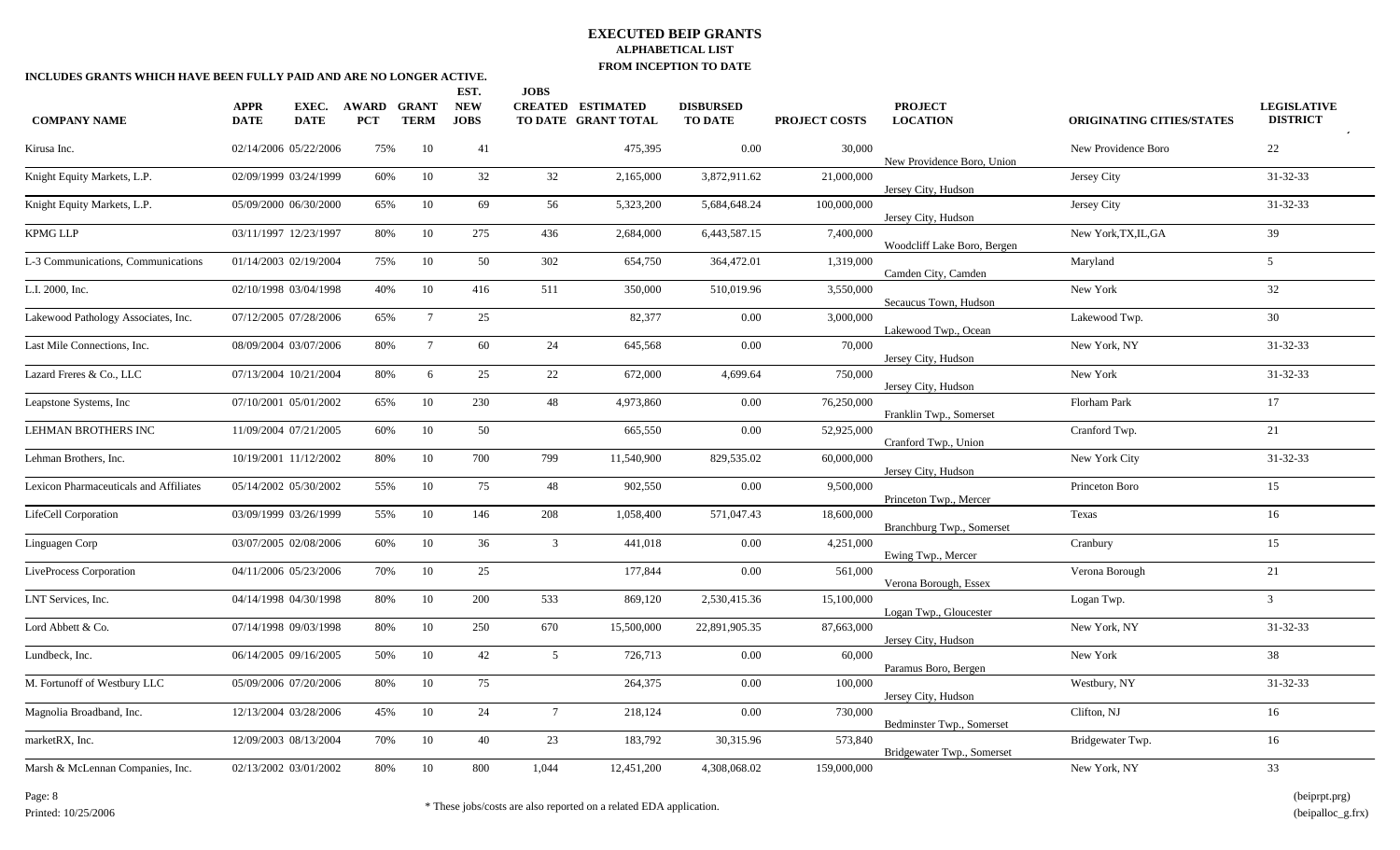| INCLUDES GRANTS WHICH HAVE BEEN FULLY PAID AND ARE NO LONGER ACTIVE. |                            |                       |                     |                             |                           |             |                                                 |                                    |                      |                                                     |                                  |                                       |
|----------------------------------------------------------------------|----------------------------|-----------------------|---------------------|-----------------------------|---------------------------|-------------|-------------------------------------------------|------------------------------------|----------------------|-----------------------------------------------------|----------------------------------|---------------------------------------|
|                                                                      |                            |                       |                     |                             | EST.                      | <b>JOBS</b> |                                                 |                                    |                      |                                                     |                                  |                                       |
| <b>COMPANY NAME</b>                                                  | <b>APPR</b><br><b>DATE</b> | EXEC.<br><b>DATE</b>  | AWARD<br><b>PCT</b> | <b>GRANT</b><br><b>TERM</b> | <b>NEW</b><br><b>JOBS</b> |             | <b>CREATED ESTIMATED</b><br>TO DATE GRANT TOTAL | <b>DISBURSED</b><br><b>TO DATE</b> | <b>PROJECT COSTS</b> | <b>PROJECT</b><br><b>LOCATION</b>                   | <b>ORIGINATING CITIES/STATES</b> | <b>LEGISLATIVE</b><br><b>DISTRICT</b> |
|                                                                      |                            |                       |                     |                             |                           |             |                                                 |                                    |                      | Hoboken City, Hudson                                |                                  |                                       |
| Mastertaste, Inc.                                                    | 05/11/1999 05/27/1999      |                       | 80%                 | 10                          | 85                        | 100         | 441,360                                         | 467,210.09                         | 5,200,000            | Carteret Boro, Middlesex                            | Long Island City, NY             | 22                                    |
| Matthew Bender & Company/Reed Elsevier 06/13/2000 12/05/2000         |                            |                       | 80%                 | 10                          | 205                       | 211         | 1,987,124                                       | 1,330,252.90                       | 35,200,000           | Newark City, Essex                                  | New York, NY                     | 27-28-29                              |
| McKinsey & Company, Inc. United States 08/12/1997 04/28/1998         |                            |                       | 80%                 | 10                          | 75                        | 275         | 987,000                                         | 2,780,304.96                       | 13,760,000           | Florham Park Boro, Morris                           | Bedminster, NJ                   | 26                                    |
| McLane New Jersey, Inc./McLane Company, 09/10/2002 09/14/2004        |                            |                       | 60%                 | 10                          | 320                       | 335         | 704,640                                         | 87,859.21                          | 29,500,000           | Upper Penns Neck Twp., Salem                        | Texas                            | $\mathbf{3}$                          |
| MCR Direct Mail, LLC                                                 | 01/09/2001 01/25/2001      |                       | 50%                 | 10                          | 115                       | 458         | 136,850                                         | 148,678.36                         | 2,230,000            | Woolwich Twp., Gloucester                           | Woolwich Twp.                    | $\mathfrak{Z}$                        |
| Mechoshade Systems, Inc.                                             |                            | 12/09/2003 04/28/2004 | 60%                 | 10                          | 131                       | 107         | 268,223                                         | 13,313.29                          | 1,030,000            | Edison Twp., Middlesex                              | New York                         | 18                                    |
| Medco Health Solutions of Willingboro, LLC 08/10/1999 08/26/1999     |                            |                       | 70%                 | 10                          | 815                       | 1,155       | 2,975,312                                       | 1,890,456.75                       | 85,000,000           | Willingboro Twp., Burlington                        | Willingboro Twp.                 | $7\overline{ }$                       |
| Medco Health Solutions, Inc.                                         |                            | 10/14/1997 11/07/1997 | 80%                 | 10                          | 317                       | 1,120       | 2,556,288                                       | 11,607,800.69                      | 77,600,000           | Franklin Lakes Boro, Bergen                         | Woodcliff Lake and Montvale, N   | 40                                    |
| Medical Diagnostics Laboratories, LLC                                | 06/08/2004 12/27/2004      |                       | 55%                 | 10                          | 75                        | 139         | 201,702                                         | 1,375.15                           | 9,200,000            | Hamilton Twp., Mercer                               | Mount Laurel                     | 14                                    |
| Medico Graphic Services, Inc.                                        | 01/11/2005 08/22/2005      |                       | 70%                 | 10                          | 34                        | 31          | 75,361                                          | 0.00                               | 100,000              | Jersey City, Hudson                                 | New York                         | 31-32-33                              |
| Medidata Solutions, Inc.                                             |                            | 10/12/2004 12/27/2004 | 55%                 | 10                          | 60                        | 52          | 642,010                                         | 0.00                               | 1,150,000            | Edison Twp., Middlesex                              | Manhattan, NY                    | 18                                    |
| Mercedes-Benz USA, LLC                                               | 03/12/2002 04/19/2002      |                       | 55%                 | 10                          | 150                       | 104         | 505,725                                         | 19,104.84                          | 77,400,000           | Montvale Boro, Bergen                               | Hanover, Maryland                | 30                                    |
| Meritex LLC                                                          | 03/10/1998 03/23/1998      |                       | 50%                 | 10                          | 150                       | 171         | 218,250                                         | 159,659.27                         | 8,200,000            | Piscataway Twp., Middlesex                          | New York                         |                                       |
| Merlin Industries, Inc.                                              |                            | 11/12/2002 03/11/2005 | 45%                 | 10                          | 76                        | 54          | 58,500                                          | 4,067.71                           | 3,500,000            | Hamilton Twp., Mercer                               | Trenton                          | 14                                    |
| Merrill Lynch & Co., Inc.                                            | 01/11/2000 03/06/2000      |                       | 80%                 | 10                          | 900                       | 528         | 31,096,800                                      | 2,751,267.93                       | 45,000,000           | Jersey City, Hudson                                 | New York                         | $31 - 32 - 33$                        |
| Merrill Lynch, Pierce, Fenner & Smith                                |                            | 12/09/1997 10/22/2002 | 80%                 | 10                          | 1,100                     | 280         | 6,400,000                                       | 0.00                               | 367,400,000          | Hopewell Boro, Mercer<br>Plainsboro Twp., Middlesex | Pennsylvania and New Jersey      |                                       |
| Metrologic Instruments, Inc.                                         | 08/09/2005 09/12/2005      |                       | 45%                 | 10                          | 42                        | 74          | 75,600                                          | 0.00                               | 62,500               | Gloucester Twp., Camden                             | Gloucester Twp.                  | $\Delta$                              |
| Mizuho Corporate Bank, Limited                                       | 03/12/2002 03/27/2002      |                       | 80%                 | 10                          | 357                       | 325         | 1,745,820                                       | 198,907.31                         | 21,000,000           | Jersey City, Hudson                                 | Jersey City                      | 31-32-33                              |
| Mizuho Securities USA Inc                                            |                            | 11/13/2001 01/31/2002 | 70%                 | 10                          | 84                        | 71          | 1,350,000                                       | 2,827,602.45                       | 8,750,000            | Hoboken City, Hudson                                | New York City, NY                | 33                                    |
| Model Electronics Inc.                                               |                            | 11/09/2004 03/01/2006 | 70%                 | 10                          | 85                        | 98          | 467,859                                         | 0.00                               | 5,400,000            | Upper Saddle River Boro, Bergen                     | Nanuet, NY                       | 39                                    |
| Morgan Stanley D.W. a/k/a Dean Witter                                | 12/11/2001 12/28/2001      |                       | 75%                 | 10                          | 264                       | 232         | 1,553,331                                       | 41,519.79                          | 1,945,000            | Jersey City, Hudson                                 | New York City                    | 31-32-33                              |
| Morgan Stanley Dean Witter Trust FSB and 01/11/2000 01/27/2000       |                            |                       | 70%                 | 10                          | 288                       | 1,080       | 2,314,360                                       | 312,739.38                         | 5,878,737            |                                                     | New York                         | 31-32-33                              |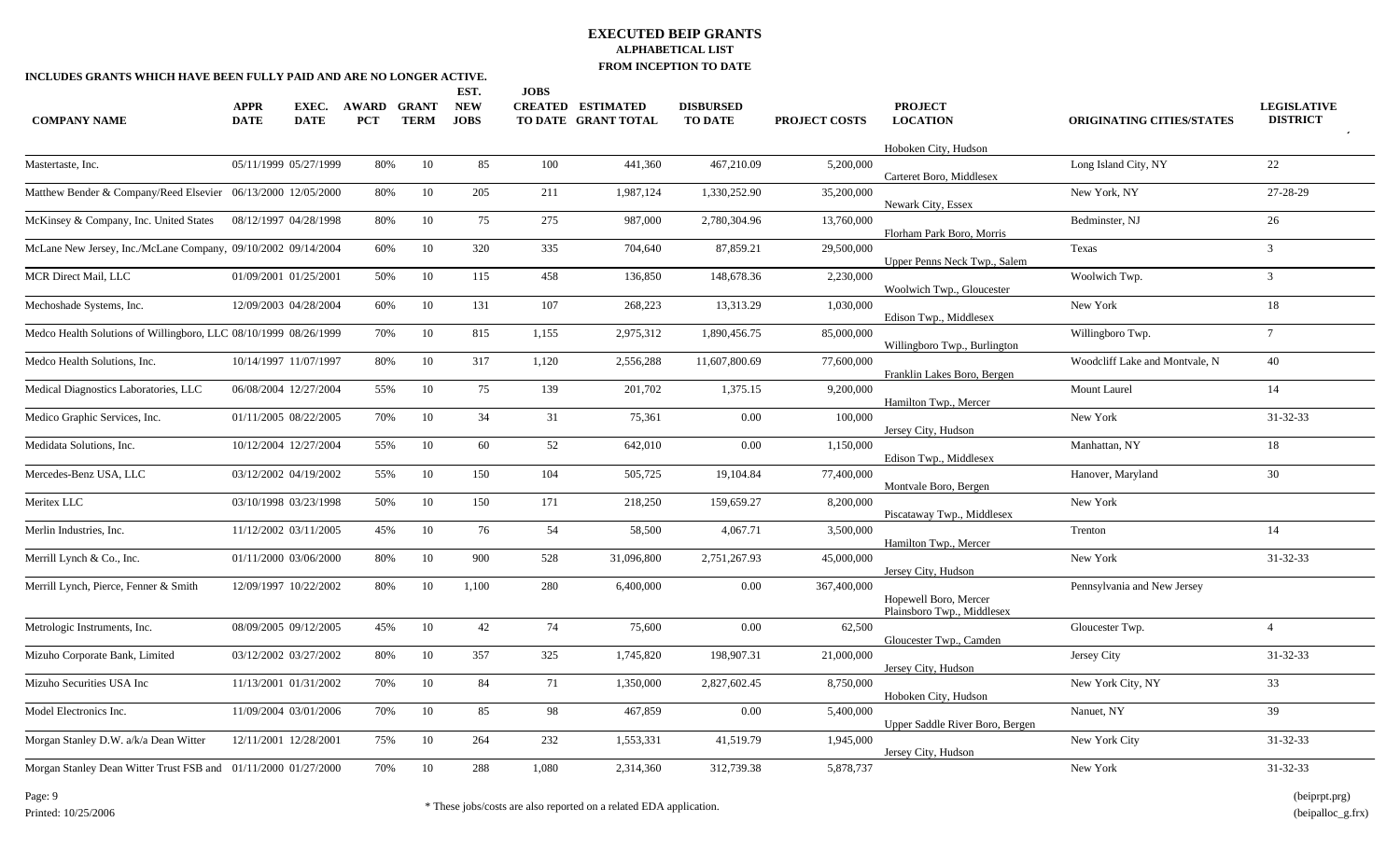| <b>COMPANY NAME</b>                                            | <b>APPR</b><br><b>DATE</b> | EXEC.<br><b>DATE</b> | <b>AWARD</b><br><b>PCT</b> | <b>GRANT</b><br><b>TERM</b> | EST.<br><b>NEW</b><br><b>JOBS</b> | <b>JOBS</b> | <b>CREATED ESTIMATED</b><br>TO DATE GRANT TOTAL | <b>DISBURSED</b><br><b>TO DATE</b> | <b>PROJECT COSTS</b> | <b>PROJECT</b><br><b>LOCATION</b>                         | <b>ORIGINATING CITIES/STATES</b> | <b>LEGISLATIVE</b><br><b>DISTRICT</b> |
|----------------------------------------------------------------|----------------------------|----------------------|----------------------------|-----------------------------|-----------------------------------|-------------|-------------------------------------------------|------------------------------------|----------------------|-----------------------------------------------------------|----------------------------------|---------------------------------------|
| Morgan Stanley Dean Witter Trust FSB and 09/14/2000 10/02/2000 |                            |                      | 45%                        | 10                          | 75                                | 61          | 7,984,800                                       | 0.00                               | 2,000,000            | Jersey City, Hudson<br>Morris Twp., Morris                | New York                         | 25                                    |
| Morgan Stanley Dean Witter Trust FSB and 10/10/2000 10/27/2000 |                            |                      | 45%                        | $7\phantom{.0}$             | 95                                | 157         | 886,140                                         | 0.00                               | 950,000              | Princeton Boro, Mercer                                    | New York, Geneva                 | 15                                    |
| MRS Associates, Inc. ("MRS" or the                             | 12/13/2004 05/26/2005      |                      | 55%                        | 10                          | 200                               | 109         | 443,300                                         | 0.00                               | 400,000              | Cherry Hill Twp., Camden                                  | Cherry Hill Twp.                 | 6                                     |
| MSNBC Cable L.L.C.                                             | 11/12/1996 06/19/1997      |                      | 80%                        | 10                          | 440                               | 459         | 2,920,000                                       | 7,779,086.76                       | 1,090,000,000        | Secaucus Town, Hudson                                     | Secaucus Town                    | 32                                    |
| National Exchange Carrier Association, Inc.                    | 09/16/2003 02/10/2004      |                      | 65%                        | $7\overline{ }$             | 105                               | 105         | 482,160                                         | 4,144.02                           | 6,400,000            | Hanover Twp., Morris                                      | Hanover Twp.                     | 26                                    |
| National Financial Services, LLC                               | 05/08/2001 05/23/2001      |                      | 60%                        | 10                          | 110                               | 283         | 1,606,770                                       | 2,534,199.38                       | 3,734,500            | Jersey City, Hudson                                       | Jersey City                      | 31-32-33                              |
| NBC, Inc.; CNBC, Inc.; CNBC.com, LLC                           | 09/14/1999 09/30/1999      |                      | 80%                        | 10                          | 160                               |             | 4,611,840                                       | 0.00                               | 80,500,000           | Fort Lee Boro, Bergen                                     | Englewood Cliffs Boro            | 37                                    |
| Nebraska Meat Corp.                                            | 01/14/1997 06/24/1997      |                      | 50%                        | $5\overline{)}$             | $100*$                            | 159         | 36,000                                          | 68,075.95                          | 1,350,000*           | Newark City, Essex                                        | New York                         | 27-28-29                              |
| New Century Transportation, Inc.                               | 03/13/2001 03/28/2001      |                      | 60%                        | 10                          | 75                                | 313         | 606,600                                         | 634,512.61                         | 20.650,000           | Westampton Twp., Burlington                               | Glassboro                        | $7\overline{ }$                       |
| New Jersey Headwear Corp.                                      | 05/10/2005 03/31/2006      |                      | 80%                        | 10                          | 25                                |             | 48,000                                          | 0.00                               | 250,000              | Newark City, Essex                                        | Newark City                      | 27-28-29                              |
| Nextlink New York LLC                                          | 06/09/1998 06/23/1998      |                      | 50%                        | 10                          | 110                               | 251         | 645,700                                         | 1,756,562.72                       | 6.000.000            | Paramus Boro, Bergen                                      | Paramus Boro                     | 38                                    |
| Northern Trust Company, The                                    | 03/14/2006 05/26/2006      |                      | 80%                        | 10                          | 90                                |             | 1,003,275                                       | 0.00                               | 3,500,000            | Jersey City, Hudson                                       | New York                         | 31-32-33                              |
| Novartis Pharmaceuticals Corporation                           | 05/11/2004 05/09/2006      |                      | 70%                        | 10                          | 250                               |             | 5,822,250                                       | 0.00                               | 60,000,000           | East Hanover Twp., Morris<br>Florham Park Borough, Morris | East Hanover Twp.                | 26                                    |
| Novo Nordisk, Inc.                                             | 11/09/2004 06/23/2006      |                      | 80%                        | 10                          | 170                               | 19          | 3,311,000                                       | 0.00                               | 8,700,000            | North Brunswick Twp., Middlesex                           | North Brunswick Twp.             | 17                                    |
| NPS Pharmaceuticals, Inc.                                      | 12/09/2003 06/23/2005      |                      | 55%                        | 10                          | 100                               | 16          | 4,371,200                                       | 0.00                               | 2,000,000            | Parsippany-Troy Hills Twp., Morris                        | Parsippany-Troy Hills Twp.       | 26                                    |
| NRG, Energy, Inc.                                              | 04/13/2004 06/08/2004      |                      | 80%                        | 10                          | 150                               | 236         | 7,560,600                                       | 12,236.24                          | 37,200,000           | West Windsor Twp., Mercer                                 | Minnesota                        |                                       |
| NRT, Inc.                                                      | 05/14/2002 05/30/2002      |                      | 50%                        | 10                          | 155                               | 177         | 720,075                                         | 292,096.68                         | 2,900,000            | Parsippany-Troy Hills Twp., Morris                        | Viejo, CA                        | 26                                    |
| <b>NVR Building Products Company</b>                           | 05/14/2002 06/17/2002      |                      | 50%                        | 10                          | 110                               | 144         | 288,145                                         | 10,921.58                          | 2,000,000            | Delanco Twp., Burlington                                  | Delanco Twp.                     | $\overline{7}$                        |
| Omni Baking Company                                            | 12/12/2000 12/27/2000      |                      | 55%                        | 10                          | 44                                | 224         | 40,656                                          | 86,261.27                          | 8,157,200            | Vineland City, Cumberland                                 | Pennsauken, N.J                  |                                       |
| Organon USA, Inc.                                              | 01/12/1999 01/29/1999      |                      | 80%                        | 10                          | 94                                | 576         | 874,000                                         | 2,192,830.31                       | 67,000,000           | West Orange Town, Essex<br>Roseland Boro, Essex           | Roseland Boro                    | 21                                    |
| Oticon Inc.                                                    | 03/11/2003 11/20/2003      |                      | 55%                        | 10                          | 80                                | 98          | 269,720                                         | 45,787.71                          | 6.950,000            | Franklin Twp., Somerset                                   | Franklin Twp.                    | 17                                    |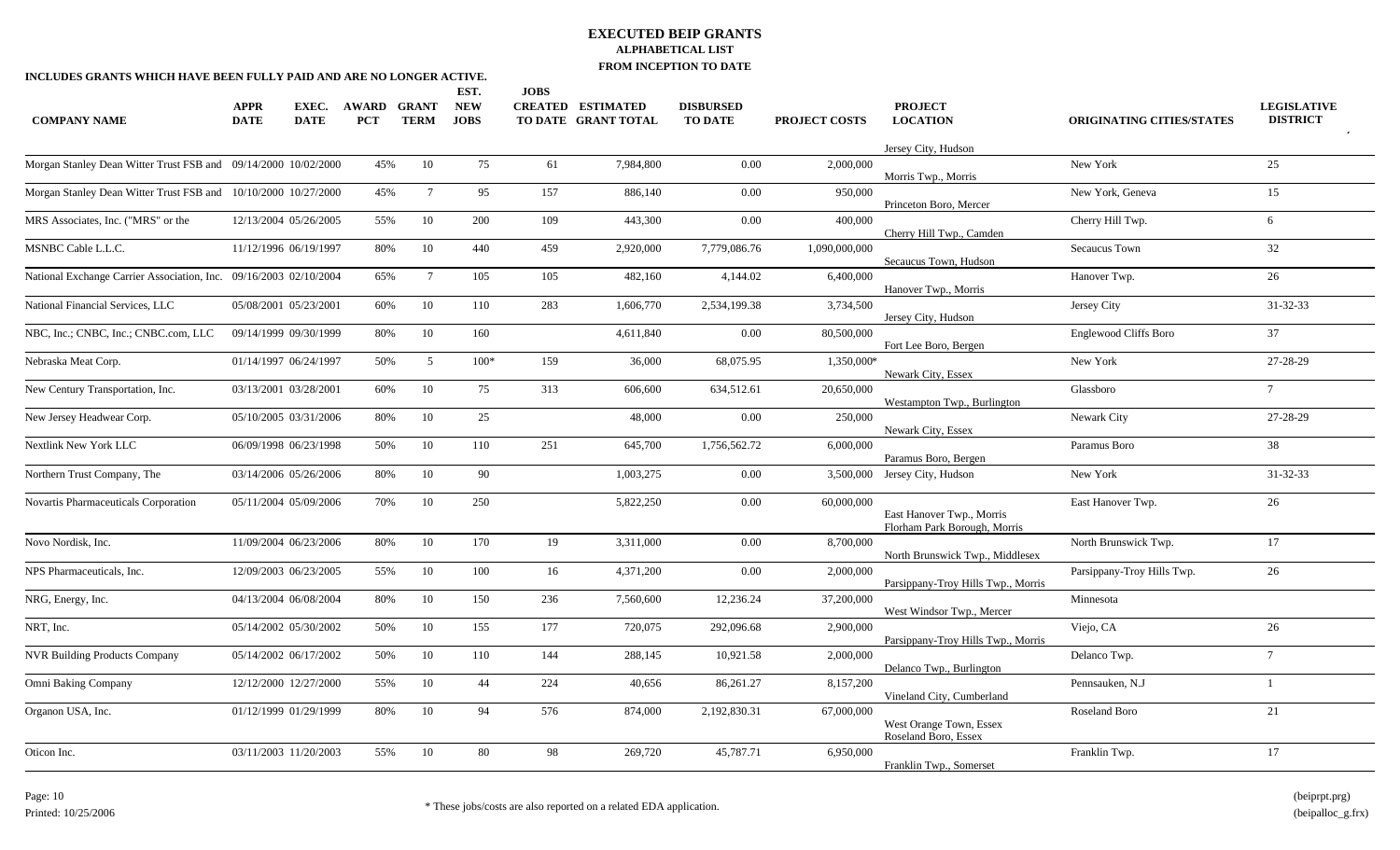| INCLUDES GRANTS WHICH HAVE BEEN FULLY PAID AND ARE NO LONGER ACTIVE. |                       |                       |                     |                             |                           |             |                                                 | <b>FROM HACEL HOR TO DATE</b>      |                      |                                                                                                   |                                  |                                       |
|----------------------------------------------------------------------|-----------------------|-----------------------|---------------------|-----------------------------|---------------------------|-------------|-------------------------------------------------|------------------------------------|----------------------|---------------------------------------------------------------------------------------------------|----------------------------------|---------------------------------------|
|                                                                      |                       |                       |                     |                             | EST.                      | <b>JOBS</b> |                                                 |                                    |                      |                                                                                                   |                                  |                                       |
| <b>COMPANY NAME</b>                                                  | APPR<br><b>DATE</b>   | EXEC.<br><b>DATE</b>  | AWARD<br><b>PCT</b> | <b>GRANT</b><br><b>TERM</b> | <b>NEW</b><br><b>JOBS</b> |             | <b>CREATED ESTIMATED</b><br>TO DATE GRANT TOTAL | <b>DISBURSED</b><br><b>TO DATE</b> | <b>PROJECT COSTS</b> | <b>PROJECT</b><br><b>LOCATION</b>                                                                 | <b>ORIGINATING CITIES/STATES</b> | <b>LEGISLATIVE</b><br><b>DISTRICT</b> |
| Party City Corporation                                               | 06/08/2004 09/30/2004 |                       | 70%                 | 10                          | 66                        |             | 872,260                                         | 0.00                               | 9,431,950            | Rockaway Twp., Morris                                                                             | Rockaway Boro                    | 25                                    |
| Patriot Manufacturing, Inc.                                          |                       | 12/14/1999 01/03/2000 | 50%                 | 10                          | 159                       | 207         | 201,600                                         | 77,918.29                          | 7,122,000            | Hammonton Town, Atlantic                                                                          | Hammonton, NJ                    | $\mathbf{Q}$                          |
| Pearson Education, Inc. and Affiliates                               | 03/13/2001 05/22/2002 |                       | 60%                 | 10                          | 307                       | 353         | 580,230                                         | 0.00                               | 8,366,666            | Cranbury Twp., Middlesex<br>Parsippany-Troy Hills Twp., Morris<br>Upper Saddle River Boro, Bergen | Orangeburg, New York             | 14                                    |
| Pharmacia & Upjohn Company                                           | 01/13/1998 02/02/1998 |                       | 80%                 | 10                          | 700                       | 126         | 12,500,000                                      | 20, 242, 747. 73                   | 9,100,000            | Bridgewater Twp., Somerset                                                                        | Kalamazoo, MI and Windsor, Uni   | 16                                    |
| Pharmacia Corporation, Affiliates and                                | 03/13/2001 03/28/2001 |                       | 80%                 | 10                          | 500                       | 935         | 8,752,000                                       | 850,761.01                         | 30,000,000           | Bedminster Twp., Somerset                                                                         | Michigan, Illinois, Missouri     | 16                                    |
| Pharmasset. Inc.                                                     | 01/11/2005 03/31/2006 |                       | 80%                 | 10                          | 65                        | 34          | 1,736,864                                       | 0.00                               | 11,005,000           | Plainsboro Twp., Middlesex                                                                        | Georgia                          | 14                                    |
| PHH Mortgage Corp.                                                   | 06/10/1997 12/09/1997 |                       | 80%                 | 10                          | 1,000                     | 2,597       | 2,840,000                                       | 387,158.30                         | 48,200,000           | Mount Laurel Twp., Burlington                                                                     | Mt. Laurel                       | 8                                     |
| Phillips Van Heusen Corporation                                      | 07/13/2004 12/28/2004 |                       | 55%                 | 10                          | 27                        | 41          | 263,000                                         | 7,539.55                           | 3,000,000            | Bridgewater Twp., Somerset                                                                        | Maine                            | 16                                    |
| Phyton Biotech, Inc                                                  | 02/08/2005 11/09/2005 |                       | 55%                 | 10                          | 118                       | 32          | 1,204,868                                       | 0.00                               | 2,730,170            | East Windsor Twp., Mercer                                                                         | New York                         | 12                                    |
| Picasso Lighting Inc. d/b/a Bernard Pecaso                           | 11/12/2002 07/14/2004 |                       | 55%                 | 10                          | 50                        | 60          | 45,738                                          | 12,962.18                          | 3,690,000            | Hillside Twp., Union                                                                              | New York                         | 29                                    |
| Polymer Molded Products, LLC                                         | 09/14/2004 03/14/2006 |                       | 60%                 | 8                           | 37                        |             | 81,580                                          | 0.00                               | 500,000              | Piscataway Twp., Middlesex                                                                        | Bridgewater Twp.                 | 16                                    |
| Pricewaterhouse Coopers                                              |                       | 10/08/1996 06/24/1997 | 60%                 | 10                          | 80                        | 842         | 5,293,600                                       | 3,457,153.03                       | 20,600,000           | Jersey City, Hudson<br>Little Falls Twp., Passaic<br>Florham Park Boro, Morris                    | New York                         | $31 - 32 - 33$                        |
| Production Services, L.L.C.                                          | 07/08/1997 03/04/1998 |                       | 60%                 | 5                           | 358                       | 287         | 63,000                                          | 202,397.98                         | 3,000,000            | Hillside Twp., Union                                                                              | Hillside Twp.                    | 29                                    |
| Public Health Reasearch Institute                                    |                       | 12/08/1998 12/18/1998 | 70%                 | 10                          | 120                       | 101         | 861,600                                         | 519,033.67                         | 68,000,000           | Newark City, Essex                                                                                | New York                         | 27-28-29                              |
| Quaker Photo Service Co Inc                                          | 03/14/2006 04/18/2006 |                       | 45%                 | 10                          | 38                        |             | 122,641                                         | 0.00                               |                      | 750,000 Moorestown Twp., Burlington                                                               | Pennsylvania                     | 8                                     |
| Radianz Americas, Inc.                                               |                       | 10/10/2000 10/27/2000 | 60%                 | 10                          | 151                       | 160         | 2,285,150                                       | 596,948.62                         | 100,000,000          | Nutley Town, Essex                                                                                | Nutley Town                      | 36                                    |
| Rajbhog Foods, Inc.                                                  | 08/09/2005 05/22/2006 |                       | 75%                 | 10                          | 35                        |             | 84,000                                          | 0.00                               | 3,700,000            | Jersey City, Hudson                                                                               | Jersey City                      | $31 - 32 - 33$                        |
| Refcon. Inc.                                                         | 11/12/2003 05/19/2004 |                       | 40%                 | 10                          | 70                        | 21          | 439,320                                         | 20,243.46                          | 380,000              | Norwood Boro, Bergen                                                                              | New York                         | 39                                    |
| Reliant Pharmaceuticals, Inc.                                        | 02/13/2001 03/01/2001 |                       | 60%                 | 10                          | 75                        | 133         | 789,440                                         | 595,187.50                         | 789,440              | Bernards Twp., Somerset                                                                           | Bridgewater, NJ                  | 16                                    |
| <b>Revolution Health LLC</b>                                         | 05/09/2006 08/16/2006 |                       | 75%                 | 10                          | 40                        |             | 935,981                                         | 0.00                               | 40,000               | Morristown Town, Morris                                                                           | Morristown Town                  | 25                                    |
| Roosevelt Paper Company                                              | 04/08/1997 06/27/1997 |                       | 70%                 | 10                          | 197                       | 157         | 67,914                                          | 456,887.53                         | 15,000,000           |                                                                                                   | Philadelphia, PA                 | 8                                     |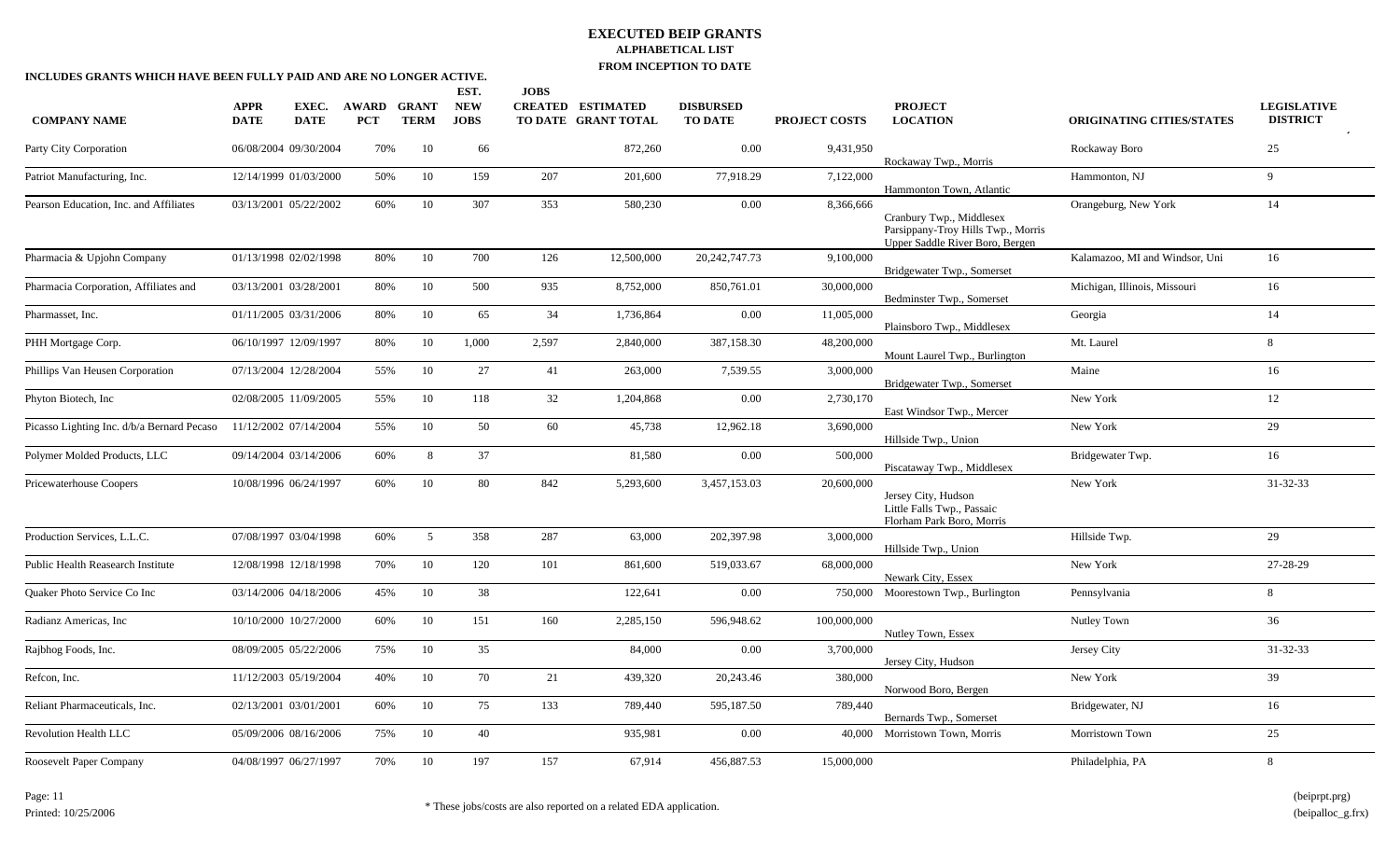| <b>COMPANY NAME</b>                                                                     | <b>APPR</b><br><b>DATE</b> | EXEC.<br><b>DATE</b> | <b>AWARD</b><br><b>PCT</b> | <b>GRANT</b><br><b>TERM</b> | EST.<br><b>NEW</b><br><b>JOBS</b> | <b>JOBS</b> | <b>CREATED ESTIMATED</b><br>TO DATE GRANT TOTAL | <b>DISBURSED</b><br><b>TO DATE</b> | <b>PROJECT COSTS</b>    | <b>PROJECT</b><br><b>LOCATION</b><br>Mount Laurel Twp., Burlington         | <b>ORIGINATING CITIES/STATES</b> | <b>LEGISLATIVE</b><br><b>DISTRICT</b> |
|-----------------------------------------------------------------------------------------|----------------------------|----------------------|----------------------------|-----------------------------|-----------------------------------|-------------|-------------------------------------------------|------------------------------------|-------------------------|----------------------------------------------------------------------------|----------------------------------|---------------------------------------|
| Royal Wine Corporation                                                                  | 12/14/1999 01/03/2000      |                      | 50%                        | 10                          | 78                                | 113         | 411,600                                         | 245, 201.54                        | 13,350,000              | Bayonne City, Hudson                                                       | Brooklyn, NY                     | 31                                    |
| RPS, Inc.                                                                               | 06/10/1997 08/22/1997      |                      | 80%                        | 10                          | 71                                | 246         | 151,088                                         | 201,657.90                         | 64,000,000              | Woodbridge Twp., Middlesex                                                 | Woodbridge Twp.                  | 19                                    |
| Sandoz Inc.                                                                             | 09/10/2002 11/12/2002      |                      | 70%                        | 10                          | 153                               | 87          | 1,866,487                                       | 4,270.29                           | 20,500,000              | South Brunswick Twp., Middlesex                                            | South Brunswick Twp.             | 14                                    |
| Sanofi-Aventis U.S. LLC and Sanofi-Aventis 01/11/2005 07/21/2006                        |                            |                      | 80%                        | 10                          | 850                               |             | 8,369,000                                       | 0.00                               | 201,000,000             | To be determined,                                                          | New York                         |                                       |
| Schering-Plough Corporation and Affiliates 08/08/2000 03/08/2002                        |                            |                      | 70%                        | 10                          | 323                               | 8           | 4,412,390                                       | $0.00\,$                           | 31,900,000              | Summit City, Union                                                         | Summit City                      | 21                                    |
| Schering-Plough Research Institute                                                      | 02/08/2000 02/28/2000      |                      | 70%                        | 10                          | 323                               | 645         | 3,948,650                                       | 646,727.69                         | 205,000,000             | Kenilworth Boro, Union                                                     | Kenilworth Boro                  | 20                                    |
| SG Americas Operational Services Inc. / SG 01/11/2005 04/22/2005                        |                            |                      | 80%                        | 10                          | 350                               | 283         | 10,088,400                                      | 0.00                               | 14, 101, 200            | Jersey City, Hudson                                                        | NY.                              | 31-32-33                              |
| SmartShipper.com, Inc.                                                                  | 10/11/2005 05/03/2006      |                      | 55%                        | 10                          | 200                               | 15          | 683,427                                         | 0.00                               | 1,200,000               | Piscataway Twp., Middlesex                                                 | Piscataway Twp.                  | 17                                    |
| <b>Snowbird Corporation</b>                                                             | 03/10/1998 03/23/1998      |                      | 80%                        | 10<br>10                    | $112*$<br>304                     | 131         | 586,440                                         | 445,636.39                         | 4,580,000*<br>5,000,000 | Jersey City, Hudson                                                        | NYC, New York<br>New York        | $31 - 32 - 33$                        |
| Sony BMG Music Entertainment, a Delaware 12/13/2004 06/20/2005<br>Sports Authority, The | 08/13/2002 08/28/2002      |                      | 70%<br>60%                 | 10                          | 200                               | 194<br>203  | 2,867,480<br>531,960                            | $0.00\,$<br>75,535.56              | 11,000,000              | Lyndhurst Twp., Bergen                                                     | Georgia/California               | 36<br>$7\overline{ }$                 |
| Sprint Spectrum L.P.                                                                    | 06/10/1997 10/01/1997      |                      | 50%                        | 10                          | 95                                | 536         | 329,650                                         | 1,878,233.80                       | 27,448,439              | Burlington City, Burlington                                                | New Jersey                       |                                       |
|                                                                                         |                            |                      |                            |                             |                                   |             |                                                 |                                    |                         | Bedminster Twp., Somerset<br>Teterboro Boro, Bergen<br>Mahwah Twp., Bergen |                                  |                                       |
| Standard Data Corporation d/b/a SDC Data, 08/08/2000 09/15/2000                         |                            |                      | 65%                        | 10                          | 26                                | 25          | 505,830                                         | 141,420.32                         | 185,000                 | Jersey City, Hudson                                                        | New York                         | $31 - 32 - 33$                        |
| Star Soap/ Star Candle/ Prayer Candle Co., 08/09/2005 09/20/2006                        |                            |                      | 70%                        | 10                          | 225                               |             | 499,500                                         | 0.00                               | 499,500                 | Ridgefield Park Village, Bergen                                            | Brooklyn, NY                     | 37                                    |
| Starborn Industries, Inc.                                                               | 03/11/1997 06/25/1997      |                      | 50%                        | 8                           | 25                                | 44          | 33,330                                          | 75,056.25                          | 1,025,000               | Woodbridge Twp., Middlesex                                                 | Brooklyn, NY                     | 19                                    |
| Sumitomo Trust & Banking Co.                                                            | 08/08/2000 08/23/2000      |                      | 65%                        | 10                          | 150                               | 154         | 1,702,840                                       | 792,938.92                         | 5,000,000               | Jersey City, Hudson                                                        | New York                         | $31 - 32 - 33$                        |
| Summit Import Corp.                                                                     | 11/10/1998 12/01/1998      |                      | 60%                        | 10                          | 66                                | 73          | 168,000                                         | 81,850.33                          | 9,999,261               | Jersey City, Hudson                                                        | New York City, NY                | $31 - 32 - 33$                        |
| <b>Sun Chemical Corporation</b>                                                         | 06/08/2004 02/01/2005      |                      | 55%                        | 10                          | 30                                |             | 286,860                                         | 0.00                               | 8,797,470               | Parsippany-Troy Hills Twp., Morris                                         | Parsippany-Troy Hills Twp.       | 26                                    |
| Sweet Lips Brownie Company, Inc.                                                        | 03/07/2005 05/16/2006      |                      | 75%                        | 10                          | 30                                |             | 42,620                                          | 0.00                               | 2,500,000               | Hackensack City, Bergen                                                    | Clinton, NJ                      | 37                                    |
| Taro Pharmaceuticals U.S.A., Inc.                                                       | 11/12/2003 02/06/2004      |                      | 65%                        | 10                          | 205                               | 28          | 1,287,195                                       | 3,491.94                           | 38,200,000              | South Brunswick Twp., Middlesex                                            | New York                         | 14                                    |
| TD Waterhouse Securities, Inc.                                                          | 04/13/1999 04/29/1999      |                      | 80%                        | 10                          | 300                               | 664         | 1,092,000                                       | 3,940,044.51                       | 73,450,000              | Jersey City, Hudson                                                        | Jersey City                      | $31 - 32 - 33$                        |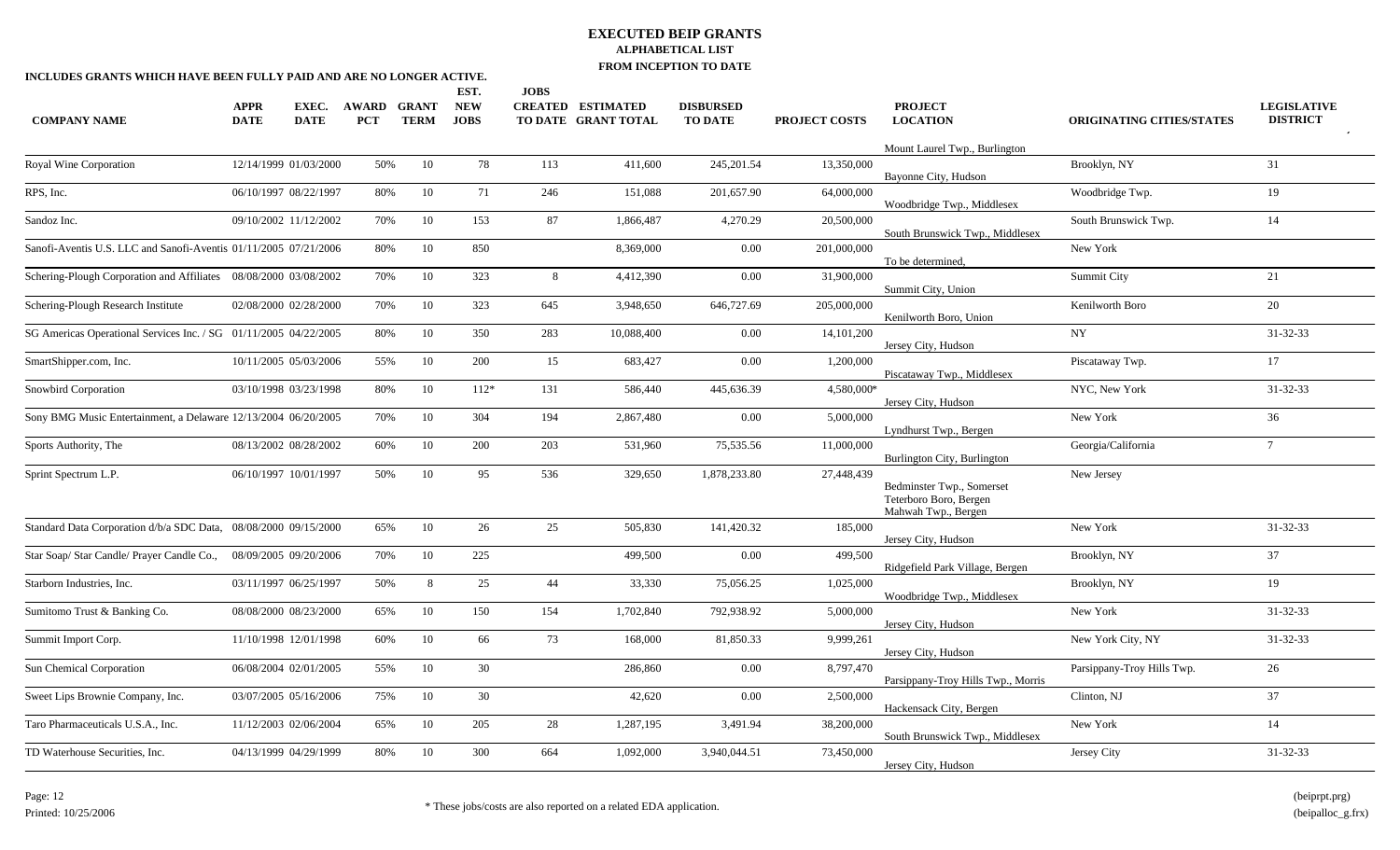| INCLUDES GRANTS WHICH HAVE BEEN FULLY PAID AND ARE NO LONGER ACTIVE. |                            |                       |                     |                             |                           |             | I ROM INCEI TION TO DATE                        |                                    |                      |                                                                        |                                  |                                       |
|----------------------------------------------------------------------|----------------------------|-----------------------|---------------------|-----------------------------|---------------------------|-------------|-------------------------------------------------|------------------------------------|----------------------|------------------------------------------------------------------------|----------------------------------|---------------------------------------|
|                                                                      |                            |                       |                     |                             | EST.                      | <b>JOBS</b> |                                                 |                                    |                      |                                                                        |                                  |                                       |
| <b>COMPANY NAME</b>                                                  | <b>APPR</b><br><b>DATE</b> | EXEC.<br><b>DATE</b>  | AWARD<br><b>PCT</b> | <b>GRANT</b><br><b>TERM</b> | <b>NEW</b><br><b>JOBS</b> |             | <b>CREATED ESTIMATED</b><br>TO DATE GRANT TOTAL | <b>DISBURSED</b><br><b>TO DATE</b> | <b>PROJECT COSTS</b> | <b>PROJECT</b><br><b>LOCATION</b>                                      | <b>ORIGINATING CITIES/STATES</b> | <b>LEGISLATIVE</b><br><b>DISTRICT</b> |
| <b>Tech Data Corporation</b>                                         | 05/13/1997 07/03/1997      |                       | 50%                 | 10                          | 126                       | 221         | 721,920                                         | 279,187.08                         | 15,800,000           | Logan Twp., Gloucester                                                 | Paulsboro                        | 3                                     |
| Telargo Inc.                                                         | 10/11/2005 04/11/2006      |                       | 80%                 | 10                          | 37                        |             | 335,146                                         | 0.00                               | 10,000,000           | Jersey City, Hudson                                                    | California                       | 31-32-33                              |
| Telcordia Technologies, Inc.                                         | 06/08/1999 06/25/1999      |                       | 70%                 | 10                          | 250                       | 276         | 14,004,000                                      | 1,474,288.04                       | 45,000,000           | Piscataway Twp., Middlesex                                             | Piscataway Twp.                  | 17                                    |
| The Wall Street Investment Group, LTD                                | 11/13/2001 11/30/2001      |                       | 65%                 | 10                          | 105                       |             | 535,425                                         | 0.00                               | 5,500,000            | Trenton City, Mercer                                                   | New York                         | 15                                    |
| Thomas Colace Company, LLC, The and                                  | 08/09/2004 04/12/2006      |                       | 50%                 | 10                          | 200                       |             | 1,285,200                                       | $0.00\,$                           | 1,100,000            | West Deptford Twp., Gloucester                                         | Pennsylvania                     | $\overline{3}$                        |
| TI Parsippany Inc. and TI Shared Services                            | 09/13/2005 04/04/2006      |                       | 60%                 | 10                          | 178                       |             | 3,288,372                                       | 0.00                               | 39,500,000           | Parsippany-Troy Hills Twp., Morris                                     | New York City, NY                | 26                                    |
| Toys "R" Us, Inc. & Toys "R" Us-Delaware, 03/10/1998 03/23/1998      |                            |                       | 75%                 | $10\,$                      | 200                       | 259         | 814,500                                         | 627,638.46                         | 76,500,000           | Montvale Boro, Bergen<br>Wayne Twp., Passaic                           | Rochelle Park, Paramus, Parsip   | 34                                    |
| Tracy Evans, Ltd.                                                    | 05/10/2005 04/13/2006      |                       | 75%                 | 10                          | 63                        |             | 308,436                                         | 0.00                               | 250,000              | Bayonne City, Hudson                                                   | New York                         | 31                                    |
| TradeWeb Group LLC                                                   | 11/13/2001 11/30/2001      |                       | 70%                 | 10                          | 80                        | 178         | 1,863,120                                       | 2,813,947.90                       | 8,300,000            | Jersey City, Hudson                                                    | New York City                    | 31-32-33                              |
| Tribeca Oven Inc.                                                    | 05/11/2004 02/04/2005      |                       | 45%                 | 10                          | 100                       | 157         | 122,500                                         | 7,821.39                           | 800,000              | Carlstadt Boro, Bergen                                                 | Brooklyn, NY                     | 36                                    |
| Trimline Medical Products Corporation                                | 11/12/2003 05/06/2004      |                       | 40%                 | 10                          | 30                        | 102         | 37,800                                          | 0.00                               | 555,000              | Branchburg Twp., Somerset                                              | Branchburg Twp.                  | 16                                    |
| True Partners Consulting, LLC                                        | 03/14/2006 05/05/2006      |                       | 55%                 | 10                          | 30                        |             | 637,725                                         | $0.00\,$                           | 1,375,000            | Roseland Boro, Essex                                                   | Roseland Boro                    | 21                                    |
| Tullett Prebon Holdings Corp.                                        | 01/11/2005 07/07/2005      |                       | $80\%$              | 10                          | 105                       | 133         | 7,958,864                                       | $0.00\,$                           | 25,908,450           | Jersey City, Hudson                                                    | <b>NY</b>                        | $31 - 32 - 33$                        |
| Tyco International, Inc.                                             | 03/11/2003 06/12/2003      |                       | 70%                 | 10                          | 300                       | 453         | 13,230,000                                      | 0.00                               | 14,500,000           | West Windsor Twp., Mercer                                              | New York                         | 14                                    |
| U.S. FoodService, Inc./Alliant Foodservice,                          | 09/09/1996 04/03/2000      |                       | 80%                 | 10                          | 80                        | 232         | 193,200                                         | 839,499.73                         | 15,281,000           | Woolwich Twp., Gloucester                                              | Philadelphia, PA                 | $\overline{3}$                        |
| UBS Financial Services Inc., UBS Services                            | 06/13/2000 01/31/2002      |                       | 80%                 | 10                          | 1,450                     | 1,641       | 28,238,750                                      | 2,980,864.46                       | 167,845,417          | Jersey City, Hudson<br>Weehawken Twp., Hudson<br>Secaucus Town, Hudson | New York                         |                                       |
| United Canvas & Sling, Inc.                                          | 01/12/1999 01/28/1999      |                       | 50%                 | 10                          | 50                        | 50          | 157,760                                         | 47,368.04                          | 400,000              | Kearny Town, Hudson                                                    | Orangeburg, New York             | 32                                    |
| United HealthCare Services, Inc.                                     | 11/14/2000 01/10/2001      |                       | 80%                 | 10                          | 229                       | 236         | 2,094,180                                       | 1,251,508.29                       | 8,880,780            | Bernards Twp., Somerset                                                | Bernards Twp.                    | 16                                    |
| United States Trust Company of New York                              | 12/08/1998 12/18/1998      |                       | 80%                 | 10                          | 300                       | 309         | 3,948,000                                       | 4,951,805.52                       | 14,329,000           | Jersey City, Hudson                                                    | New York                         | $31 - 32 - 33$                        |
| V & S Amboy Galvanizing, L.L.C.                                      | 08/11/1998 08/27/1998      |                       | 50%                 | 10                          | $32*$                     | 37          | 71,400                                          | 34,426.75                          | 4,050,000*           | Perth Amboy City, Middlesex                                            | Perth Amboy City                 | 19                                    |
| Valera Pharmaceuticals, Inc.                                         |                            | 12/13/2004 03/28/2006 | 60%                 | 10                          | 20                        | 22          | 86,295                                          | 0.00                               | 3,000,000            | Cranbury Twp., Middlesex                                               | Cranbury Twp.                    | 14                                    |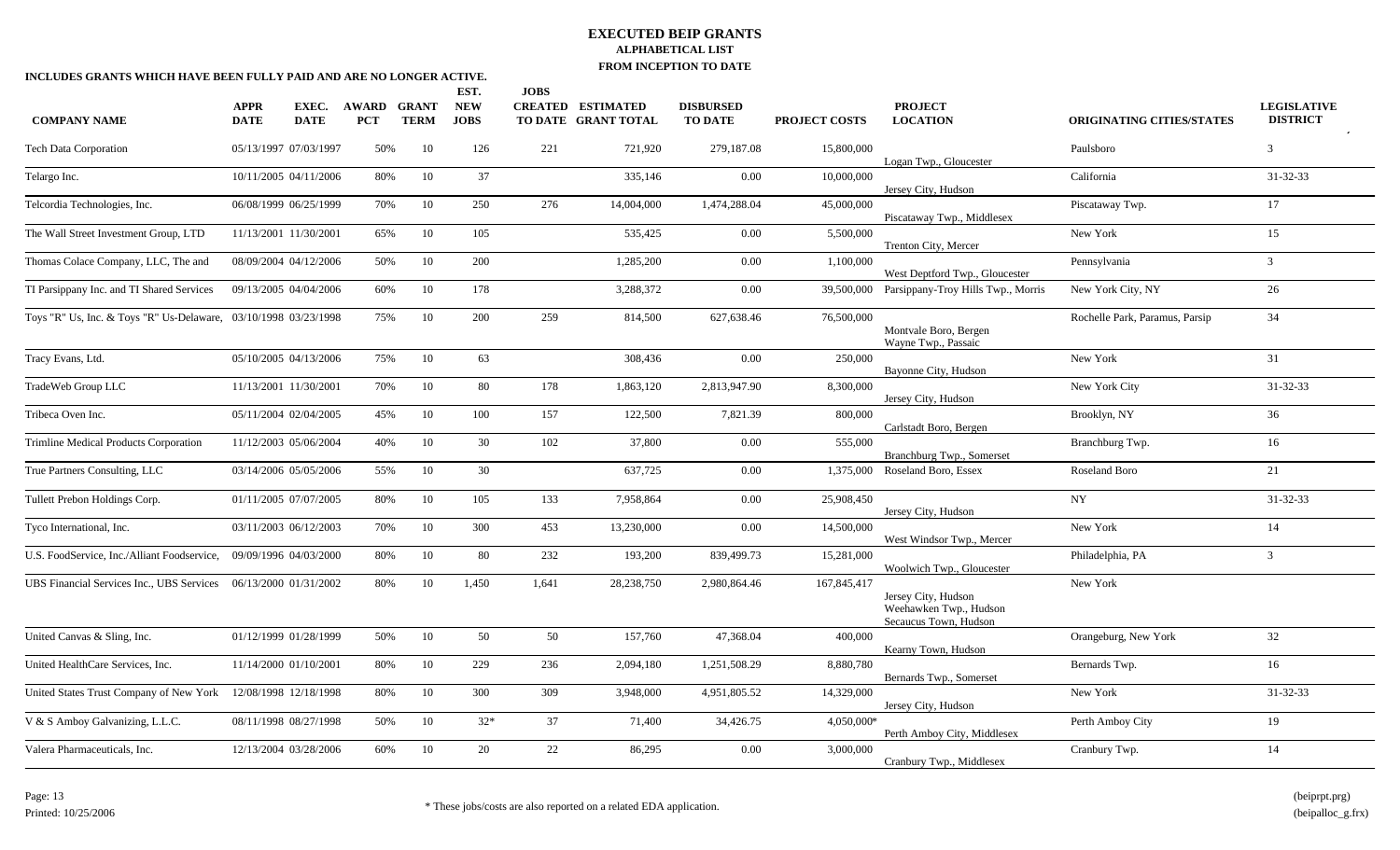| INCLUDES GRANTS WHICH HAVE BEEN FULLY PAID AND ARE NO LONGER ACTIVE. |                            |                      |                     |                      |                           |             |                                                 | <b>FROM EVEL HOW TO DATE</b>       |                      |                                    |                                  |                                       |
|----------------------------------------------------------------------|----------------------------|----------------------|---------------------|----------------------|---------------------------|-------------|-------------------------------------------------|------------------------------------|----------------------|------------------------------------|----------------------------------|---------------------------------------|
|                                                                      |                            |                      |                     |                      | EST.                      | <b>JOBS</b> |                                                 |                                    |                      |                                    |                                  |                                       |
| <b>COMPANY NAME</b>                                                  | <b>APPR</b><br><b>DATE</b> | EXEC.<br><b>DATE</b> | AWARD<br><b>PCT</b> | GRANT<br><b>TERM</b> | <b>NEW</b><br><b>JOBS</b> |             | <b>CREATED ESTIMATED</b><br>TO DATE GRANT TOTAL | <b>DISBURSED</b><br><b>TO DATE</b> | <b>PROJECT COSTS</b> | <b>PROJECT</b><br><b>LOCATION</b>  | <b>ORIGINATING CITIES/STATES</b> | <b>LEGISLATIVE</b><br><b>DISTRICT</b> |
| Vantage Custom Classics, Inc.                                        | 09/09/1997 10/23/1997      |                      | 50%                 | 10                   | 50                        | 47          | 462,672                                         | 192,451.77                         | 10,400,000           | Woodbridge Twp., Middlesex         | Woodbridge Twp.                  | 19                                    |
| VaxInnate Corporation                                                | 07/13/2004 09/23/2004      |                      | 55%                 | $7\overline{ }$      | 30                        | 14          | 384,265                                         | 0.00                               | 2,000,000            | Cranbury Twp., Middlesex           | Connecticut                      | 14                                    |
| Verizon Communications Inc., et al                                   | 02/08/2005 10/03/2005      |                      | 80%                 | 10                   | 1,755                     |             | 87,750,000                                      | $0.00\,$                           | 180,000,000          | Bernards Twp., Somerset            | PA, NY, CT                       | 16                                    |
| Verizon New Jersey Inc. & Verizon Services 02/13/2002 04/19/2002     |                            |                      | 65%                 | 10                   | 110                       | 143         | 1,687,500                                       | 69,958.97                          | 67,500,000           | Hamilton Twp., Mercer              | several NJ locations             | 14                                    |
| Verizon New Jersey Inc. & Verizon Services 06/11/2002 06/03/2003     |                            |                      | 65%                 | 10                   | 188                       | 93          | 556,010                                         | 61,425.50                          | 18,900,000           | Ewing Twp., Mercer                 | Ewing Twp.                       | 15                                    |
| Victory Worldwide Transportation, Inc.                               | 02/08/2005 09/15/2005      |                      | 50%                 | 10                   | 43                        | 25          | 257,140                                         | 0.00                               | 2,673,800            | South Brunswick Twp., Middlesex    | New York                         | 14                                    |
| Vitamin Shoppe Industries, Inc.                                      | 04/09/2002 04/24/2002      |                      | 65%                 | 10                   | 100                       | 276         | 398,445                                         | 111,393.39                         | 13,200,000           | North Bergen Twp., Hudson          | North Bergen Twp.                | 32                                    |
| Volkswagen of America, Inc.                                          | 05/08/2001 05/23/2001      |                      | 55%                 | 10                   | 117                       | 100         | 489,060                                         | 129,390.89                         | 8,000,000            | Cranbury Twp., Middlesex           | Cranbury, NJ                     | 14                                    |
| Vonage Holdings Corporation                                          | 11/09/2004 06/20/2006      |                      | 55%                 | 10                   | 1,657                     | 46          | 9,864,033                                       | 0.00                               | 8,700,000            | Holmdel Twp., Monmouth             | Holmdel Twp.                     | 12                                    |
| Washington Group International Power, The 06/10/1997 08/22/1997      |                            |                      | 50%                 | 10                   | 400                       | 503         | 7,424,000                                       | 3,681,928.25                       | 35,800,000           | West Windsor Twp., Mercer          | Phila, PA, NYC,NY, Lyndhurst,N   | 14                                    |
| WebMD Corporation                                                    | 03/13/2001 05/23/2001      |                      | 60%                 | 10                   | 100                       | 118         | 2,974,277                                       | 483,203.70                         | 1,000,000            | Elmwood Park Boro, Bergen          | Elmwood Park Boro                | 38                                    |
| Wicked Fashions, Inc.                                                | 03/07/2005 04/18/2006      |                      | 65%                 | 10                   | 50                        |             | 474,662                                         | 0.00                               | 15,500,000           | Fort Lee Boro, Bergen              | Carlstadt                        | 38                                    |
| Woolco Foods, Inc.                                                   | 01/13/2004 06/21/2004      |                      | 75%                 | 10                   | 35                        | 62          | 143,325                                         | 29,484.53                          | 825,000              | Jersey City, Hudson                | New York                         | $31 - 32 - 33$                        |
| Zen & Art of Client Server Computing, Inc. 03/10/1998 03/23/1998     |                            |                      | 70%                 | 10                   | 155                       | 111         | 1,507,800                                       | 117,519.94                         | 500,000              | Woodbridge Twp., Middlesex         | New York, NY                     | 19                                    |
| Zimmer Trabecular Metal Technology, Inc. 09/14/2004 12/28/2004       |                            |                      | 55%                 | 10                   | 65                        | 31          | 283,437                                         | 0.00                               | 2,680,000            | Hanover Twp., Morris               | Hanover Twp.                     | 26                                    |
| Zimmer Trabecular Metal Technology, Inc. 02/08/2005 07/21/2005       |                            |                      | 55%                 | 10                   | 100                       | 19          | 408,675                                         | 0.00                               | 17,787,000           | Parsippany-Troy Hills Twp., Morris | Allendale, NJ/Livingston, NJ     | 26                                    |
| <b>FULLY PAID</b>                                                    |                            |                      |                     |                      |                           |             |                                                 |                                    |                      |                                    |                                  |                                       |
| Best Trimming, Inc and 7th Avenue Trim,                              | 12/08/1998 03/31/2000      |                      | 60%                 | 10                   | 40                        | 58          | 33,600                                          | 12,116.43                          | 80,000               | Jersey City, Hudson                | New York City                    | $31 - 32 - 33$                        |
| BOC Group, Inc. The                                                  | 03/11/1997 06/25/1997      |                      | 60%                 | 10                   | 185                       | 156         | 673,400                                         | 105,141.60                         | 7,345,000            | Lebanon Boro, Hunterdon            | TN, AL, IL, MA, MI, PA, IN, VA   | 23                                    |
| Chem Network Processing Services, Inc.                               | 01/14/1997 02/03/1999      |                      | 80%                 | 10                   | 120                       | 201         | 772,800                                         | 1,778,672.00                       | 17,200,000           | Franklin Twp., Somerset            | Franklin Twp.                    | 17                                    |
| Coca-Cola Bottling Company of New York, 01/14/1997 06/19/1997        |                            |                      | 50%                 | 5 <sup>5</sup>       | 180                       | 454         | 210,000                                         | 78,442.39                          | 103,484,711          | Parsippany-Troy Hills Twp., Morris | New York                         | 26                                    |
| Covance, Inc.                                                        | 04/08/1997 07/03/1997      |                      | 80%                 | 10                   | 200                       | 231         | 974,400                                         | 1,408,165.86                       | 34,000,000           | West Windsor Twp., Mercer          | West Windsor, NJ                 | 14                                    |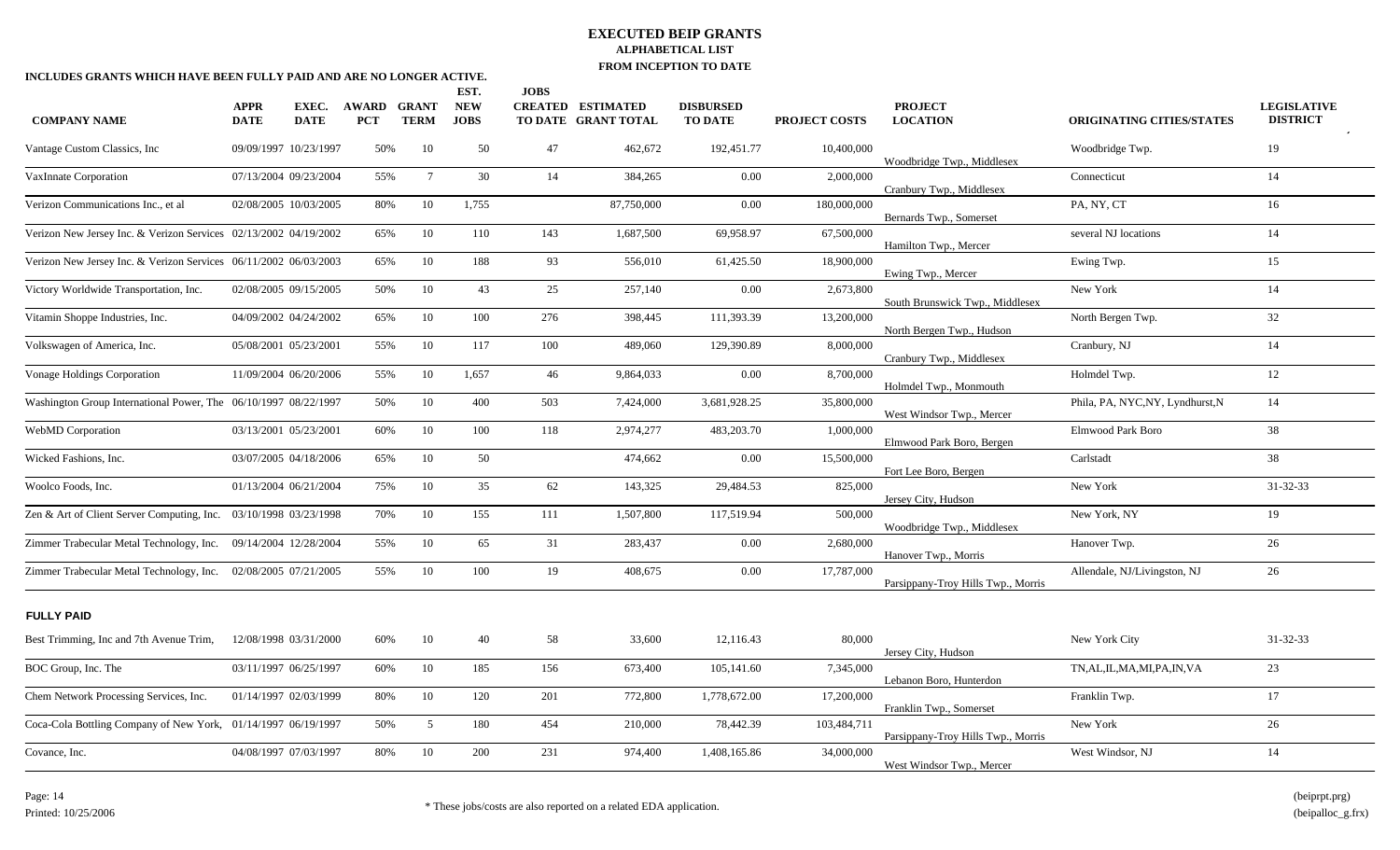| INCLUDES GRANTS WHICH HAVE BEEN FULLY PAID AND ARE NO LONGER ACTIVE. |                            |                       |                            |                             |                                   |             |                                                 | FROM INCERTION TO DATE             |                      |                                                                    |                                  |                                       |
|----------------------------------------------------------------------|----------------------------|-----------------------|----------------------------|-----------------------------|-----------------------------------|-------------|-------------------------------------------------|------------------------------------|----------------------|--------------------------------------------------------------------|----------------------------------|---------------------------------------|
| <b>COMPANY NAME</b>                                                  | <b>APPR</b><br><b>DATE</b> | EXEC.<br><b>DATE</b>  | <b>AWARD</b><br><b>PCT</b> | <b>GRANT</b><br><b>TERM</b> | EST.<br><b>NEW</b><br><b>JOBS</b> | <b>JOBS</b> | <b>CREATED ESTIMATED</b><br>TO DATE GRANT TOTAL | <b>DISBURSED</b><br><b>TO DATE</b> | <b>PROJECT COSTS</b> | <b>PROJECT</b><br><b>LOCATION</b>                                  | <b>ORIGINATING CITIES/STATES</b> | <b>LEGISLATIVE</b><br><b>DISTRICT</b> |
| Datek Online Brokerage Services Corp.                                |                            | 07/08/1997 08/25/1997 | 60%                        | 10                          | 275                               | 223         | 1,328,250                                       | 159,986.32                         | 2,200,000            | Woodbridge Twp., Middlesex                                         | New York City                    | 19                                    |
| Emcore Corp.                                                         |                            | 04/08/1997 06/30/1997 | 80%                        | 10                          | 200                               | 80          | 1,041,600                                       | 5,730.92                           | 22,599,000           | Franklin Twp., Somerset                                            | Franklin Twp.                    | 17                                    |
| Financial Sciences Corporation                                       |                            | 02/09/1999 03/02/1999 | 70%                        | 8                           | 56                                | 22          | 689,293                                         | 129,821.69                         | 2.970.000            | Jersey City, Hudson                                                | New York                         | $31 - 32 - 33$                        |
| Great Atlantic & Pacific Tea Co. Inc.                                |                            | 04/08/1997 06/27/1997 | 60%                        | 10                          | 72                                | 90          | 128,736                                         | 74,046.66                          | 5.137.894            | Paterson City, Passaic                                             | MA.NY and NJ                     | 35                                    |
| Hanjin Shipping Company, Ltd.                                        |                            | 07/09/1996 11/05/1998 | 50%                        | 5                           | 175                               | 176         | 225,000                                         | 239,393.67                         | 29,998,500           | Paramus Boro, Bergen                                               | New York and Los Angeles         | 38                                    |
| Instinet Group Incorporated/Instinet Group                           |                            | 12/11/2001 12/28/2001 | $80\%$                     | 10                          | 300                               | 233         | 3,712,800                                       | 542,856.42                         | 14,000,000           | Jersey City, Hudson                                                | New York City                    | 31-32-33                              |
| Journal of Commerce, The                                             |                            | 04/11/2000 04/28/2000 | 60%                        | 10                          | 83                                | 63          | 389,590                                         | 5,868.89                           | 2,030,000            | Newark City, Essex                                                 | New York & Phillipsburg          | 27-28-29                              |
| Multilink Technology Corporation                                     |                            | 07/13/1999 07/29/1999 | 40%                        | -9                          | 75                                | 80          | 292,269                                         | 294,088.00                         | 825,000              | Franklin Twp., Somerset                                            | Santa Monica, CA                 | 17                                    |
| Multiplex, Inc.                                                      |                            | 11/14/2000 01/29/2001 | 65%                        | 10                          | 430                               | 107         | 2,285,773                                       | 62,160.18                          | 66,000,000           | South Plainfield Boro, Middlesex                                   | South Plainfield Boro            | 18                                    |
| <b>National Discount Brokers</b>                                     |                            | 04/13/1999 04/29/1999 | 80%                        | 10                          | 350                               | 568         | 2,009,000                                       | 731,657.50                         | 3,500,000            | Jersey City, Hudson                                                | New York                         | $31 - 32 - 33$                        |
| Noark Associates, LLC                                                |                            | 05/13/1997 07/01/1997 | 80%                        | 10                          | $170*$                            | 175         | 178,160                                         | 28,223.79                          | 1.290.000*           | Trenton City, Mercer                                               | Philadelphia, PA                 | 15                                    |
| Omnipoint Communications Services, Inc.                              |                            | 04/08/1997 06/30/1997 | 80%                        | 5                           | 133                               |             | 389,424                                         | 231,828.30                         | 345,000              | Hanover Twp., Morris<br>Mahwah Twp., Bergen<br>Wayne Twp., Passaic | Cedar Knolls                     |                                       |
| Rose Art Industries, Inc.                                            |                            | 05/13/1997 09/25/1997 | 80%                        | 6                           | 460                               | 159         | 286,176                                         | 7,692.31                           | 2,200,000            | Wood-Ridge Boro, Bergen                                            | Brooklyn,NY                      | 36                                    |
| Silver Line Building Products Corp.                                  |                            | 08/11/1998 08/27/1998 | 40%                        | 10                          | 150                               | 534         | 84,000                                          | 317,648.27                         | 1,400,000            | Middlesex Boro, Middlesex                                          | Middlesex Boro                   | 22                                    |
| Verizon Connected Solutions, Inc.                                    |                            | 05/13/1997 08/13/1998 | 50%                        | 10                          | 571                               | 647         | 799,400                                         | 367,107.21                         | 8,210,576            | Union Twp., Union                                                  | Union Twp.                       | 20                                    |
| Walden Lang Inc.                                                     |                            | 07/13/1999 07/29/1999 | 50%                        | 6                           | 55                                | 42          | 27,804                                          | 17,272.36                          | 200,000              | Jersey City, Hudson                                                | New York                         | 31-32-33                              |
|                                                                      |                            |                       |                            |                             |                                   |             |                                                 |                                    |                      |                                                                    |                                  |                                       |
| <b>TOTAL EXECUTED: 319 PROJECT(S)</b>                                |                            |                       |                            |                             | 63,284                            | 67,395      | 939,264,585                                     | 305,097,036.91                     | 10,777,562,210       |                                                                    |                                  |                                       |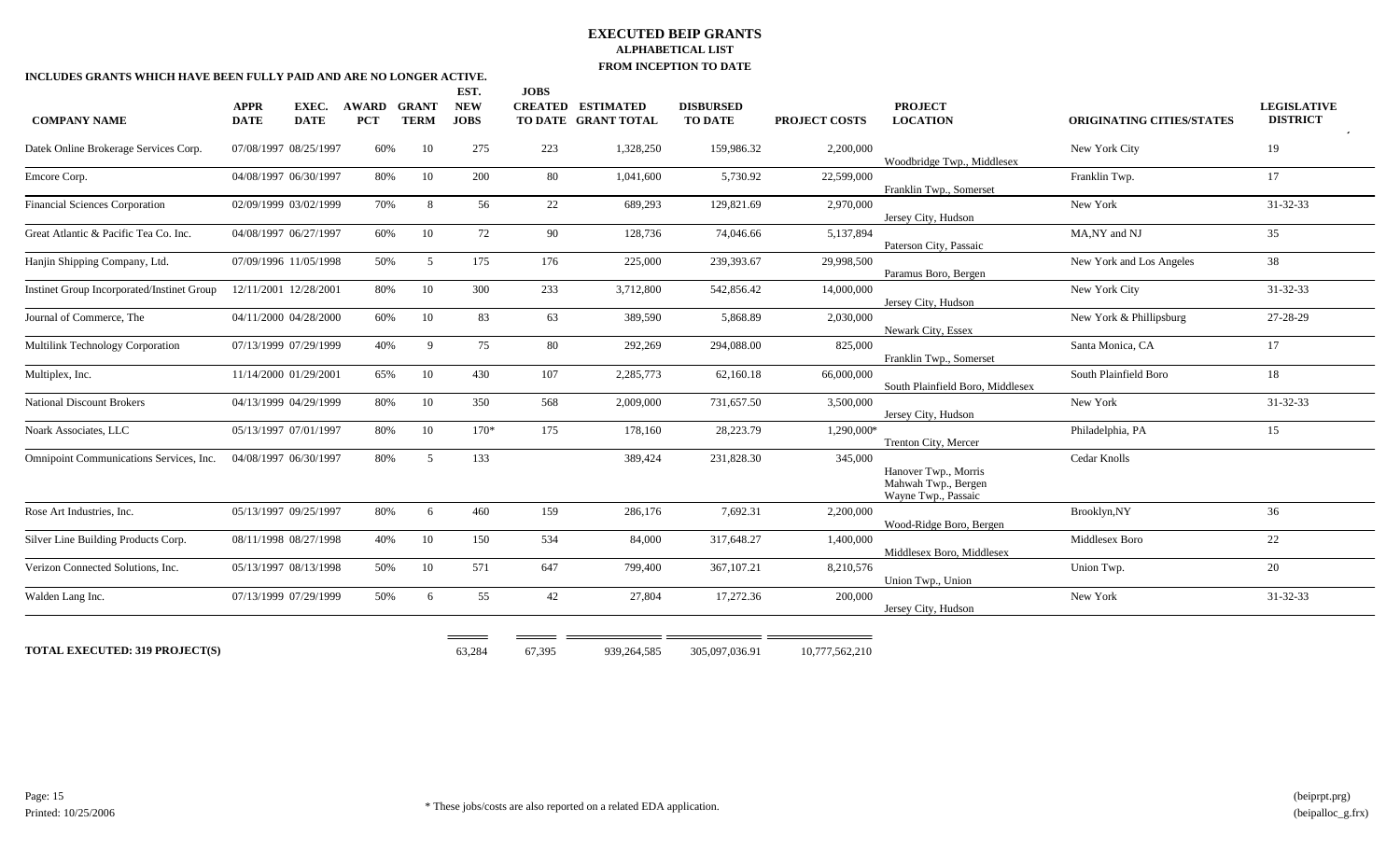# Exhibit AFY2006 Executed BEIP Grants

| American Home Assurance<br>Company and Affiliates | 6/8/2004   | 5/25/2006 80  |     | 10 | 300             |                 | \$4,669,200  | \$10,000,000 | Jersey City, Hudson             | New York              | $31 -$<br>$32-$<br>33  |
|---------------------------------------------------|------------|---------------|-----|----|-----------------|-----------------|--------------|--------------|---------------------------------|-----------------------|------------------------|
| Bank of Tokyo-Mitsubishi, Ltd                     | 6/14/2005  | 10/21/2005 80 |     | 10 | 124             | 44              | \$4,353,888  | \$580,000    | \$25,403 Jersey City, Hudson    | <b>New York City</b>  | $31 -$<br>$32-$<br>33  |
| Citco Fund Services (USA), Inc.;<br>Et Al         | 12/13/2005 | 5/12/2006 80  |     | 10 | 244             |                 | \$12,200,000 | \$1,500,000  | \$3,465,368 Jersey City, Hudson | <b>New York</b>       | $31 -$<br>$32-$<br>33  |
| Franklin Credit Management<br>Corporation         | 2/8/2005   | 3/31/2006 80  |     | 6  | 110             | 122             | \$639,256    | \$12,984,000 | \$82,101 Jersey City, Hudson    | New York City, NY     | $31 -$<br>$32-$<br>33  |
| Last Mile Connections, Inc.                       | 8/9/2004   | 3/7/2006 80   |     |    | $\overline{60}$ | $\overline{24}$ | \$645,568    | \$70,000     | \$37,098 Jersey City, Hudson    | New York, NY          | $31 -$<br>$32 -$<br>33 |
| Medico Graphic Services, Inc.                     | 1/11/2005  | 8/22/2005 70  |     | 10 | 34              | 31              | \$75,361     | \$100,000    | \$11,118 Jersey City, Hudson    | <b>New York</b>       | $31 -$<br>$32-$<br>33  |
| Rajbhog Foods, Inc.                               | 8/9/2005   | 5/22/2006 75  |     | 10 | 35              |                 | \$84,000     | \$3,700,000  | Jersey City, Hudson             | Jersey City           | $31 -$<br>$32-$<br>33  |
| Telargo Inc.                                      | 10/11/2005 | 4/11/2006 80  |     | 10 | $\overline{37}$ |                 | \$335,146    | \$10,000,000 | Jersey City, Hudson             | California            | $31 -$<br>$32-$<br>33  |
| Tullett Prebon Holdings Corp.                     | 1/11/2005  | 7/7/2005 80   |     | 10 | 105             | 133             | \$7,958,864  | \$25,908,450 | \$1,155,702 Jersey City, Hudson | <b>NY</b>             | $31 -$<br>$32-$<br>33  |
| Associated/ACC International,                     | 3/7/2005   | 3/23/2006 45  |     | 10 | 31              |                 | \$179,587    | \$165,000    | Kenilworth Boro, Union          | New York, NY          | 20                     |
| Cuisine Innovations, LLC & Bon<br>Appetizers, LLC | 12/13/2004 | 10/26/2005    | -80 | 10 | 106             | 25              | \$320,385    | \$2,150,000  | Lakewood Twp., Ocean            | <b>Illinois</b>       | 30                     |
| Advanced Drainage Systems,                        | 11/9/2005  | 4/10/2006 55  |     | 10 | 60              |                 | \$198,000    | \$9,300,000  | Logan Twp., Gloucester          | Ohio                  | l3                     |
| Daiichi Pharmaceutical                            | 9/14/2004  | 3/14/2006 65  |     | 10 | 76              |                 | \$1,330,304  | \$76,000,000 | Madison Boro, Morris            | Madison Boro          | 21                     |
| Howmedica Osteonics Corp.                         | 1/11/2005  | 1/25/2006 70  |     | 10 | 260             | 200             | \$3,540,810  | \$39,913,000 | \$262,301 Mahwah Twp., Bergen   | Mahwah Twp.           | 40                     |
| Eastern Research, Inc.                            | 3/9/2004   | 10/28/2005 60 |     | 10 | 68              |                 | \$743,104    | \$14,312,500 | Moorestown Twp., Burlington     | Moorestown Twp.       | 8                      |
| Kirusa Inc.                                       | 2/14/2006  | 5/22/2006 75  |     | 10 | 41              |                 | \$475,395    | \$30,000     | New Providence Boro, Union      | <b>New Providence</b> | 22                     |
| New Jersey Headwear Corp.                         | 5/10/2005  | 3/31/2006 80  |     | 10 | 25              |                 | \$48,000     | \$250,000    | Newark City, Essex              | <b>Newark City</b>    | $27 -$<br>$28 -$<br>29 |